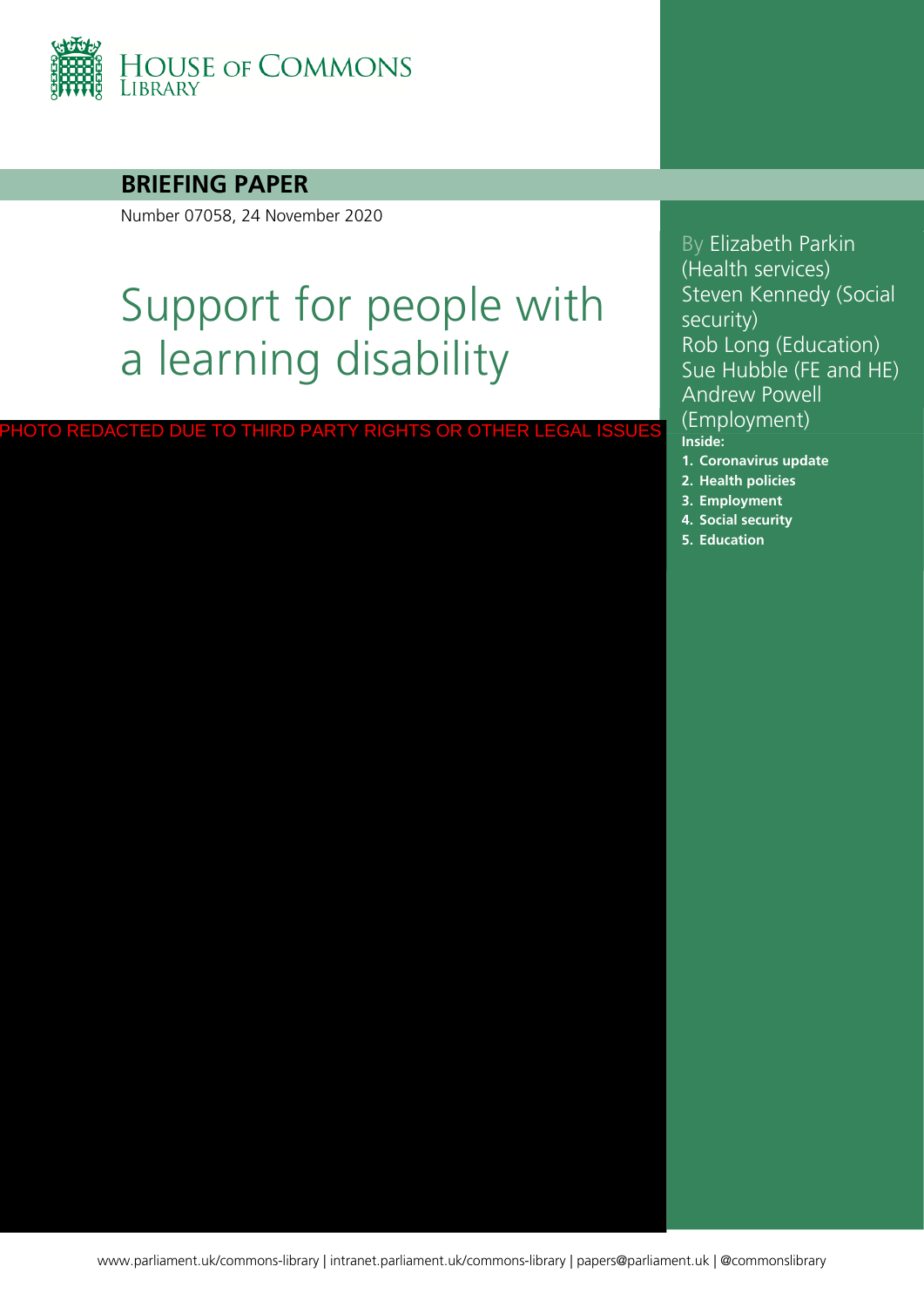# **Contents**

| <b>Summary</b>                 |                                                                                                                                                                                                                                                                                                                                               | 3                                                  |
|--------------------------------|-----------------------------------------------------------------------------------------------------------------------------------------------------------------------------------------------------------------------------------------------------------------------------------------------------------------------------------------------|----------------------------------------------------|
| 1.                             | <b>Coronavirus update</b>                                                                                                                                                                                                                                                                                                                     | 5                                                  |
| 2.<br>2.1<br>2.2<br>2.3<br>2.4 | <b>Health policies</b><br>The NHS Long Term Plan<br>Mandatory staff training<br>Learning Disabilities Mortality Review Programme<br>Reducing inpatient care                                                                                                                                                                                   | 11<br>11<br>13<br>16<br>18                         |
| 3.<br>3.1<br>3.2<br>3.3        | <b>Employment</b><br>Employment statistics<br>Increasing the number of people with learning disabilities in work<br>Personal Support Package<br>The Disability Confident Campaign<br>Access to Work<br>Work and Health Programme<br>Organisations giving opportunities to those with learning disabilities<br>Anti-discrimination legislation | 22<br>22<br>23<br>23<br>23<br>24<br>24<br>25<br>25 |
| 4.<br>4.1<br>4.2<br>4.3        | <b>Social security</b><br>Personal Independence Payment<br>Disability benefits in Scotland<br>Benefit assessments<br>Repeat assessments<br>"Transforming assessments"<br>Universal Credit                                                                                                                                                     | 27<br>28<br>30<br>31<br>34<br>34<br>35             |
| 5.                             | <b>Education</b><br>Further education (FE)<br>Higher Education (HE)                                                                                                                                                                                                                                                                           | 40<br>41<br>41                                     |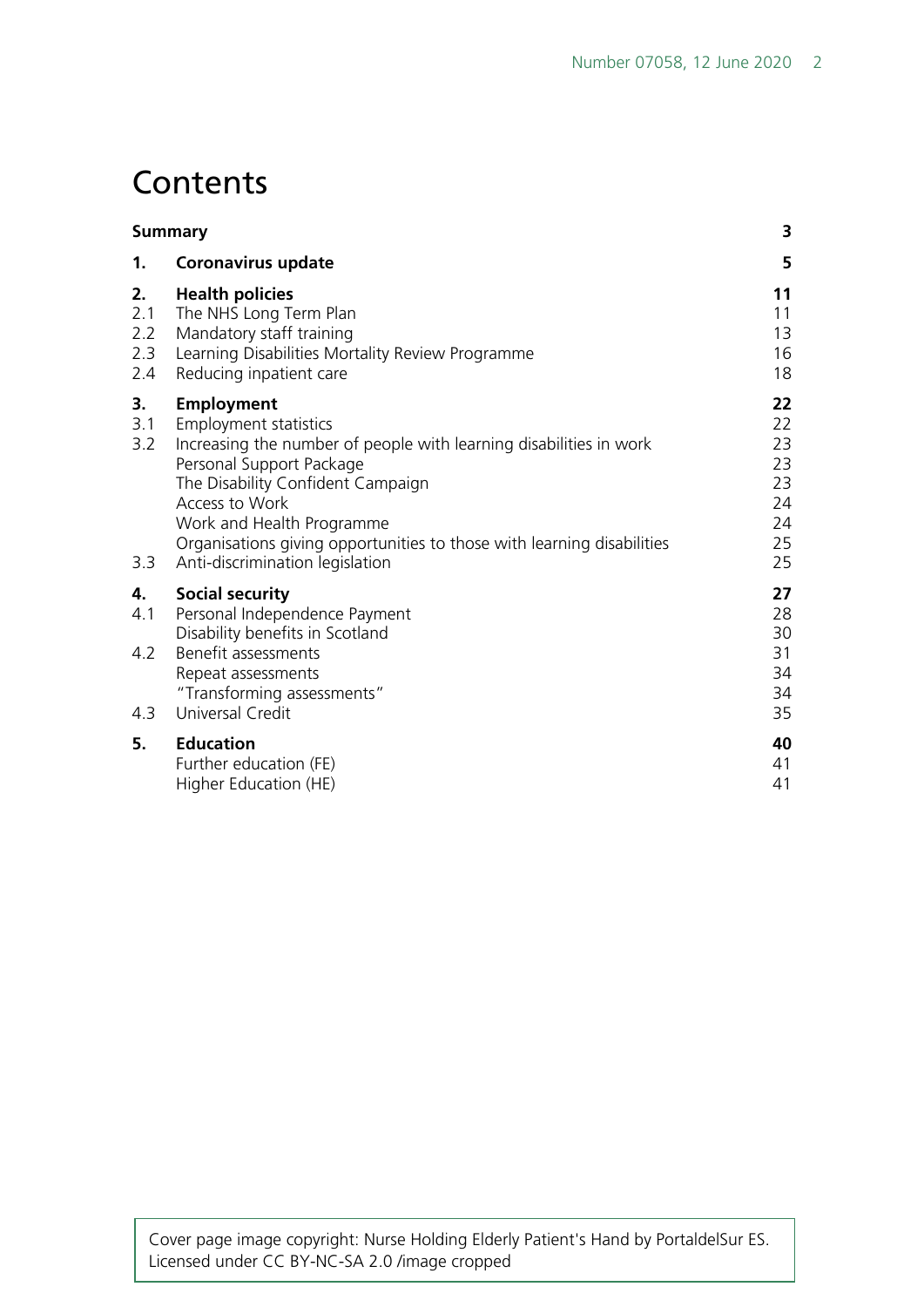# <span id="page-2-0"></span>Summary

**Coronavirus:** Section 1 provides a summary of the impact of coronavirus on people with learning disabilities in England. New data shows a significant increase in deaths of people with a learning disability during the coronavirus outbreak.

This House of Commons Library briefing describes recent changes to policy and services for people with a learning disability in England.

Over 1.2 million people in England have a learning disability. The Government and NHS England are working to reduce health inequalities for people with a learning disability and have established national programmes to improve treatment and outcomes. The Government's Mandate to the NHS 2018-19 set an objective for the NHS to close the health gap between people with mental health problems, learning disabilities and autism and the population as a whole.

Most recently, the *NHS Long Term Plan* (published in January 2019) recognised learning disabilities and autism as clinical priority areas. The *Long Term Plan* committed to increasing annual health checks for people with a learning disability, introducing designated keyworkers for children and young people and halving inpatient care for this group by 50% by 2023/24.

The Government has also committed to introducing mandatory training on learning disabilities and autism for health and social care staff. Trials will begin in health and social care settings by April 2020, and report by March 2021, after which wider roll-out of training is expected for all staff.

In June 2015, NHS England commissioned the National Learning Disability Mortality Review Programme (LeDeR), to review and learn from deaths of people with a learning disability with the aim of improving services, care and support nationally. The third annual report was published in May 2019, which found that in a large number of cases, people received poor standards of healthcare which significantly impacted on their well-being or directly contributed to their death. The report made twelve recommendations for the education, and health and care systems; the [Government's response](https://assets.publishing.service.gov.uk/government/uploads/system/uploads/attachment_data/file/865288/government-response-to-leder-third-annual-report.pdf?utm_source=R%26I+%28business+communications%29&utm_campaign=dae1cfa9a7-EMAIL_CAMPAIGN_2019_10_01_02_11_COPY_54&utm_medium=email&utm_term=0_4957411bec-dae1cfa9a7-102480241&mc_cid=dae1cfa9a7&mc_eid=1d218a5f9f) to the recommendations was published in February 2020.

The NHS has also announced £5 million in funding to accelerate the pace of LeDeR reviews. The NHS [Action from Learning report](https://www.england.nhs.uk/wp-content/uploads/2019/05/action-from-learning.pdf) (May 2019) described national and local actions to improve outcomes in response to reviews, such as targeted action in clinical areas including cancer and sepsis, and initiatives in hospitals to improve reasonable adjustments and the update of medical tests.

The Government and NHS have focused on reducing levels of inpatient care for people with a learning disability and/or autism. The Department of Health and Social Care has said that hospitals are not where people should live and has committed to move people to community-based support. However, ambitions for this have been postponed – the most recent target, as set out in the NHS Long Term Plan, is for a reduction in inpatient provision of 50% (as compared to 2015 levels) by 2023/24. In February 2020, the Equalities and Human Rights Commission launched a legal challenge against the Secretary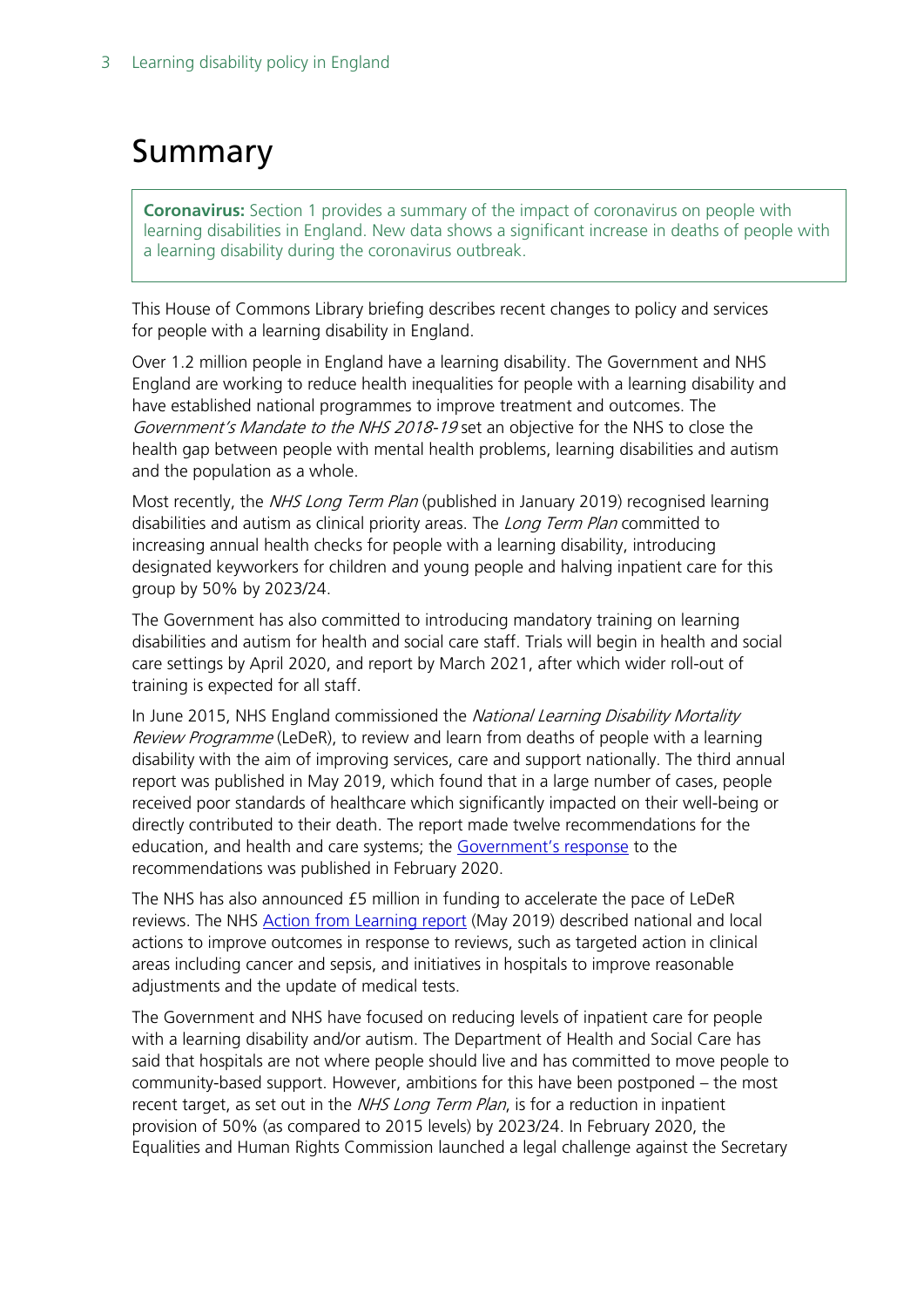of State for Health and Social Care over the failure to move people with learning disabilities and autism into appropriate accommodation. [1](#page-3-0)

The briefing also looks at recent policy changes in the areas of employment, welfare and education.

<span id="page-3-0"></span><sup>&</sup>lt;sup>1</sup> Equality and Human Rights Commission, Health Secretary faces legal challenge for failing patients with [learning disabilities and autism,](https://equalityhumanrights.com/en/our-work/news/health-secretary-faces-legal-challenge-failing-patients-learning-disabilities-and) 12 February 2020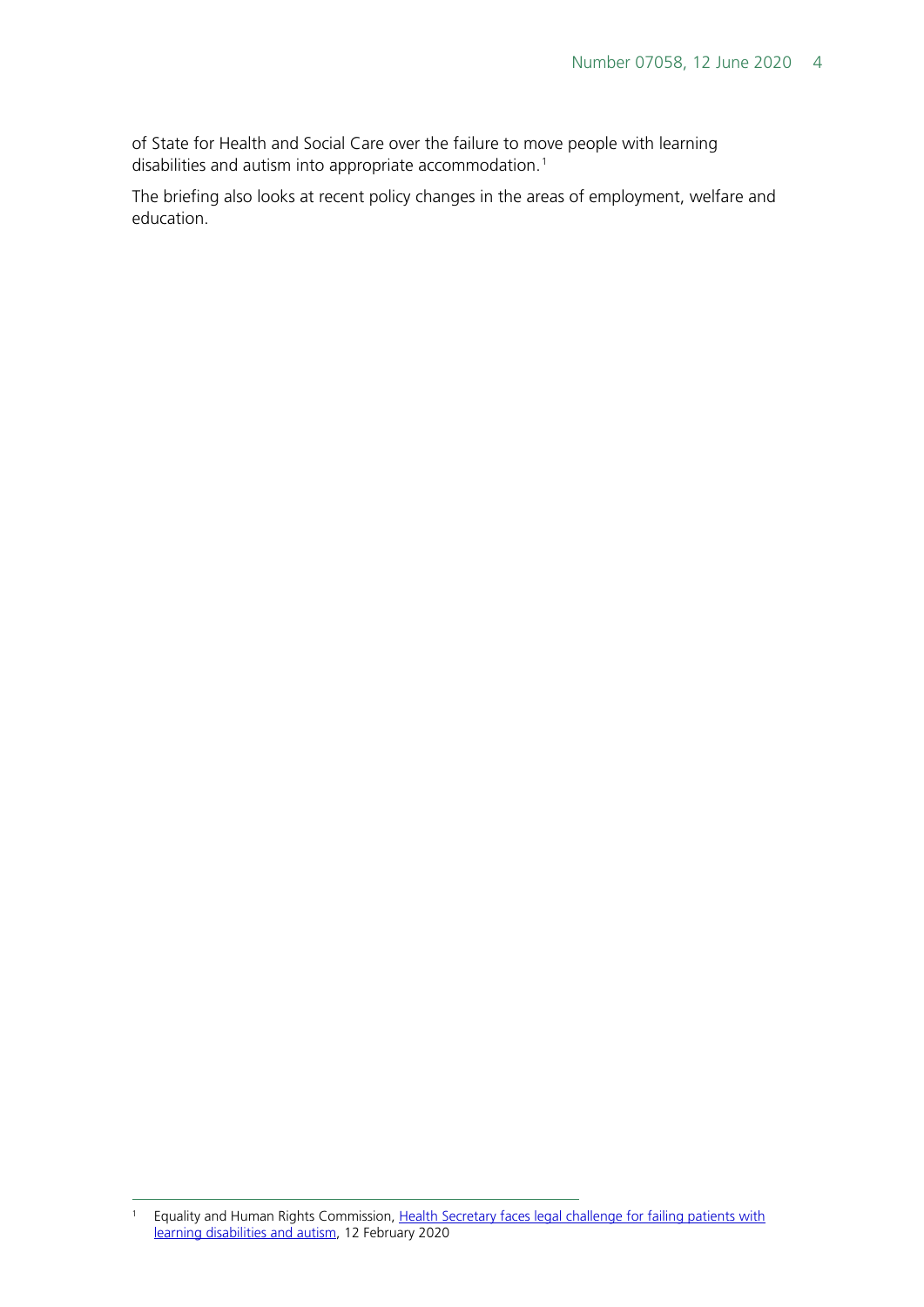# <span id="page-4-0"></span>1. Coronavirus update

This section briefly outlines the impact of coronavirus on people with learning disabilities in England.

## What does the data show?

In June 2020, the Care Quality Commission (CQC) published [data on](https://www.cqc.org.uk/news/stories/cqc-publishes-data-deaths-people-learning-disability)  [deaths of people with a learning disability.](https://www.cqc.org.uk/news/stories/cqc-publishes-data-deaths-people-learning-disability) The figures included deaths reported by services who provide care for people with a learning disability and/or autism. This includes adult social care, independent hospitals and community care. Between 10 April and 15 May 2020, 386 people who were receiving care from learning disability and/or autism services died. In the same period last year 165 people died. This represents a 134% increase.

In November 2020, Public Health England (PHE) published the report [Deaths of people identified as having learning disabilities with](https://www.gov.uk/government/news/people-with-learning-disabilities-had-higher-death-rate-from-covid-19?utm_source=The%20King%27s%20Fund%20newsletters%20%28main%20account%29&utm_medium=email&utm_campaign=11970553_NEWSL_HMP%202020-11-17&dm_i=21A8,74KJD,8N01D,SU5IH,1) COVID-[19 in England in the Spring of 2020.](https://www.gov.uk/government/news/people-with-learning-disabilities-had-higher-death-rate-from-covid-19?utm_source=The%20King%27s%20Fund%20newsletters%20%28main%20account%29&utm_medium=email&utm_campaign=11970553_NEWSL_HMP%202020-11-17&dm_i=21A8,74KJD,8N01D,SU5IH,1) This found that the death rate for people with a learning disability was 4.1 times higher than for the general population. This drew on data from the English Learning Disabilities Mortality Review (LeDeR) and NHS England's COVID-19 Patient Notification System which records deaths in hospital settings. However, since not all deaths of people with learning disabilities are registered on these databases, researchers estimated the real rate may be up to 6.3 times higher.

The PHE report also found there were far greater mortality rates in younger adults with learning disabilities, compared to the general population. The death rate for people aged 18 to 34 with learning disabilities was 30 times higher than the rate in the same age group without disabilities. As noted in the report, people with learning disabilities are more likely to have other physical health conditions such as obesity and diabetes, and certain kinds of learning disability, such as Down's syndrome, can make people more vulnerable to respiratory infections, which can increase their risk of dying from COVID-19.<sup>[2](#page-4-1)</sup>

## Testing for people with a learning disability

Current Government guidance is that anyone [who has symptoms of](https://www.gov.uk/guidance/coronavirus-covid-19-getting-tested)  [Covid-19](https://www.gov.uk/guidance/coronavirus-covid-19-getting-tested) may be tested. But there have been concerns about access to testing for people with learning disabilities in care homes.

Care homes can order testing kits for their residents and staff. In the Cabinet Office's [COVID-19 recovery strategy](https://www.gov.uk/government/publications/our-plan-to-rebuild-the-uk-governments-covid-19-recovery-strategy/our-plan-to-rebuild-the-uk-governments-covid-19-recovery-strategy) (published 11 May 2020), the Government said that they were offering a COVID-19 test to staff members and residents in every care home in England. However, until 5 June 2020, care homes could only order testing kits if they were looking [after people aged over 65 or people with dementia.](https://www.gov.uk/guidance/coronavirus-covid-19-getting-tested#history)<sup>[3](#page-4-2)</sup> This left care

<span id="page-4-1"></span><sup>&</sup>lt;sup>2</sup> Department of Health and Social Care, People with learning disabilities had higher [death rate from COVID-19,](https://www.gov.uk/government/news/people-with-learning-disabilities-had-higher-death-rate-from-covid-19?utm_source=The%20King%27s%20Fund%20newsletters%20%28main%20account%29&utm_medium=email&utm_campaign=11970553_NEWSL_HMP%202020-11-17&dm_i=21A8,74KJD,8N01D,SU5IH,1) 12 November 2020

<span id="page-4-2"></span><sup>&</sup>lt;sup>3</sup> The Government guidance on [Coronavirus: Getting tested](https://www.gov.uk/guidance/coronavirus-covid-19-getting-tested#history) was changed on 5 June 2020, and on 8 June the Secretary of State for Health and Social Care announced the change in the [Government's daily briefing.](https://www.gov.uk/government/speeches/health-and-social-care-secretarys-statement-on-coronavirus-covid-19-8-june-2020?utm_source=bd9d7616-3ff6-4f8a-983c-57f873284e4f&utm_medium=email&utm_campaign=govuk-notifications&utm_content=immediate)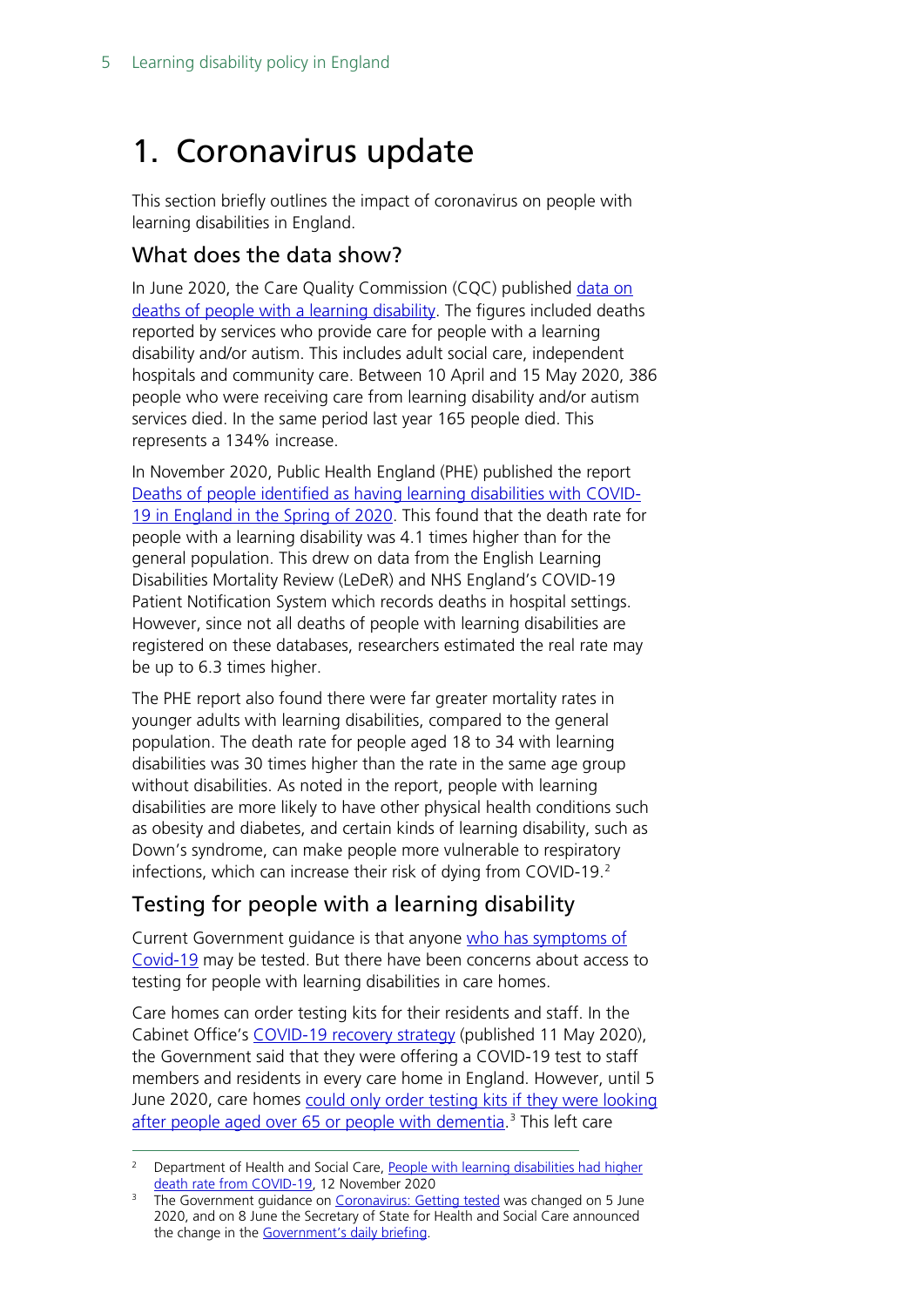homes for younger people with learning disabilities without access to testing kits.

[The CQC said](https://www.cqc.org.uk/news/stories/cqc-publishes-data-deaths-people-learning-disability) its data on increased deaths (published 2 June) for people with learning disabilities should be considered when making decisions on testing priorities:

We already know that people with a learning disability are at an increased risk of respiratory illnesses, meaning that access to testing could be key to reducing infection and saving lives.

These figures also show that the impact on this group of people is being felt at a younger age range than in the wider population – something that should be considered in decisions on testing of people of working age with a learning disability.

#### [Mencap said:](https://www.mencap.org.uk/press-release/mencap-responds-cqc-death-data-people-learning-disability-and-calls-government-extend)

We've been telling the Government for weeks that it is putting people with a learning disability at risk by not giving them priority testing; it's time the Government acted to make sure that everyone who needs social care, regardless of their age, disability or care setting, is prioritised for testing. This is a matter of life or death, yet people with a learning disability continue to be forgotten.

The Government set a target that by 6 June, every care home for the over 65s will have been offered testing for residents and staff.<sup>[4](#page-5-0)</sup> In early June, the Secretary of State for Health and Social Care said this target was met by the deadline, and so the Government would subsequently be rolling out testing to care homes for working age adults.<sup>[5](#page-5-1)</sup>

The CQC is also calling for priority testing to be [extended](https://twitter.com/BBCBreakfast/status/1270618319498948608) to people with learning disabilities who don't live in care homes, saying that the majority live in the community with support.

#### **Retesting**

On 3 July 2020, the Government announced that, from 6 July, care home staff would be given coronavirus tests on a weekly basis and residents would be tested every four weeks. Initially this applied to care homes primarily looking after over 65s or those with dementia; the Government stated that it expected repeat testing to be rolled out to all care homes for working age adults in August. [6](#page-5-2)

On 1 September 2020, the Care Minister, Helen Whately, stated that repeat testing had now been offered to all care homes for older people and was now being opened up to care homes for working-age adults.  $<sup>7</sup>$  $<sup>7</sup>$  $<sup>7</sup>$ </sup>

Further information is available in the Library briefing on [Coronavirus:](https://commonslibrary.parliament.uk/research-briefings/cbp-9019/)  [Adult social care key issues and sources](https://commonslibrary.parliament.uk/research-briefings/cbp-9019/) (November 2020).

<span id="page-5-0"></span><sup>4</sup> Cabinet Office[, Our plan to rebuild: The UK Government's COVID-19 recovery](https://www.gov.uk/government/publications/our-plan-to-rebuild-the-uk-governments-covid-19-recovery-strategy/our-plan-to-rebuild-the-uk-governments-covid-19-recovery-strategy)  [strategy,](https://www.gov.uk/government/publications/our-plan-to-rebuild-the-uk-governments-covid-19-recovery-strategy/our-plan-to-rebuild-the-uk-governments-covid-19-recovery-strategy) 11 May 2020

<span id="page-5-1"></span><sup>5</sup> [Health and Social Care Secretary's statement on](https://www.gov.uk/government/speeches/health-and-social-care-secretarys-statement-on-coronavirus-covid-19-8-june-2020?utm_source=bd9d7616-3ff6-4f8a-983c-57f873284e4f&utm_medium=email&utm_campaign=govuk-notifications&utm_content=immediate) coronavirus (COVID-19), 8 June 2020

<span id="page-5-2"></span><sup>6</sup> Department of Health and Social Care, [Regular retesting rolled](https://www.gov.uk/government/news/regular-retesting-rolled-out-for-care-home-staff-and-residents?utm_source=e643b2e7-9200-40f9-97c8-e9e044b26c71&utm_medium=email&utm_campaign=govuk-notifications&utm_content=immediate) out for care home [staff and residents,](https://www.gov.uk/government/news/regular-retesting-rolled-out-for-care-home-staff-and-residents?utm_source=e643b2e7-9200-40f9-97c8-e9e044b26c71&utm_medium=email&utm_campaign=govuk-notifications&utm_content=immediate) 3 July 2020

<span id="page-5-3"></span><sup>7</sup> [HC Deb 1 September 2020 c11](https://hansard.parliament.uk/Commons/2020-09-01/debates/F2FDCAB3-7642-4D9E-A032-50FB7CD80F02/SocialCareCovid-19#contribution-6BA802AA-400D-4F0B-94F4-8D6EF55706CD)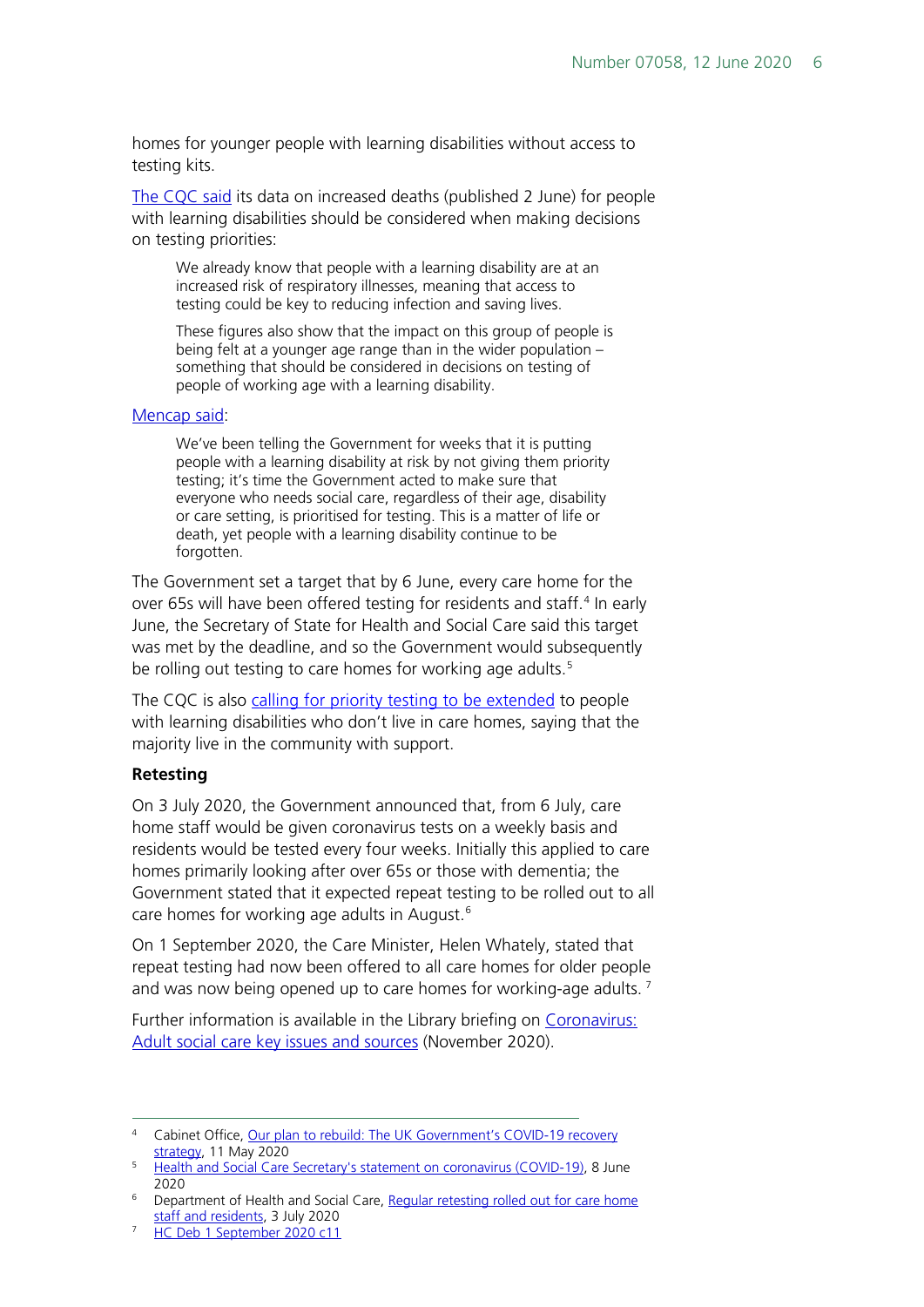### Vaccination for people with a learning disability

The [Advice on priority groups for COVID-19 vaccination](https://assets.publishing.service.gov.uk/government/uploads/system/uploads/attachment_data/file/940396/Priority_groups_for_coronavirus__COVID-19__vaccination_-_advice_from_the_JCVI__2_December_2020.pdf) was published by the Joint Committee on Vaccination and Immunisation (JCVI) on 2 December 2020. This sets out priority groups for vaccination in accordance with the JCVI's primary objectives to prevent mortality and maintain the health and social care systems.

The JCVI states that as the risk of mortality from COVID-19 increases with age, prioritisation is primarily based on age.

"Residents in a care home for older adults and their carers" are placed in priority group 1. This would exclude care homes for younger adults with a learning disability.

The JCVI advises that people with a learning disability are placed in the sixth priority group, for "All individuals aged 16 years to 64 years with underlying health conditions which put them at higher risk of serious disease and mortality".

The JCVI provides a rationale behind its prioritisation, stating that the absolute increased risk in those with underlying health conditions is considered generally to be lower than the increased risk associated with older age:

> There is good evidence that certain underlying health conditions increase the risk of morbidity and mortality from COVID-19. When compared to persons without underlying health conditions, the absolute increased risk in those with underlying health conditions is considered generally to be lower than the increased risk in persons over the age of 65 years (with the exception of the clinically extremely vulnerable – see above). The Committee's advice is to offer vaccination to those aged 65 years and over followed by those in clinical risk groups aged 16 years and over. The risk groups identified by the Committee are set out below:

- Chronic respiratory disease, including chronic obstructive pulmonary disease (COPD), cystic fibrosis and severe asthma
- Chronic heart disease (and vascular disease)
- Chronic kidney disease
- Chronic liver disease
- Chronic neurological disease including epilepsy
- Down's syndrome
- Severe and profound learning disability
- Diabetes
- Solid organ, bone marrow and stem cell transplant recipients
- People with specific cancers
- Immunosuppression due to disease or treatment
- Asplenia and splenic dysfunction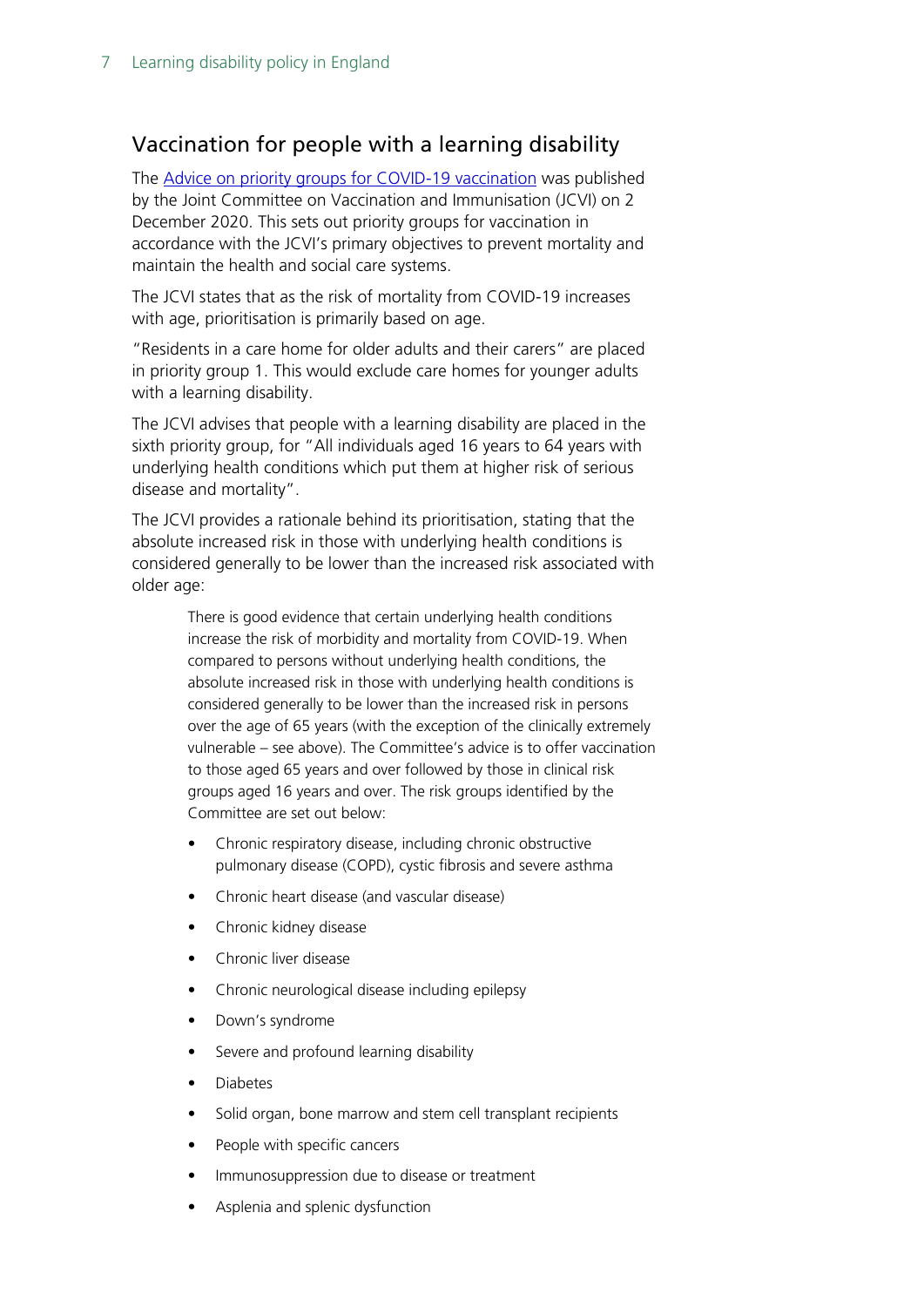- Morbid obesity
- Severe mental illness<sup>[8](#page-7-0)</sup>

There is a separate priority group for ["Clinically extremely vulnerable](https://www.gov.uk/government/publications/guidance-on-shielding-and-protecting-extremely-vulnerable-persons-from-covid-19/guidance-on-shielding-and-protecting-extremely-vulnerable-persons-from-covid-19)  [individuals"](https://www.gov.uk/government/publications/guidance-on-shielding-and-protecting-extremely-vulnerable-persons-from-covid-19/guidance-on-shielding-and-protecting-extremely-vulnerable-persons-from-covid-19) who are placed in priority group four, alongside all those aged 70 or over.

#### Social care assessments

Under the *Coronavirus Act 2020* the obligations on local authorities under the *Care Act 2014* have been relaxed. In particular, local authorities don't have to carry out care and support needs assessments. The relaxation of local authority obligations are referred to as 'Care Act easements'. Local authorities in England and Wales may instead prioritise the most urgent and acute needs. See the Library briefing on [Coronavirus: Local authorities' adult social care duties \(the Care Act](https://commonslibrary.parliament.uk/research-briefings/cbp-8889/)  [easements\)](https://commonslibrary.parliament.uk/research-briefings/cbp-8889/) (6 May 2020).

Mencap said this might result in "more people with a learning disability [falling through the gap](https://www.mencap.org.uk/press-release/emergency-measures-must-have-interests-and-safety-most-vulnerable-our-society-its) when it comes to accessing vital social care support."

Eight local authorities used easements between 31 March and 15 May.<sup>[9](#page-7-1)</sup> However, as of 1 June 2020, only two local authorities were using the [easements.](https://www.cqc.org.uk/guidance-providers/adult-social-care/care-act-easements-it)

On 26 March 2020, new and existing complaints to the Local Government and Social Care Ombudsman were suspended. On 5 June, some existing investigations were restarted, but new complaints are still not being accepted.[10](#page-7-2)

### Benefit assessments

The Department for Work and Pensions (DWP) has made a series of changes to the benefits system in response to the coronavirus pandemic, including suspending all work-related requirements for benefit claimants and mandatory face-to-face Jobcentre appointments.

On 17 March, the Department also suspended all face-to-face assessments for sickness and disability benefits for three months, and on 23 March it announced that reviews and reassessments for all disability benefits were suspended for at least three months. Where benefit awards are due to expire, the DWP is automatically extending the payment period by six months so that people continue to receive their existing level of support.

Assessments are still taking place for new claimants and for existing claimants who request a reassessment (e.g. because their condition has deteriorated), but in the form of paper-based reviews or by telephone. The DWP says that it is adopting a "sympathetic, claimant-supportive view" on assessments in these circumstances, in recognition of the

<span id="page-7-0"></span><sup>8</sup> JCVI[, Advice on priority groups for COVID-19 vaccination,](https://assets.publishing.service.gov.uk/government/uploads/system/uploads/attachment_data/file/940396/Priority_groups_for_coronavirus__COVID-19__vaccination_-_advice_from_the_JCVI__2_December_2020.pdf) 2 December 2020

<span id="page-7-1"></span><sup>9</sup> National Audit Office, [Readying the NHS and adult social care in England for COVID-](https://www.nao.org.uk/wp-content/uploads/2020/06/Readying-the-NHS-and-adult-social-care-in-England-for-COVID-19.pdf)[19,](https://www.nao.org.uk/wp-content/uploads/2020/06/Readying-the-NHS-and-adult-social-care-in-England-for-COVID-19.pdf) para 3.5

<span id="page-7-2"></span><sup>10</sup> Local Government and Social Care Ombudsman, [Coronavirus update](https://www.lgo.org.uk/announcement) [last accessed 12 June 2020]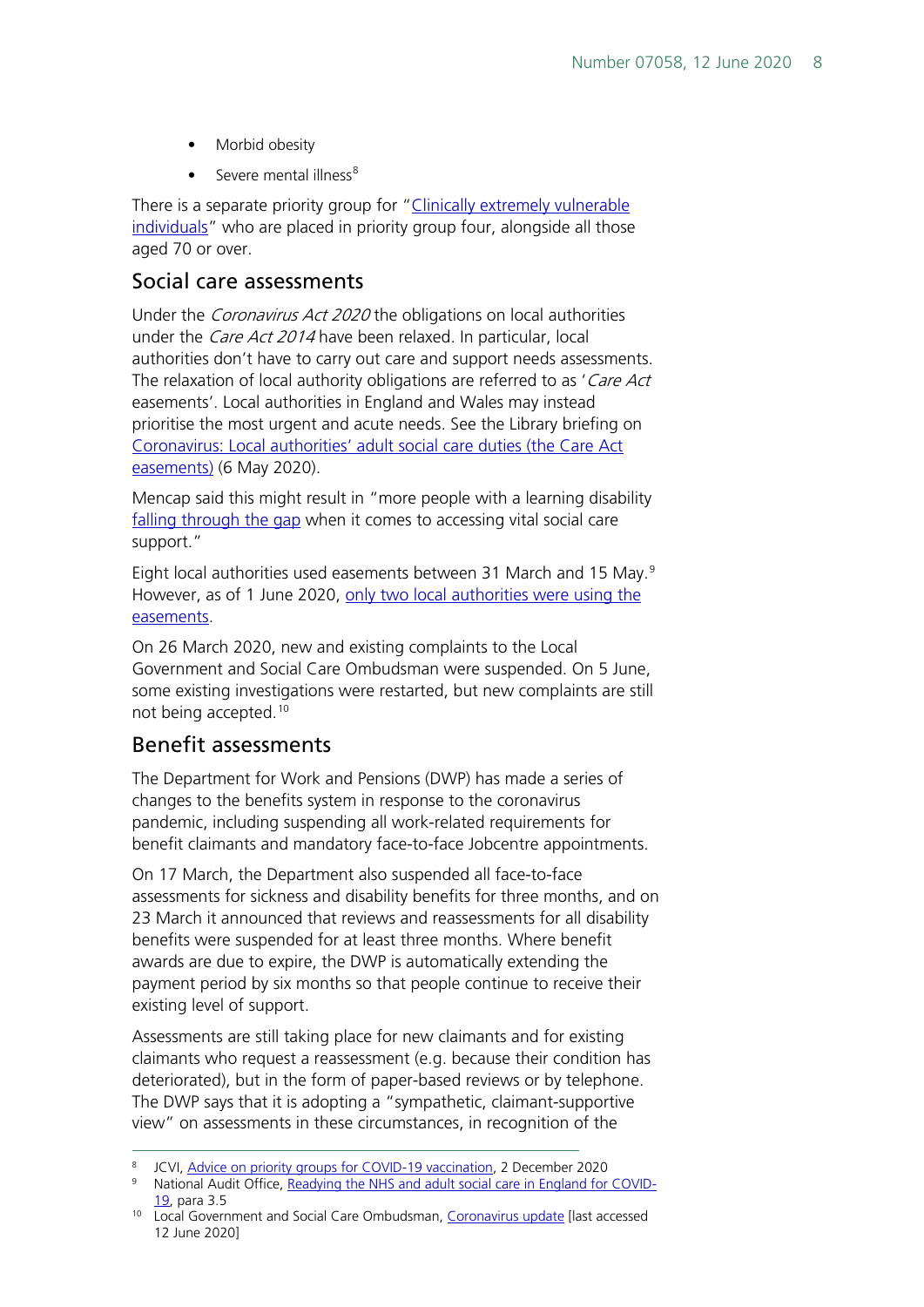challenges in getting adequate evidence. It emphasises that "companions are also able to join the telephony assessment, as they would have done for the face-to-face assessment"<sup>11</sup>, although welfare rights advisers have reported that claimants have experienced problems arranging this. $12$ 

At the time of writing, there has been no announcement on whether the three-month suspension of face-to face assessments will be extended. The DWP is "reviewing this measure in light of the latest public health advice and will confirm next steps as soon as possible."<sup>[13](#page-8-2)</sup>

Further information on the benefits changes can be found in Commons Library briefing CBP-8894, [Coronavirus: Support for household finances,](https://commonslibrary.parliament.uk/research-briefings/cbp-8894/) 29 May 2020.

#### What's next?

[Weekly data](https://www.england.nhs.uk/publication/covid-19-deaths-of-patients-with-a-learning-disability-notified-to-leder/) on deaths of patients with a learning disability where Covid-19 is suspected or confirmed as the cause of death is being reported to NHS England.

On 8 June, the Government created a [social care taskforce](https://www.gov.uk/government/news/whole-home-testing-rolled-out-to-all-care-homes-in-england?utm_source=4b5e322f-b379-447b-935b-b5a7fa1dcbb5&utm_medium=email&utm_campaign=govuk-notifications&utm_content=immediate) to support the care sector and prevent further transmission.

The Government is also working with the Care Quality Commission and [Think Local, Act Personal](https://www.thinklocalactpersonal.org.uk/About-us/) to [understand the impact on disabled people](https://www.parliament.uk/written-questions-answers-statements/written-question/lords/2020-05-05/HL3974) and carers, and are giving additional funding to learning disability [charities.](https://www.gov.uk/government/news/22-million-awarded-to-life-saving-health-charities-during-virus-outbreak)

## Joint Committee on Human Rights

On 12 June, the Joint Committee on Human Rights (JCHR) published their Report on [Human Rights and the Government's response to](https://www.parliament.uk/business/committees/committees-a-z/joint-select/human-rights-committee/news-parliament-2017/covid-19-and-detention-young-people-autistic-learning-disabilities-report-published-19-21/)  [COVID-19: the detention of young people who are autistic and/or have](https://www.parliament.uk/business/committees/committees-a-z/joint-select/human-rights-committee/news-parliament-2017/covid-19-and-detention-young-people-autistic-learning-disabilities-report-published-19-21/)  [learning disabilities.](https://www.parliament.uk/business/committees/committees-a-z/joint-select/human-rights-committee/news-parliament-2017/covid-19-and-detention-young-people-autistic-learning-disabilities-report-published-19-21/)

The Committee said that the Government's response to coronavirus had "resulted in human rights abuses":

Unlawful blanket bans on visits, the suspension of routine inspections, the increased use of restraint and solitary confinement, and the vulnerability of those in detention to infection with Covid-19 (due to underlying health conditions and the infeasibility of social distancing) mean that the situation is now a severe crisis. [14](#page-8-3)

The report makes a series of recommendations:

• NHS England must write immediately to all hospitals, including private ones in which it commissions placements, stating that they must allow families to visit their loved ones, unless a risk assessment has been carried out relating to the individual's circumstances which demonstrates that

<span id="page-8-0"></span><sup>11</sup> [PQ 45409 \[on Personal Independence Payment: Coronavirus\], 18 May 2020](https://www.parliament.uk/written-questions-answers-statements/written-question/commons/2020-05-11/45409)

<span id="page-8-1"></span><sup>&</sup>lt;sup>12</sup> See the Rightsnet discussion thread Sickness and disability benefit reviews and [reassessments suspended](https://www.rightsnet.org.uk/forums/viewthread/15776/P30/#77091) [accessed 12 June 2020]

<span id="page-8-3"></span><span id="page-8-2"></span><sup>13</sup> [PQ 52251 \[on Social Security Benefits: Medical Examinations\],](https://www.parliament.uk/business/publications/written-questions-answers-statements/written-question/Commons/2020-06-01/52251) 9 June 2020

<sup>&</sup>lt;sup>14</sup> House of Commons, House of Lords, Joint Committee on [Human](https://publications.parliament.uk/pa/jt5801/jtselect/jtrights/395/395.pdf) Rights, Human [Rights and the Government's response to COVID-19: The detention of young people](https://publications.parliament.uk/pa/jt5801/jtselect/jtrights/395/395.pdf)  [who are autistic and/or have learning disabilities,](https://publications.parliament.uk/pa/jt5801/jtselect/jtrights/395/395.pdf) 8 June 2020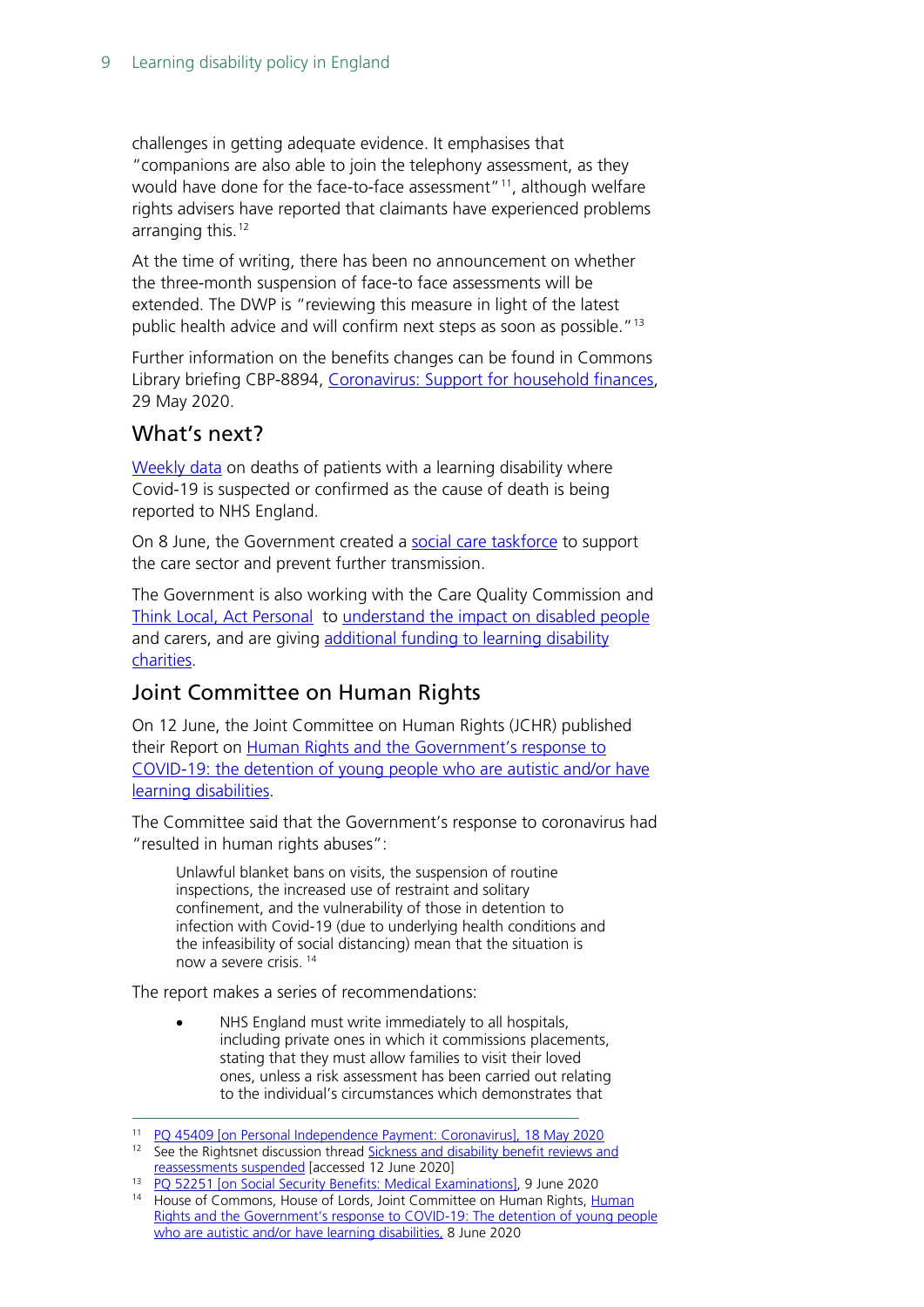there are clear reasons specific to the individual's circumstances why it would not be safe to do so.

- Figures on the use of restrictive practices, including physical and medical restraint and any form of segregation, detailing any incidences which go beyond 22 hours per day and amount to solitary confinement, must be published weekly by the institutions. These figures must be provided to the Secretary of State for Health and Social Care and reported to Parliament.
- The Care Quality Commission (CQC) should carry out all their inspections unannounced; this is particularly important where any allegation of abuse is reported by a young person, parent, or whistle-blower.
- The CQC must prioritise in-person inspections at institutions with a history of abuse/malpractice, and those which have been rated inadequate/requires improvement.
- The CQC should set up a telephone hotline to enable all patients, families, and staff to report concerns or complaints during this period.
- The CQC must report on reasons for geographical variation in practice with resultant harmful consequences
- Now, more than ever, rapidly progressing the discharge of young people to safe homes in the community must be a top priority for the Government. The recommendations from the Committee's 2019 report must be implemented in full.
- Comprehensive and accessible data about the number of those who are autistic and/or learning disabled who have contracted and died of Covid-19 must be made available and include a focus on those in detention, for whom the state has heightened responsibility for their right to life.

The Library briefing on the [Care Quality Commission](https://commonslibrary.parliament.uk/research-briefings/cbp-8754/) (April 2020) has further information on the changes to the CQC's operations in response to coronavirus.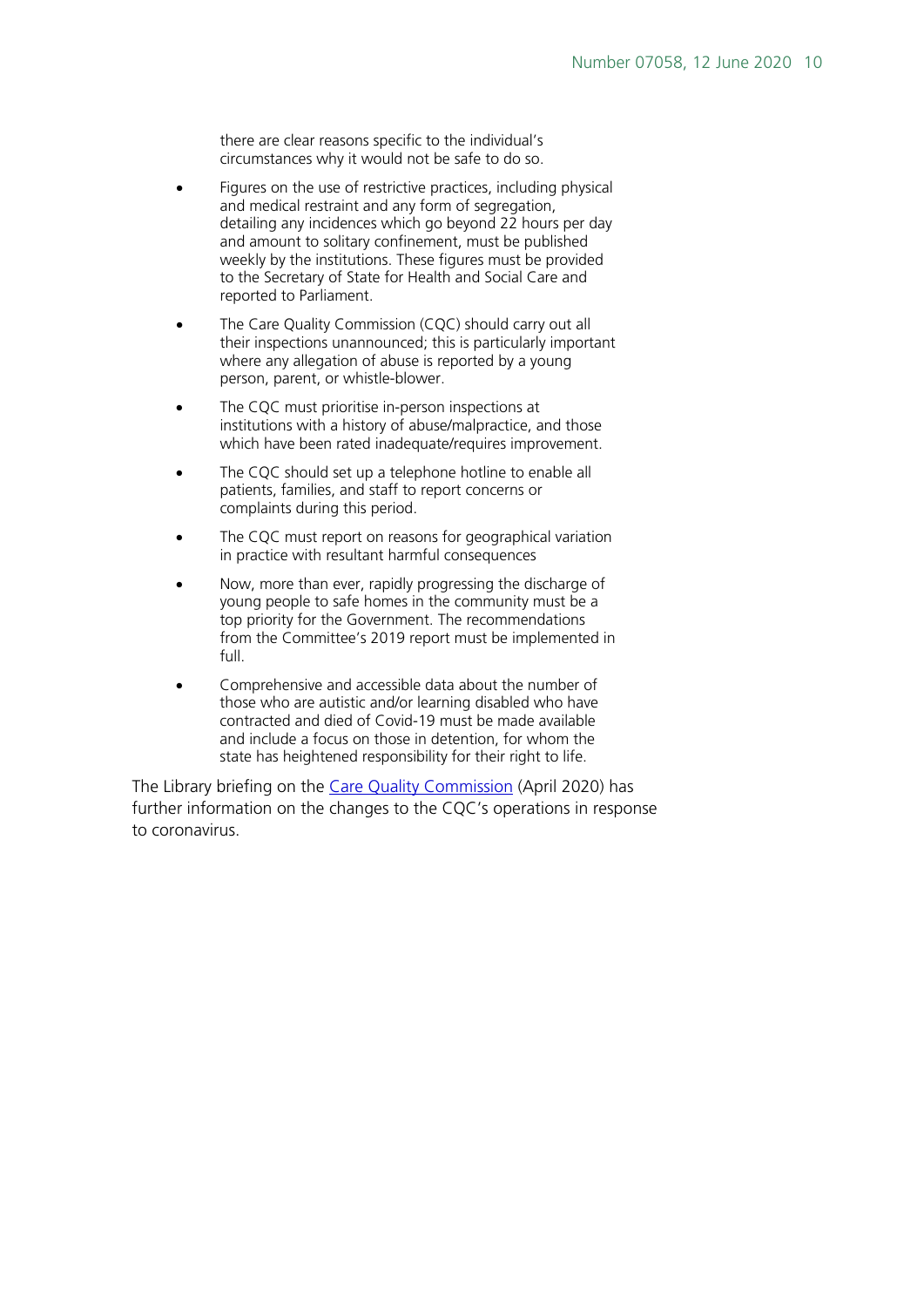# <span id="page-10-0"></span>2. Health policies

Over 1.2 million people in England have a learning disability and face severe health inequalities and poorer access to healthcare compared with the rest of the population. On average, adults with a learning disability die 16 years earlier than the general population – 13 years for men and 20 years for women.<sup>[15](#page-10-2)</sup> In 2017, the Learning Disabilities Mortality Review Programme identified that 31% of deaths in people with a learning disability were caused by respiratory conditions and 16% were caused by circulatory system conditions.[16](#page-10-3)

The [Government's Mandate to NHS England](https://assets.publishing.service.gov.uk/government/uploads/system/uploads/attachment_data/file/803111/revised-mandate-to-nhs-england-2018-to-2019.pdf) directs the NHS to reduce the health gap between people with mental health problems, learning disabilities and autism and the population as a whole, and support them to live full, healthy and independent lives.

There are various current programmes of work to improve outcomes for people with learning disabilities, with objectives such as reducing rates of inpatient care, increasing annual health checks, and reviewing the premature deaths of people with a learning disability.

# <span id="page-10-1"></span>2.1 The NHS Long Term Plan

Learning disabilities is one of the clinical priority areas in the NHS Long Term Plan (January 2019). This commits the NHS to tackling the causes of morbidity and premature death for people with these conditions, and sets several targets:

The uptake of **annual health checks** for people with a learning disability will be increased to at least 75% of those who are eligible - see Box 1.

The NHS and partners will introduce **hearing, sight and dental checks to children and young people** with a learning disability, autism or both in special residential schools

The NHS will expand the **Stopping over medication** of people with a learning disability, autism or both and Supporting Treatment and Appropriate Medication in Paediatrics (STOMP-STAMP) programmes to end the overmedication of people

#### **Box 1: Learning disability health check scheme**

The [health check scheme](https://digital.nhs.uk/services/general-practice-gp-collections/service-information/learning-disabilities-health-check-scheme) is an enhanced service for General Practice, who receive an additional payment of £140 (for 2018/19) from NHS England for each qualifying health check.

These checks are available to patients aged 14 and over and should be offered to everyone on a GP learning disability register. To support practices and to ensure that they have an accurate and complete register of these patients, NHS England and Improvement have published guidance on **Improving** identification of people with learning

#### [disability.](https://www.england.nhs.uk/publication/improving-identification-of-people-with-a-learning-disability-guidance-for-general-practice/)

In 2017/18, 55.1% of patients with a learning disability received an annual learning disability health check. [17](#page-10-5)

with a learning disability or autism. This is in light of evidence that psychotropic medicine is more likely to be inappropriately prescribed to people with a learning disability or autism.[18](#page-10-4)

<span id="page-10-2"></span><sup>15</sup> University of Bristol, Confidential Inquiry into Premature Deaths of People with [Learning Disabilities, Full final report,](http://www.bristol.ac.uk/media-library/sites/cipold/migrated/documents/fullfinalreport.pdf) March 2013

<span id="page-10-3"></span><sup>&</sup>lt;sup>16</sup> University of Bristol, **The Learning Disabilities Mortality Review Programme: Second** [annual report,](http://www.bristol.ac.uk/media-library/sites/sps/leder/leder_annual_report_2016-2017.pdf) December 2017, page 19

<span id="page-10-5"></span><sup>&</sup>lt;sup>17</sup> NHS England and NHS Improvement, *Improving identification of people with a* [learning disability: guidance for general practice,](https://www.england.nhs.uk/wp-content/uploads/2019/10/improving-identification-of-people-with-a-learning-disability-guidance-for-general-practice.pdf) para 3

<span id="page-10-4"></span><sup>&</sup>lt;sup>18</sup> Public Health England, Prescribing of psychotropic drugs to people with learning [disabilities and/ or autism by general practitioners in England,](https://webarchive.nationalarchives.gov.uk/20160704161911/http:/www.improvinghealthandlives.org.uk/securefiles/160704_1723/Psychotropic%20medication%20and%20people%20with%20learning%20disabilities%20or%20autism.pdf) 2015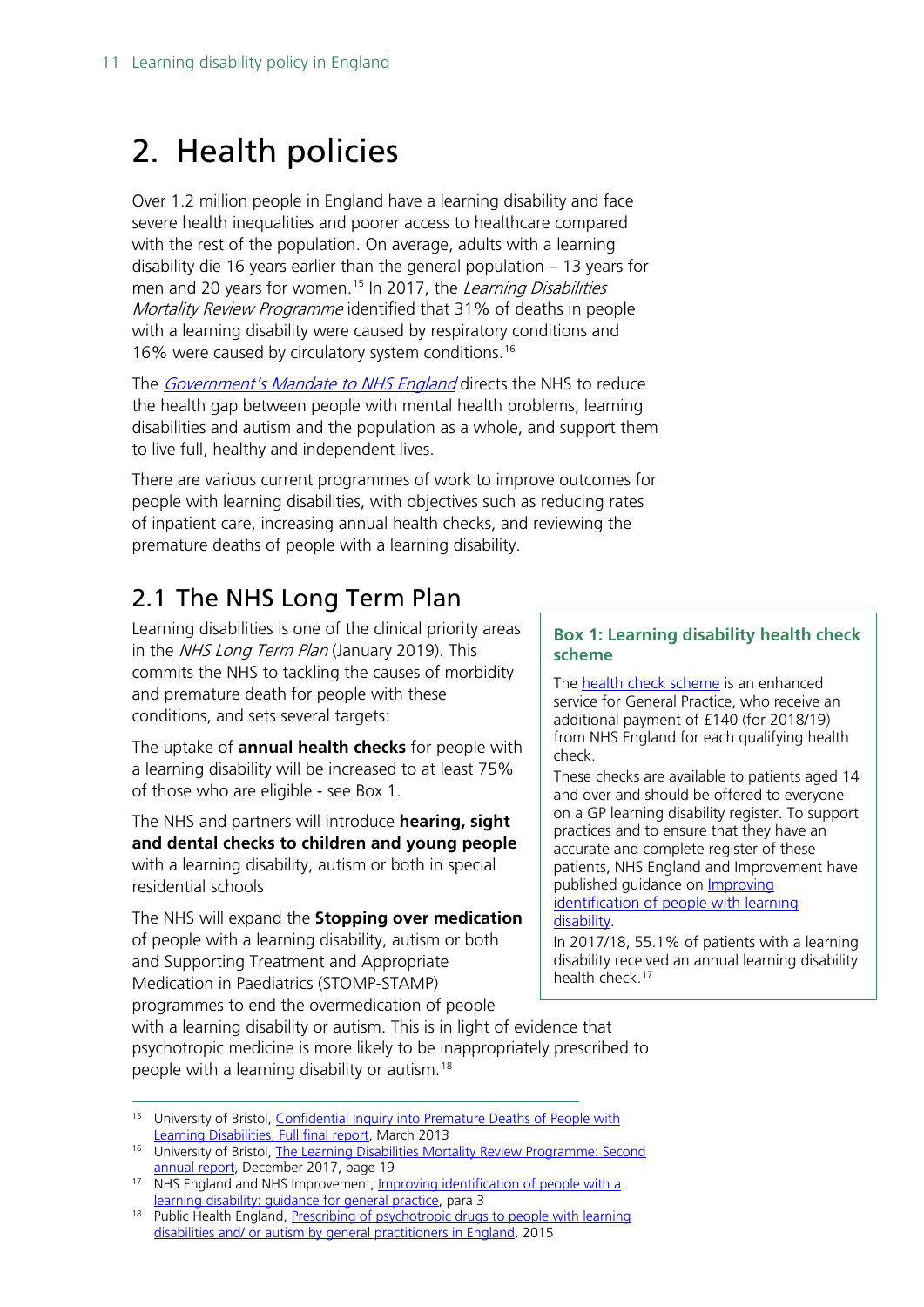The NHS will continue to fund the **Learning Disabilities Mortality Review Programme**. This supports local areas to review the deaths of people with learning disabilities, to understand factors leading to premature mortality and what actions are needed to address health inequalities (see section 1.3).

By 2023/24, a '**digital flag' in the patient record** will ensure staff know a patient has a learning disability or autism.

By 2023/24 children and young people with a learning disability, autism or both with the most complex needs will have a **designated keyworker.** This will be initially rolled out to children and young people who are inpatients or at risk of being admitted to hospital. It will also be extended to vulnerable children with a learning disability or autism, such as looked after and adopted children and those in transition between services.

NHS **staff will receive training** on learning disabilities and autism. Further information on recently introduced mandatory training is provided below (see section 1.3).

The Long Term Plan also commits to halving **inpatient provision** for people with a learning disability and/or autism by 2023/24, compared to 2015 levels (on a like for like basis and taking into account population growth). There are concurrent targets for the maximum numbers of adult and children in inpatient units - for every one million adults, there will be no more than 30 people with a learning disability and/or autism in inpatient care. For children and young people, the maximum is 12 to 15 children per one million.

The initial target set in 2015 was for a 35-50% reduction in inpatient care by March 2019, as most recently detailed in the Government's Mandate to NHS England 2018-20[19](#page-11-0).<sup>19</sup> During a debate on the NHS Long Term Plan, Health Secretary Matt Hancock was questioned about postponing this target to 2023/4 and said:

The target for this March [2019], which I inherited, was for a reduction of a third to a half. We are at a reduction of over 20%. The challenge has been that, while the number of people who are being moved into community settings has proceeded as per the plan, more people have been put into secure settings.<sup>[20](#page-11-1)</sup>

Further information on reducing inpatient care is provided in section 1.4.

The Long Term Plan also outlines the expectation that all NHS funded care providers will introduce the **learning disability improvement standards** by 2023/24.<sup>[21](#page-11-2)</sup> These standards will be included in the NHS Standard Contract 2019/20, which is mandated by NHS England for all commissioners of NHS services except primary care.

<span id="page-11-0"></span><sup>&</sup>lt;sup>19</sup> Department of Health and Social Care, [The Government's revised mandate to](https://assets.publishing.service.gov.uk/government/uploads/system/uploads/attachment_data/file/803111/revised-mandate-to-nhs-england-2018-to-2019.pdf) NHS [England for 2018-19,](https://assets.publishing.service.gov.uk/government/uploads/system/uploads/attachment_data/file/803111/revised-mandate-to-nhs-england-2018-to-2019.pdf) para 6.3

<span id="page-11-1"></span><sup>&</sup>lt;sup>20</sup> [HC Deb 7 January 2019,](https://hansard.parliament.uk/Commons/2019-01-07/debates/DE5BAD29-C906-481B-8886-7A2CD833A58D/NHSLong-TermPlan#contribution-89413EE5-95AF-4552-A3D1-BA29A0344F95) NHS Long Term Plan, c70

<span id="page-11-2"></span><sup>&</sup>lt;sup>21</sup> See NHS Improvement, [Learning disability improvement standards](https://improvement.nhs.uk/resources/learning-disability-improvement-standards-nhs-trusts/)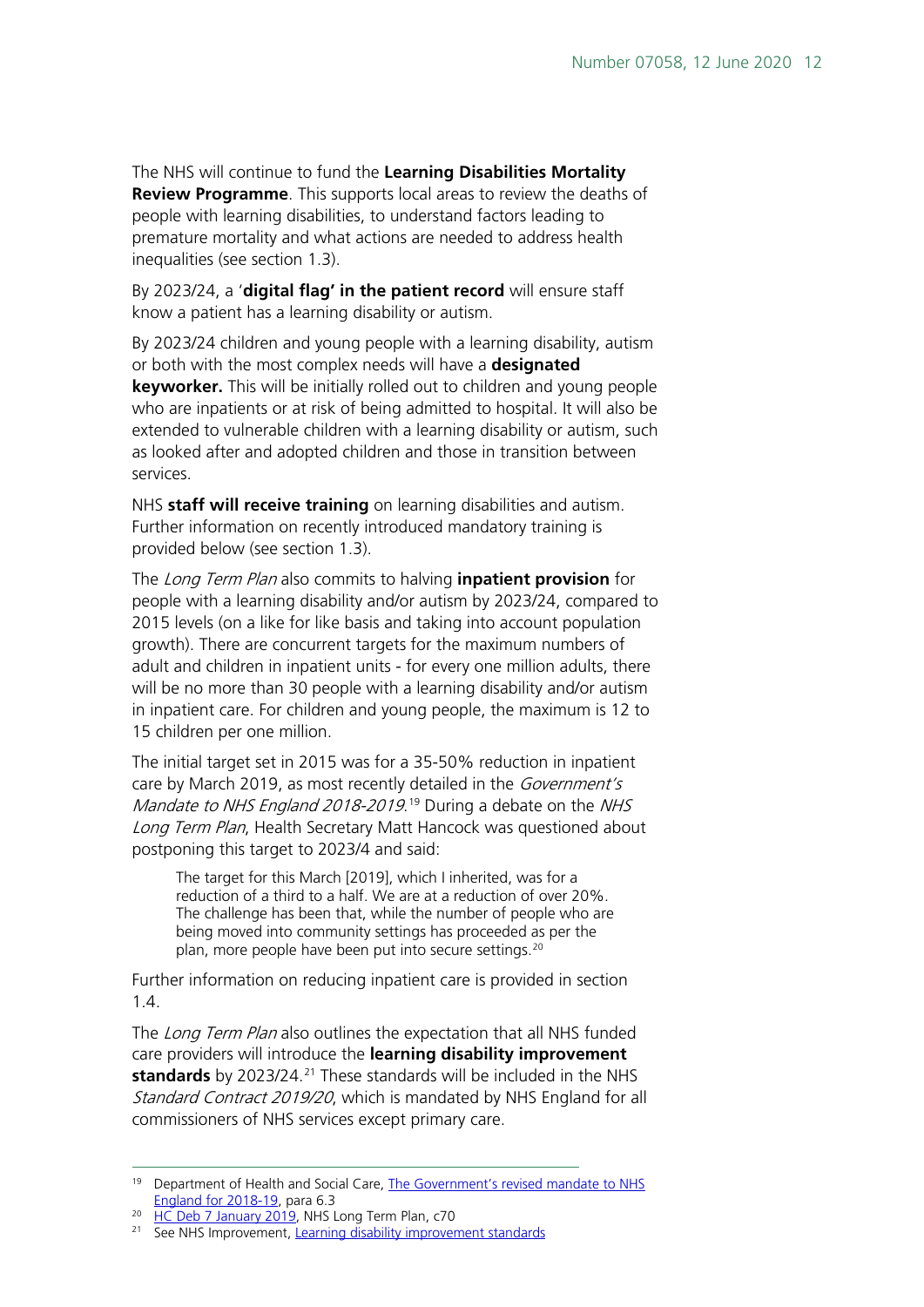#### Implementation Framework

The [Implementation Framework](https://www.longtermplan.nhs.uk/wp-content/uploads/2019/06/long-term-plan-implementation-framework-v1.pdf) (June 2019) sets out how the commitments in the *NHS Long Term Plan* will be delivered. Each local area should develop a five-year plan, and to achieve the targets for people with learning disability and autism, these system plans should set out:

- their share of the required further reduction inpatient usage and beds;
- learning disability and autism physical health checks for at least 75% of people aged over 14 years;
- how proposals for people with learning disabilities and/or autism align with their plans for mental health, special educational needs and disability (SEND), children and young people's services and health and justice;
- the local offer for autistic young people, people with a learning disability and their families;
- how NHS-led provider collaboratives will be developed locally and should ensure that digital plans use the reasonable adjustment 'digital flag' in the patient record or, where this is not available, use the Summary Care Record as an alternative.<sup>22</sup>

It also highlights that STP and ICS (see Box 2) areas should designate a **senior responsible officer for learning disability and autism** to deliver on these commitments.

The framework also details **targeted funding**, including specific investment to roll out keyworkers for children and young people with the most complex needs and their carers/families from 2020/21, and capital investment to develop

#### **Box 2: STPs and ICSs**

STPs (Sustainability & Transformation Partnerships) and ICSs (Integrated Care Systems) are new collaborative models of care, to deliver integration of health and social care services. ICSs (which are developing from STPs) should be in place across England by April 2021. See the Library briefing on Health and [Social Care Integration](https://researchbriefings.parliament.uk/ResearchBriefing/Summary/CBP-7902) (December 2019).

new housing options and suitable accommodation in the community, as an alternative to inpatient care.<sup>[23](#page-12-2)</sup>

# <span id="page-12-0"></span>2.2 Mandatory staff training

The second annual report of the Learning Disability Mortality Review Programme (December 2017) recommended that mandatory learning disability training should be provided to all staff, delivered in conjunction with people with learning disabilities and their families.<sup>[24](#page-12-3)</sup>

The Government accepted the report's recommendations in its response. It noted that despite the introduction of the Learning Disability Core Skills Education and Training Framework in 2016, some staff still do not possess the required knowledge and skills. The Government therefore committed to introducing mandatory training:

<span id="page-12-1"></span><sup>&</sup>lt;sup>22</sup> [The NHS Long Term Plan Implementation Framework,](https://www.longtermplan.nhs.uk/wp-content/uploads/2019/06/long-term-plan-implementation-framework-v1.pdf) June 2019, para 5.10

<span id="page-12-2"></span><sup>&</sup>lt;sup>23</sup> The NHS [Long Term Plan Implementation Framework,](https://www.longtermplan.nhs.uk/wp-content/uploads/2019/06/long-term-plan-implementation-framework-v1.pdf) June 2019, para 5.13

<span id="page-12-3"></span><sup>&</sup>lt;sup>24</sup> The Learning Disabilities Mortality Review (LeDeR) Programme, [Annual Report,](http://www.bristol.ac.uk/university/media/press/2018/leder-annual-report-final.pdf) December 2017, Summary of recommendations, page 31.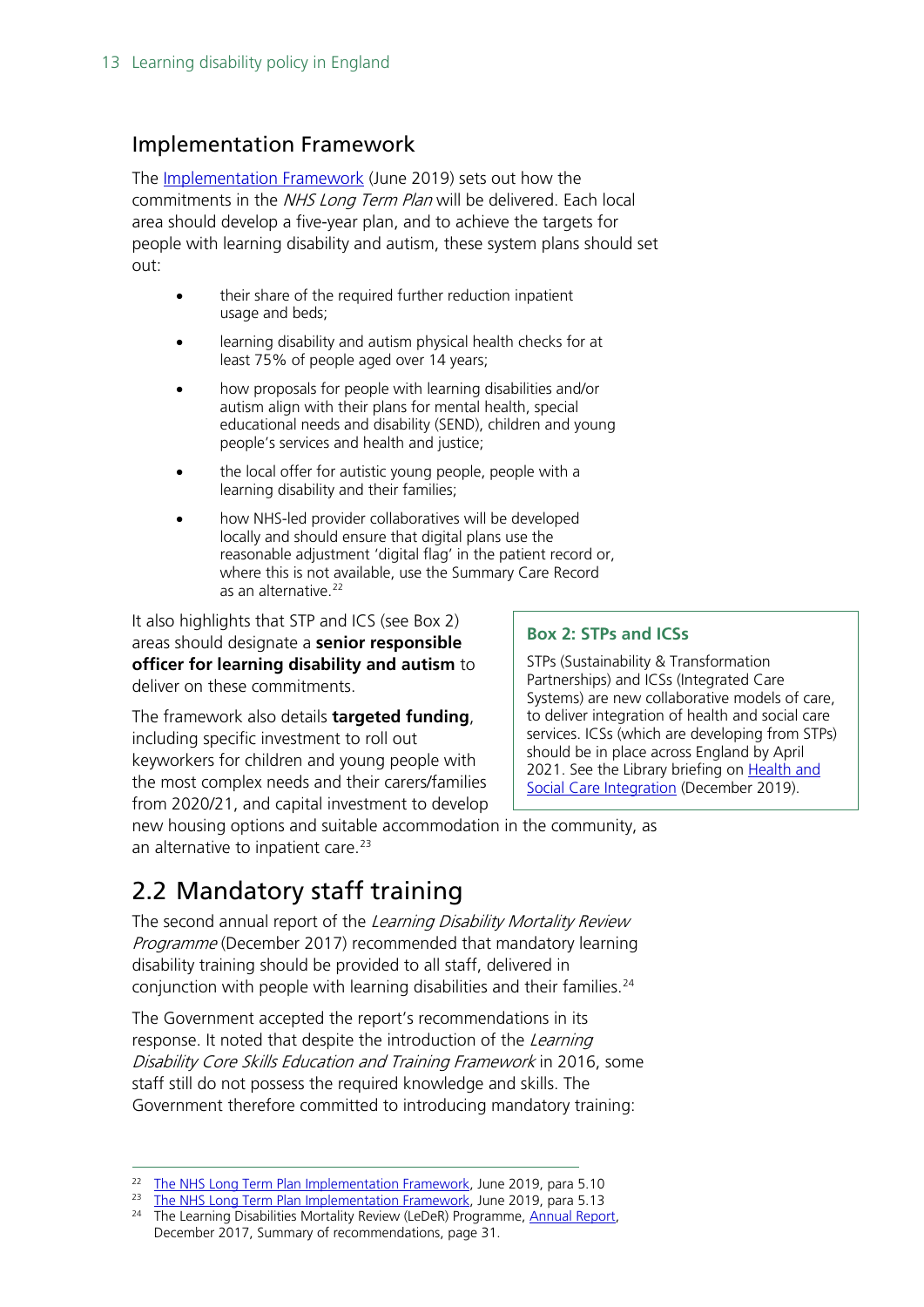We agree that health and care staff should have access to learning disability awareness training. We will consult by the end of March 2019 on options for delivering this to staff.

35. We are committed to basic training in, and awareness of, learning disability for health and care staff. Furthermore, we accept the advantage of delivering such training in conjunction with people with lived experience. We strongly recommend that all employers involve people with lived experience in the development and deployment of training.

36. All employers already have a clear responsibility set out in legislation to make sure that staff are competent to perform their role. The Health and Social Care Act 2008 (Regulated Activities) Regulations 2014, require that any person employed by a regulated service must 'receive the support, training, professional development, supervision and appraisal as is necessary to enable them to carry out the duties they are employed to perform.' In practice, for people and services which care for and treat people with a learning disability, the nature of the necessary skills and competencies are set out in the Learning Disability Core Skills Education and Training Framework (2016).

37. This Framework describes the core skills and knowledge required in three 'tiers':

- Tier 1 for roles that require general awareness of learning disabilities;
- Tier 2 for roles that will have some regular contact with people (children, young people and adults) with a learning disability, and;
- Tier 3 for those staff directly providing care and support for people (children, young people and adults) with a learning disability.

38. While in principle employers are required to ensure that their staff have the core skills and knowledge to care for, treat and support people with a learning disability, the LeDeR report and campaigns such as Mencap's Treat me well, demonstrate that in practice this isn't always the case. We will take immediate steps (detailed below) to remind employers of their responsibilities to raise the profile of the Framework<sup>25</sup>, stimulate provision of training generally and to measure uptake. But persistent inequalities have endured for some of our most vulnerable citizens for too long. **For this reason, we will consult on options for delivering mandatory learning disability training for all relevant staff.** Consultation will take place with people with lived experience, the wider learning disability sector, NHS and social care providers and the general public to ensure that proposals are practicable and effective and to avoid any training becoming a 'box-ticking exercise'. The consultation will be completed by March 2019.[26](#page-13-1)

The Government's response to the consultation - ["Right to be heard"](https://assets.publishing.service.gov.uk/government/uploads/system/uploads/attachment_data/file/844356/autism-and-learning-disability-training-for-staff-consultation-response.pdf) was published in November 2019. This noted that over 5,00 responses

<span id="page-13-0"></span><sup>&</sup>lt;sup>25</sup> The [Learning Disability Core Skills Education and Training Framework](http://www.skillsforhealth.org.uk/images/resource-section/projects/learning-disabilities/Learning-Disabilities-CSTF.pdf) was published in July 2016

<span id="page-13-1"></span>Department of Health & Social Care, NHS England, The Government response to the [Learning Disabilities Mortality Review \(LeDeR\) Programme Second Annual Report,](https://assets.publishing.service.gov.uk/government/uploads/system/uploads/attachment_data/file/739560/government-response-to-leder-programme-2nd-annual-report.pdf)  para 35-38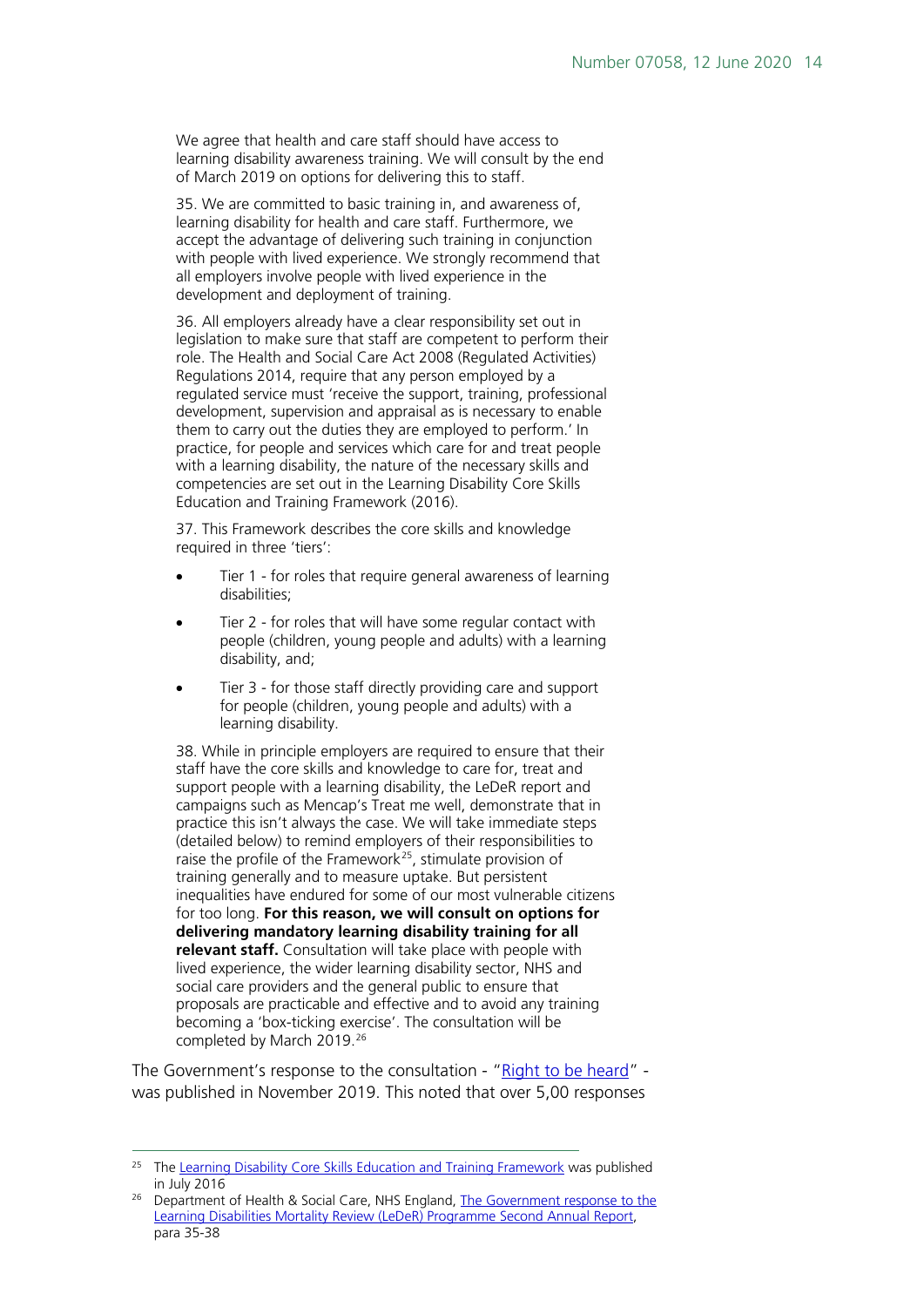were received, and the vast majority were supportive of the principle of mandatory training.<sup>[27](#page-14-0)</sup>

The Government has confirmed its intention to introduce mandatory learning disability and autism training – "Oliver McGowan training" for staff who work in 'regulated activities' (see box 1), by amending the Health and Social Care Act 2008 (Regulated Activities) Regulations 2014.

The Government will be looking at how training can also be strengthened for health and social care staff who do not work in regulated activities and will report back on this by 2021.<sup>[28](#page-14-1)</sup>

#### **Box 1 Regulated Activities**

Regulated Activities are described in Schedule 1 of the Health and Social Care Act 2008 (Regulated Activities) Regulations 2014. These broadly cover the following areas:

- Personal care
- Accommodation for people who require nursing or personal care
- Accommodation for people who require treatment for substance misuse
- Treatment of disease, disorder or injury
- Assessment or medical treatment for persons detained under the Mental Health Act 1983
- Surgical procedures
- Diagnostic and screening procedures
- Management of supply of blood and blood-derived products
- Transport services, triage and medical advice provided remotely
- Maternity and midwifery services
- Termination of pregnancies
- Services in slimming clinics
- Nursing care
- Family planning services

The Government will be working with all professional bodies and Devolved Administration to agree a common 'core curriculum' based on the [Core Capabilities Framework for Supporting People with a Learning](http://www.skillsforhealth.org.uk/learningdisabilityandautismframeworks)  [Disability](http://www.skillsforhealth.org.uk/learningdisabilityandautismframeworks) and the new Core Capabilities Framework for Supporting Autistic People. Training requirements will however vary according to staff roles and interactions with people with a learning disability and/or autism. The Government has committed £1.4 million to develop and test a learning disability and autism training package. A trial of the

<span id="page-14-0"></span><sup>27</sup> Department of Health & Social Care, 'Right to be heard': The Government's [response to the consultation on learning disability and autism training for health and](http://data.parliament.uk/DepositedPapers/files/DEP2019-1035/Consultation_response.pdf)  [care staff,](http://data.parliament.uk/DepositedPapers/files/DEP2019-1035/Consultation_response.pdf) 5 November 2019

<span id="page-14-1"></span><sup>&</sup>lt;sup>28</sup> Department of Health & Social Care, 'Right to be heard': The Government's [response to the consultation on learning disability and autism training for health and](http://data.parliament.uk/DepositedPapers/files/DEP2019-1035/Consultation_response.pdf)  [care staff,](http://data.parliament.uk/DepositedPapers/files/DEP2019-1035/Consultation_response.pdf) 5 November 2019, para 32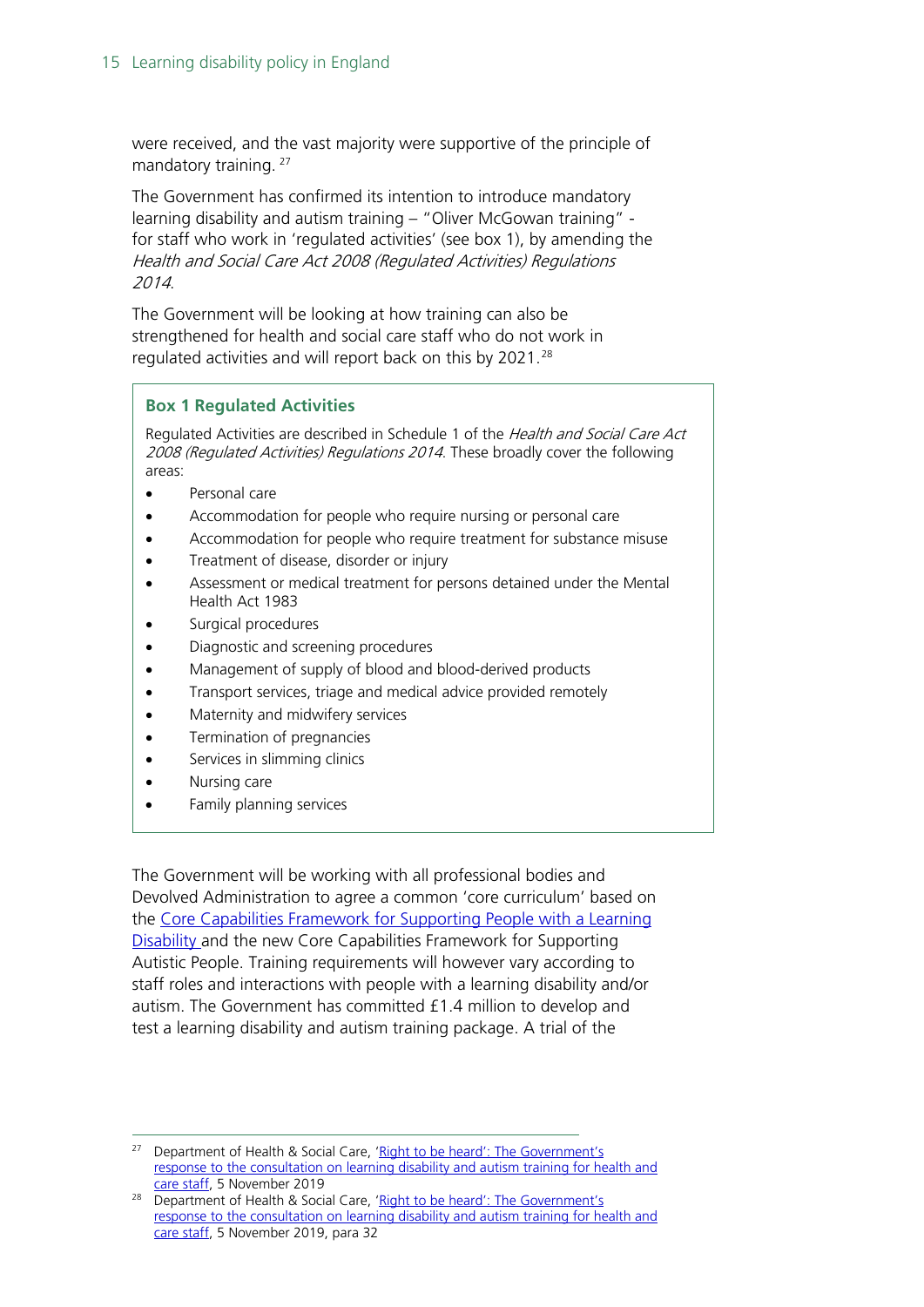training is due to begin in April 2020 and will report by March 2021, after which wider roll-out to all staff is expected.<sup>[29](#page-15-1)</sup>

## <span id="page-15-0"></span>2.3 Learning Disabilities Mortality Review Programme

In 2013, the Department of Health established a *Confidential Inquiry* [into the Premature Deaths of People with Learning Disabilities](http://www.bris.ac.uk/cipold/fullfinalreport.pdf). The Inquiry investigated the avoidable or premature deaths of people with learning disabilities through retrospective reviews of individual deaths. The aim was to review the patterns of care that people received in the period leading up to their deaths, to identify errors or omissions which may have contributed, to illustrate evidence of good practice, and to provide improved evidence on avoiding premature death. The inquiry focused on five Primary Care Trust (PCT) areas of South West England.

It found that the most common reasons for deaths being assessed as premature were delays or problems with diagnosis or treatment, and problems with identifying needs and providing appropriate care in response to changing needs:

for 29% there was significant difficulty or delay in diagnosis, further investigation or specialist referral, and for 30% there were problems with their treatment. The lack of reasonable adjustments to facilitate healthcare of people with learning disabilities, particularly attendance at clinic appointments and investigations, was a contributory factor in a number of deaths...<sup>[30](#page-15-2)</sup>

The inquiry made recommendations, such as introducing named professionals to coordinate patient care across different services, and proactively using annual health check and health action plans to identify and plan for health and care needs.

The [Government's response to the Confidential Inquiry into premature](https://www.gov.uk/government/uploads/system/uploads/attachment_data/file/212077/Government_Response_to_the_Confidential_Inquiry_into_Premature_Deaths_of_People_with_Learning_Disabilities_-_full_report.pdf)  [deaths of people with learning disabilities](https://www.gov.uk/government/uploads/system/uploads/attachment_data/file/212077/Government_Response_to_the_Confidential_Inquiry_into_Premature_Deaths_of_People_with_Learning_Disabilities_-_full_report.pdf) (July 2013), stated that it was committed to addressing the issues identified. The Department of Health, NHS England, Public Health England and other statutory organisations, subsequently developed programmes of work to address each of recommendations. The Government published a progress update in September 2014, Premature Deaths of People with Learning [Disabilities: Progress Update](https://www.gov.uk/government/uploads/system/uploads/attachment_data/file/356229/PUBLISH_42715_2902809_Progress_Report_Accessible_v04.pdf) which summarised action taken or underway against each of the recommendations.

In June 2015, NHS England announced a three-year national review of premature deaths of people with learning disabilities. The Learning Disability Mortality Review Programme was commissioned by Healthcare Quality Improvement Partnership (HQIP) on behalf of NHS England and similarly focused on retrospective reviews of individual deaths, to help

<span id="page-15-1"></span><sup>&</sup>lt;sup>29</sup> Department of Health & Social Care, 'Right to be heard': The Government's [response to the consultation on learning disability and autism training for health and](http://data.parliament.uk/DepositedPapers/files/DEP2019-1035/Consultation_response.pdf)  [care staff,](http://data.parliament.uk/DepositedPapers/files/DEP2019-1035/Consultation_response.pdf) 5 November 2019, para 27

<span id="page-15-2"></span><sup>&</sup>lt;sup>30</sup> Confidential Inquiry into the Premature Deaths of People with Learning Disabilities [\(CIPOLD\),](http://www.bris.ac.uk/cipold/fullfinalreport.pdf) March 2013, page 4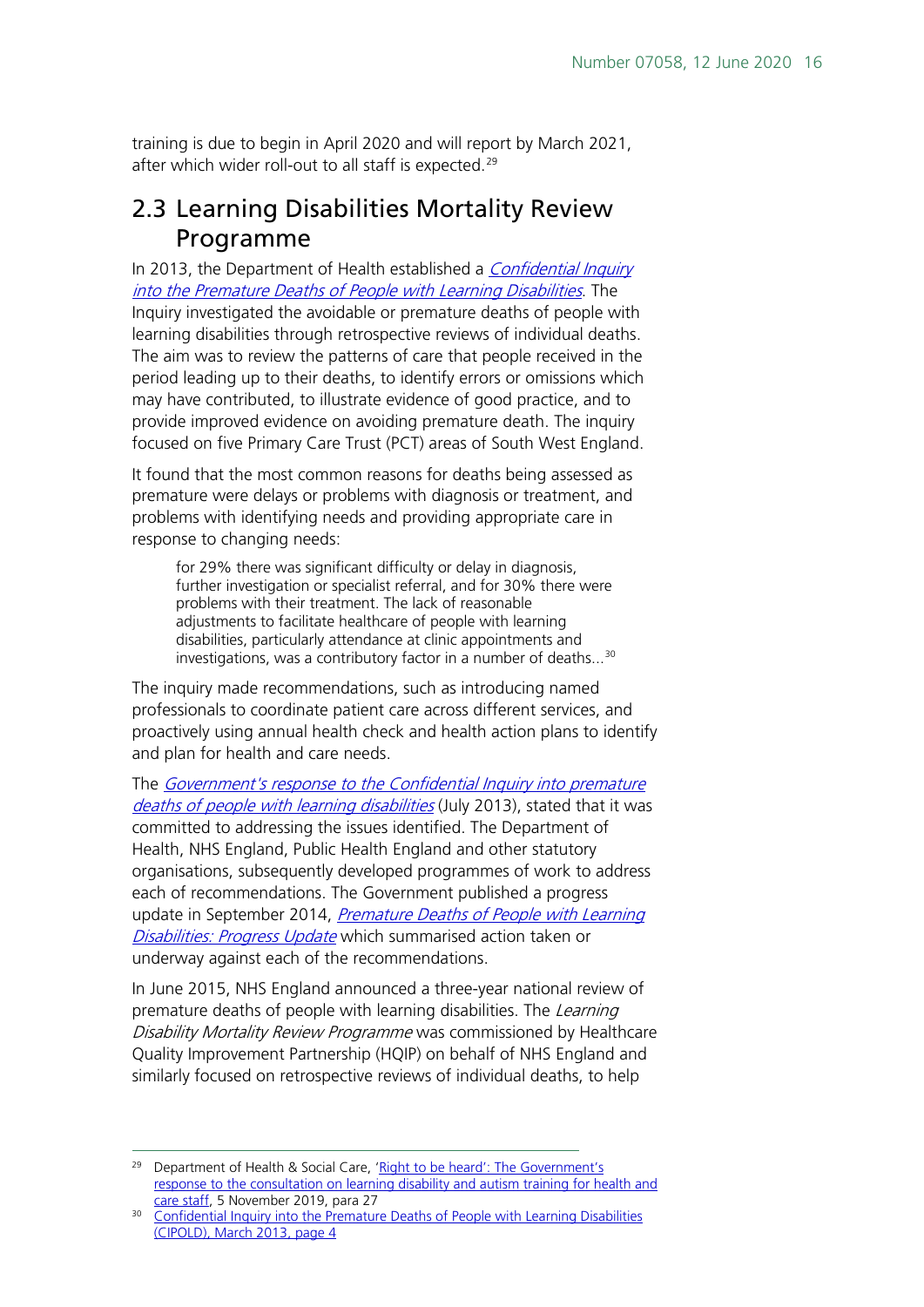reduce early deaths and health inequalities for people with a learning disability. [31](#page-16-0)

The 2016-17 annual report found that in 13% of its reviews into the deaths of people with learning disabilities, the person's health had been adversely affected by factors such as delays in treatment, organisational dysfunction and gaps in service provision. In response it set out nine national recommendations, including:

- Strengthening collaboration and information between care providers, including integration of health and care records;
- All people with learning disabilities with two or more longterm conditions should have a local, named care coordinator;
- Mandatory learning disabilities awareness training provided to all staff, delivered in conjunction with people learning disabilities and their families.<sup>[32](#page-16-1)</sup>

The Government provided its response in September 2018 and accepted the report's recommendations. It committed to several actions, including completing a public consultation on proposals for mandatory learning disability training by March 2019.

The third annual report was published in May 2019. The reviews found that in 71 cases (8% of reviews), a patient's received care fell so far short of expected good practice that it significantly impacted on their well-being or directly contributed to their cause of death. The report made twelve recommendations for the education, health and care systems, including:

- Support to recognise deteriorating health in people with learning disabilities
- Care co-ordination and better communication between agencies
- Transition planning for young people
- Training for staff  $33$

In May 2019, the NHS announced £5million funding to accelerate the pace at which reviews are completed. [34](#page-16-3) NHS England and NHS Improvement also published a report outlining activity that is taking place locally and nationally in response to reviews - [Learning Disability](https://www.england.nhs.uk/publication/leder-action-from-learning/)  [Mortality Review \(LeDeR\) Programme: Action from Learning](https://www.england.nhs.uk/publication/leder-action-from-learning/) (May 2019). This described national action in clinical areas such as cancer and sepsis, as well as initiatives in individual hospitals, such as targeted schemes to improve reasonable adjustments and increase uptake of medical tests for this group.

<span id="page-16-0"></span><sup>&</sup>lt;sup>31</sup> NHS England, NHS launches world's first national review of deaths of people with [learning disabilities,](http://www.england.nhs.uk/2015/06/18/reduce-prem-mortality-ld/) 18 June 2015

<span id="page-16-1"></span><sup>&</sup>lt;sup>32</sup> The Learning Disability Mortality Review (LeDeR) Programme, [Annual Report 2016-](https://www.hqip.org.uk/wp-content/uploads/2018/05/LeDeR-annual-report-2016-2017-Final-6.pdf) [17,](https://www.hqip.org.uk/wp-content/uploads/2018/05/LeDeR-annual-report-2016-2017-Final-6.pdf) December 2017, page 8

<span id="page-16-2"></span><sup>&</sup>lt;sup>33</sup> The Learning Disability Mortality Review (LeDeR) Programme, Annual Report 2018, May 2019

<span id="page-16-3"></span> $34$  NHS England, NHS invests £5 million to improve care for people with a learning [disability,](https://www.england.nhs.uk/2019/05/nhs-invests-5-million-to-improve-care-for-people-with-a-learning-disability/) 21 May 2019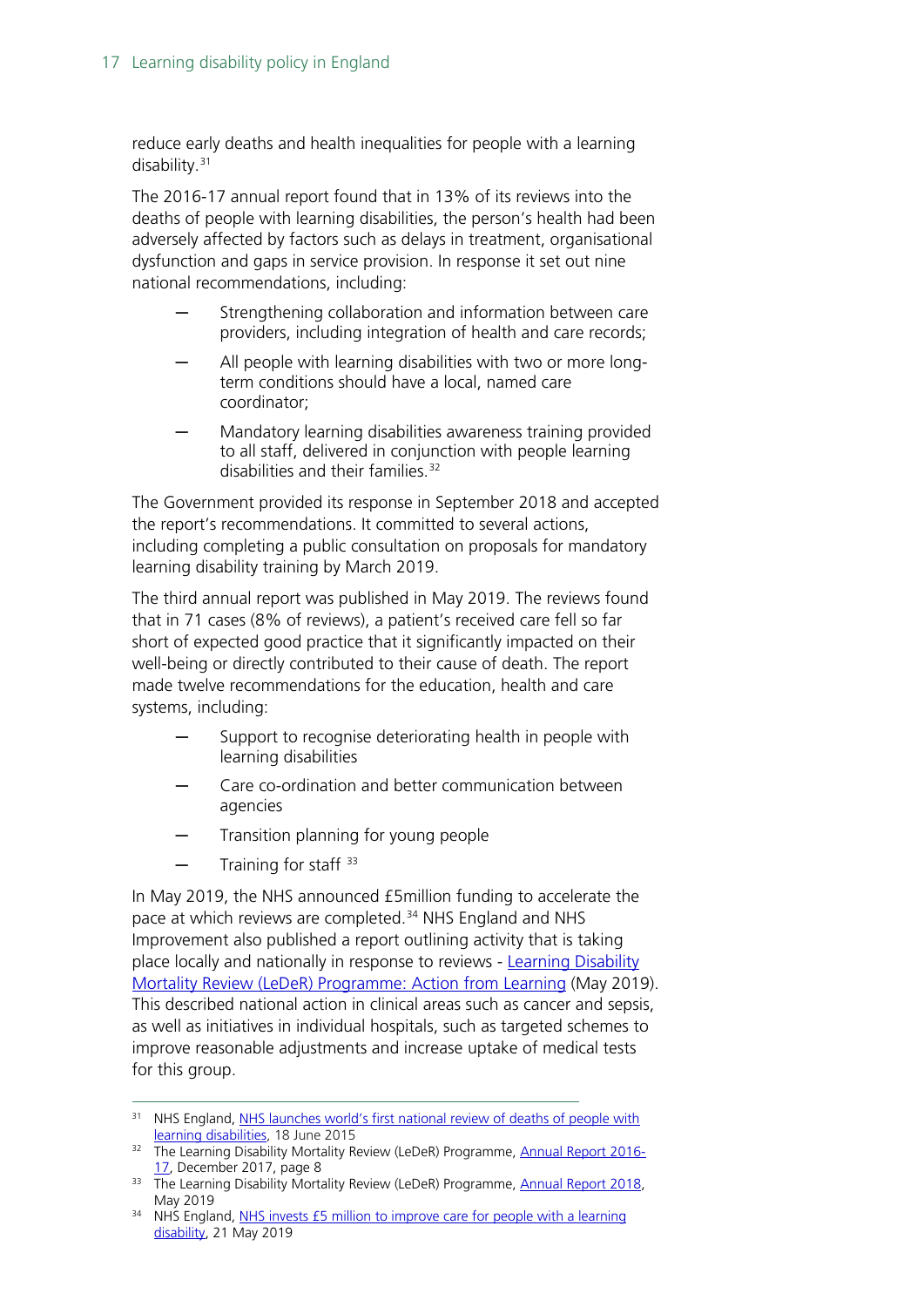The Government's response to the third annual report was published in February 2020, which responds to each of the 12 recommendations. For example, the Government committed to publishing a review of care-coordination for people with learning disabilities by summer 2020.<sup>[35](#page-17-1)</sup>

# <span id="page-17-0"></span>2.4 Reducing inpatient care

In 2011, the BBC's Panorama programme exposed the abuse of patients at Winterbourne View, an independent hospital for people with learning disabilities and/or autism. Further inspections by the CQC of 150 hospitals and care homes for people with a learning disability found inadequate practice in inpatient services, included poor person-centred care, limited appropriate activities and a lack of monitoring and learning from incidents of restraint.<sup>[36](#page-17-2)</sup>

The Department of Health's national policy response, *Transforming care:* [A National response to Winterbourne View Hospital](https://www.gov.uk/government/uploads/system/uploads/attachment_data/file/213215/final-report.pdf) (December 2012) stated that "hospitals are not where people should live" and pledged that everyone inappropriately placed in hospital will move to community-based care as quickly as possible, and no later than 1 June 2014. The review was accompanied by the *Winterbourne View Review:* [Concordat](https://www.gov.uk/government/uploads/system/uploads/attachment_data/file/213217/Concordat.pdf); an agreement signed by the NHS, statutory organisations and stakeholders committing themselves to provision of appropriate services for people with learning disabilities.

In 2014, NHS England commissioned Sir Stephen Bubb to consider how a new national framework for learning disability services could be implemented. This came after the pledge to move people to community care by June 2014 was missed.<sup>[37](#page-17-3)</sup>

Sir Stephen's report *Winterbourne View - [Time for Change](https://www.acevo.org.uk/news/winterbourne-view)* (2014), found that people with learning disabilities were still being placed inappropriately in long-term institutional care rather than being supported in the community. The report found that there were still more people being admitted to such institutions than were being discharged and recommended the urgent closure of inappropriate inpatient care institutions. [38](#page-17-4)

The subsequent report - Winterbourne View - [Time is Running Out](https://www.acevo.org.uk/news/launch-winterbourne-view-time-running-out-report) (2015) – found that progress had been made, with the number of people being discharged from inpatient institutions greater than the number admitted. However, it said that the pace of change had been slow, and the *Transforming Care* programme has not yet delivered tangible benefits in terms of new community facilities or closures. The successive report [Time for Change: The Challenge Ahead](https://www.acevo.org.uk/wp-content/uploads/2019/07/Time-for-change.pdf) (2016) recommended a commissioner for learning disabilities to promote and protect the rights of all people with learning disabilities and/or autism in

<span id="page-17-1"></span><sup>&</sup>lt;sup>35</sup> Department of Health & Social Care, **The Government response to the third annual** [Learning Disabilities Mortality Review \(LeDeR\) Programme report,](https://assets.publishing.service.gov.uk/government/uploads/system/uploads/attachment_data/file/865288/government-response-to-leder-third-annual-report.pdf?utm_source=R%26I+%28business+communications%29&utm_campaign=dae1cfa9a7-EMAIL_CAMPAIGN_2019_10_01_02_11_COPY_54&utm_medium=email&utm_term=0_4957411bec-dae1cfa9a7-102480241&mc_cid=dae1cfa9a7&mc_eid=1d218a5f9f) 12 February 2020

<span id="page-17-2"></span><sup>&</sup>lt;sup>36</sup> Care Quality Commission, [Learning Disability reports](http://www.cqc.org.uk/LDReports?latest) [last accessed 5 November 2014] 2014] 2014 are port by the Transforming Care and Commissioning Steering Group, chaired by

<span id="page-17-3"></span>Sir Stephen Bubb, [Winterbourne View -](https://www.acevo.org.uk/news/winterbourne-view) Time for change, November 2014, page 8

<span id="page-17-4"></span><sup>&</sup>lt;sup>38</sup> A report by the Transforming Care and Commissioning Steering Group, chaired by Sir Stephen Bubb, [Winterbourne View -](https://www.acevo.org.uk/news/winterbourne-view) Time for change, November 2014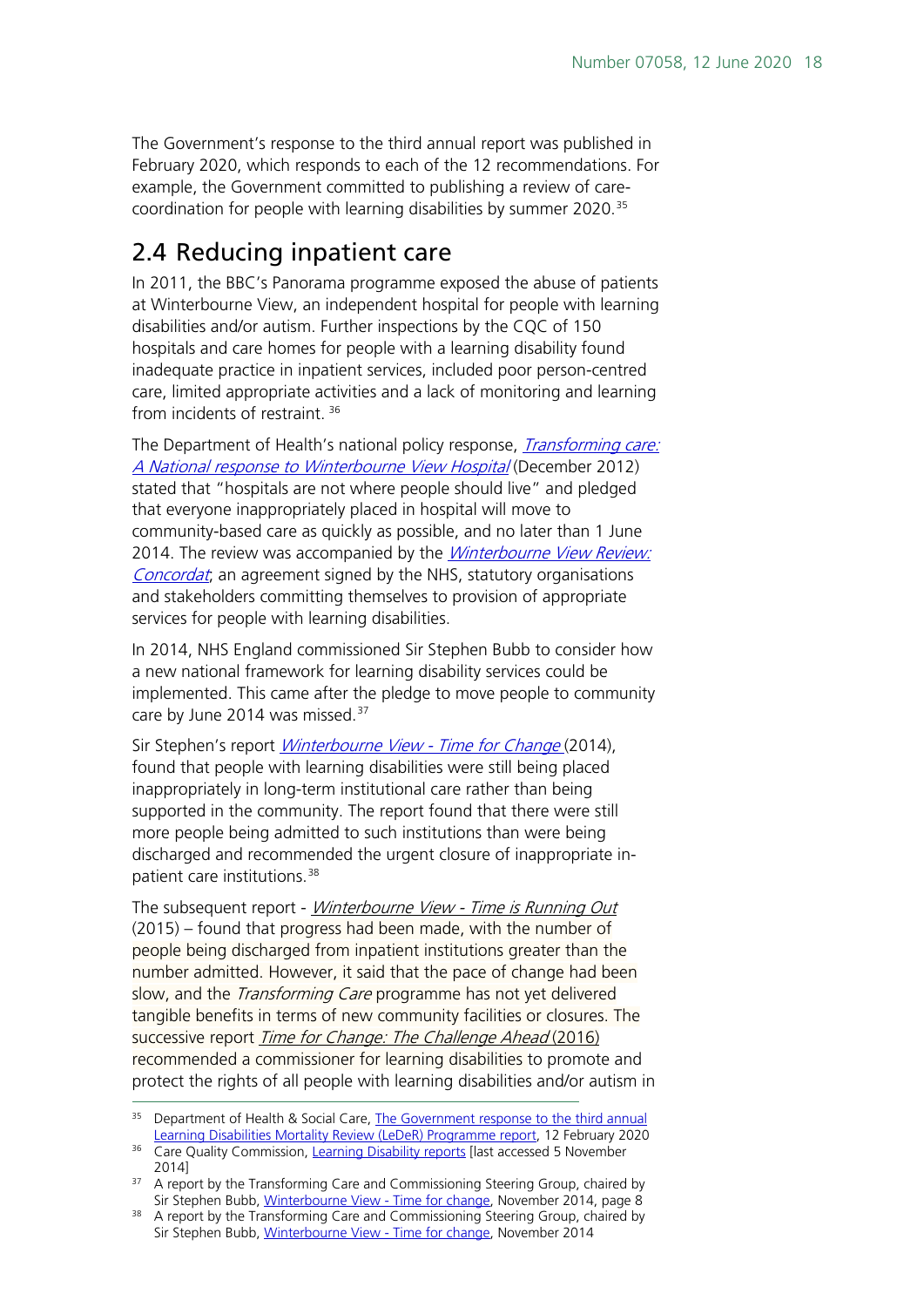England. The Government said it will consider the recommendations of the report, but that "new statutory roles and legislation are not necessarily the answer to promoting and protecting the rights of people with learning disabilities and their families".<sup>[39](#page-18-0)</sup>

In January 2015, the Government published *Winterbourne View:* [transforming care 2 years on](https://www.gov.uk/government/uploads/system/uploads/attachment_data/file/399755/Winterbourne_View.pdf), to report on progress against their original report. The report said that a significant number of the recommendations had been achieved, including:

- We know how many people are in inpatient settings, where they are and who is responsible for them.
- We have strong accountability and corporate responsibility arrangements in place via the Duty of Candour and Fit and Proper Person Test to assure the quality and safety of care services that people receive.
- We have new DH guidance on minimising restrictive interventions, complemented by a suite of information by Skills for Care and Skills for Health setting the foundation for a broader new programme Positive and Safe launched by the Department of Health in 2014. Work is underway to improve and report on data about the use of restraint.
- A more rigorous registration, assessment and inspection approach is in place for learning disability services, involving experts by experience and ratings are being published from inspections taking place since October 2014.
- The Care Act 2015 underpins and reinforces the importance of good quality, independent advocacy and will play an important part in supporting people, their families and carers to raise concerns when these arise.<sup>[40](#page-18-1)</sup>

However the report also said that not as much progress has been made as was intended – for example it recognised that the June 2014 target to transfer people to community care was missed.<sup>[41](#page-18-2)</sup>

In February 2015, the National Audit Office (NAO) published its report [Care Services for People with Learning Disabilities and Challenging](https://www.nao.org.uk/report/care-services-for-people-with-learning-disabilities-and-challenging-behaviour/)  [Behaviour.](https://www.nao.org.uk/report/care-services-for-people-with-learning-disabilities-and-challenging-behaviour/) The report found that the Government had not met its central goal of moving people out of hospital by June 2014 because it "underestimated the complexity and level of challenge in meeting the commitments in its action plan".

During a Public Accounts Committee evidence session on the NAO report in February 2015, the Chief Executive of NHS England announced that there would now be a planned closure programme for NHS mental health hospitals, and a change in commissioning practices for NHS inpatients within the independent sector. [42](#page-18-3) This would be accompanied

<sup>&</sup>lt;sup>39</sup> [PQ 28525 \[on Learning Disability\] 1 March 2016](https://www.parliament.uk/written-questions-answers-statements/written-question/commons/2016-02-25/28525)

<span id="page-18-1"></span><span id="page-18-0"></span><sup>&</sup>lt;sup>40</sup> Department of Health, Winterbourne View: Transforming Care Two Years On, January 2015, page 6

<span id="page-18-2"></span><sup>41</sup> ibid

<span id="page-18-3"></span><sup>42</sup> Public Accounts Committee, [Care services for people with learning disabilities and](http://www.publications.parliament.uk/pa/cm201415/cmselect/cmpubacc/973/973.pdf)  [challenging behaviour,](http://www.publications.parliament.uk/pa/cm201415/cmselect/cmpubacc/973/973.pdf) 27 March 2015, HC 973 2014-15, para 15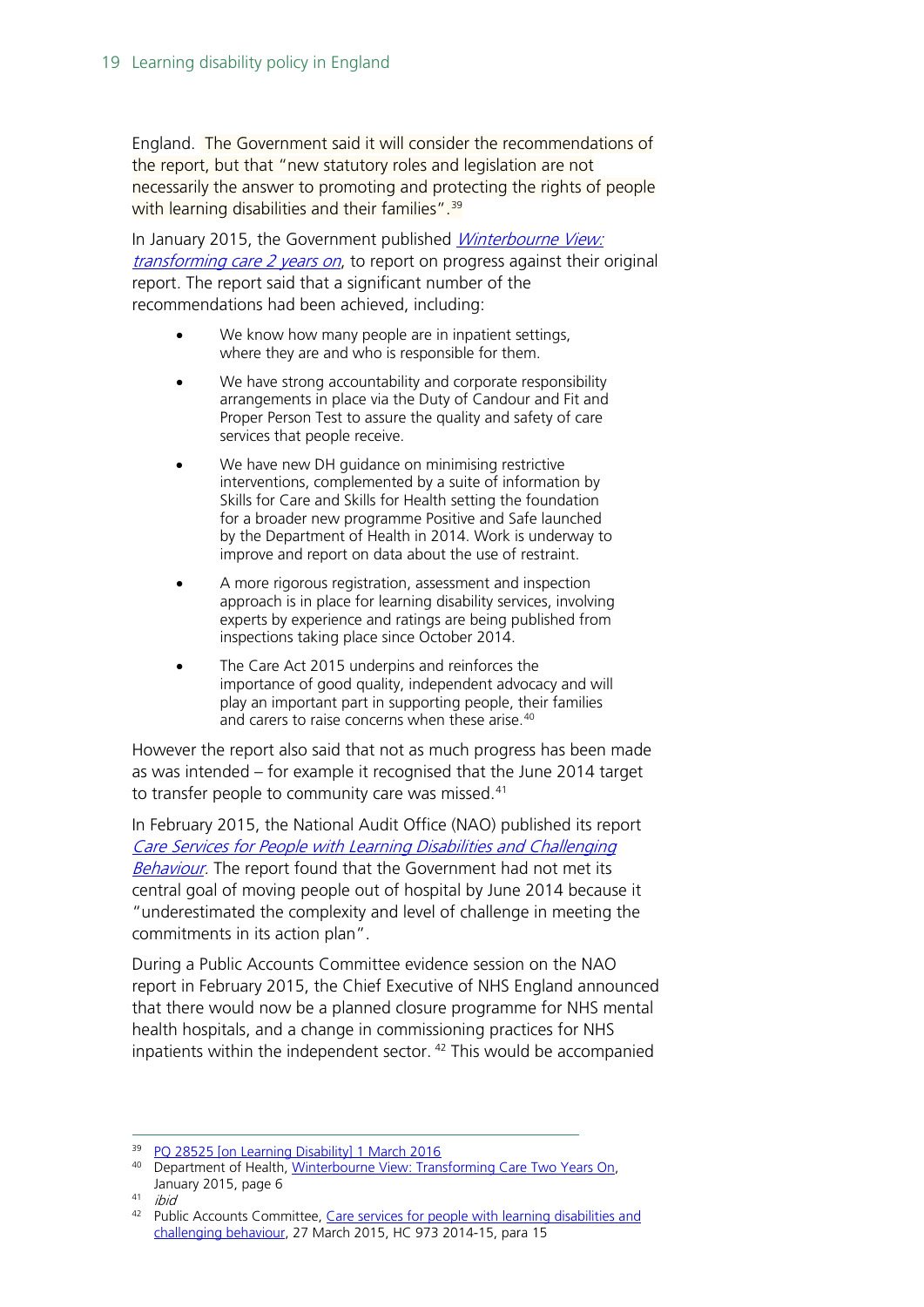by a transition plan for the people with learning disabilities within these hospitals, from 2016-17.[43](#page-19-0)

In October 2015, NHS England, in partnership with the Local Government Association (LGA) and the Directors of Adult Social Services (ADASS), published a national action plan to develop community services and close inpatient facilities for people with a learning disability and/or autism. The *Building the Right Support* plan aimed to shift money from inpatient services to the community and reduce the use of inpatient beds by 35% - 50% over three years, alongside the closure of the last standalone learning disability hospital in England, Calderstones. [44](#page-19-1) Transformation was based on 49 'Transforming Care Partnerships', comprising CCGs, NHS England commissioners, and local authorities. This was accompanied by £40 million of transformation funding from 2015/16 to 2018/19, to be matched by CCGs, and £20 million in capital funding.[45](#page-19-2)

The [Government's Mandate to the NHS 2018-19](https://assets.publishing.service.gov.uk/government/uploads/system/uploads/attachment_data/file/691998/nhse-mandate-2018-19.pdf) set an objective of achieving the 35-50% bed reduction by March 2019. The Government noted in October 2017 that the total number of people in inpatient units had fallen 14% since March 2015, and 164 inpatient beds closed in 2016/17, 'ahead of plan'. [46](#page-19-3) In 2016, the last standalone learning disability hospital in England was absorbed into a mental health trust, although the planned closure of the Calderstones site may not be completed until 2021.[47](#page-19-4)

However, as noted above, the 2019 NHS Long Term Plan provides that the target for reducing inpatient provision by 50% is delayed until 2023/24. This has been criticised by charities such as Mencap, who have described the continuation of people in inpatient care as a 'domestic human rights scandal'.<sup>[48](#page-19-5)</sup>

In February 2020, the Equalities and Human Rights Commission launched a legal challenge against the Secretary of State for Health and Social Care over the failure to move people with learning disabilities and autism into appropriate accommodation. The Commission said:

We have sent a pre-action letter to the Secretary of State for Health and Social Care, arguing that the Department of Health and Social Care (DHSC) has breached the European Convention of Human Rights (ECHR) for failing to meet the targets set in the Transforming Care program and Building the Right Support program.

These targets included moving patients from inappropriate inpatient care to community-based settings, and reducing the

<span id="page-19-0"></span><sup>43</sup> Public Accounts Committee, Care services for people with learning disabilities and [challenging behaviour,](http://www.publications.parliament.uk/pa/cm201415/cmselect/cmpubacc/973/973.pdf) 27 March 2015, HC 973 2014-15, page 5

<span id="page-19-1"></span><sup>44</sup> NHS England, [Building the right support,](https://www.england.nhs.uk/wp-content/uploads/2015/10/ld-nat-imp-plan-oct15.pdf) October 2015

<span id="page-19-2"></span><sup>45</sup> NHS England, NHS England to invest in building the right support for people with a [learning disability,](https://www.england.nhs.uk/2017/06/nhs-england-to-invest-in-building-the-right-support-for-people-with-a-learning-disability/) 20 June 2017

<span id="page-19-3"></span><sup>46</sup> [PQ 108577 \[on Health Services: Learning Disability\], 26 October 2017](https://www.parliament.uk/written-questions-answers-statements/written-question/commons/2017-10-18/108577)

<span id="page-19-4"></span><sup>47</sup> ['UNION BOSSES: Calderstones Hospital closure date 'unachievable''](http://www.lancashiretelegraph.co.uk/news/health/16169761.UNION_BOSSES__Calderstones_Hospital_closure_date__unachievable_/), Lancashire Telegraph, 19 April 2018

<span id="page-19-5"></span><sup>48</sup> Mencap, [Government due to miss deadline for releasing people with a learning](https://www.mencap.org.uk/press-release/government-due-miss-deadline-releasing-people-learning-disability-locked-away)  [disability locked away in inpatient units, warns Mencap,](https://www.mencap.org.uk/press-release/government-due-miss-deadline-releasing-people-learning-disability-locked-away) 21 March 2019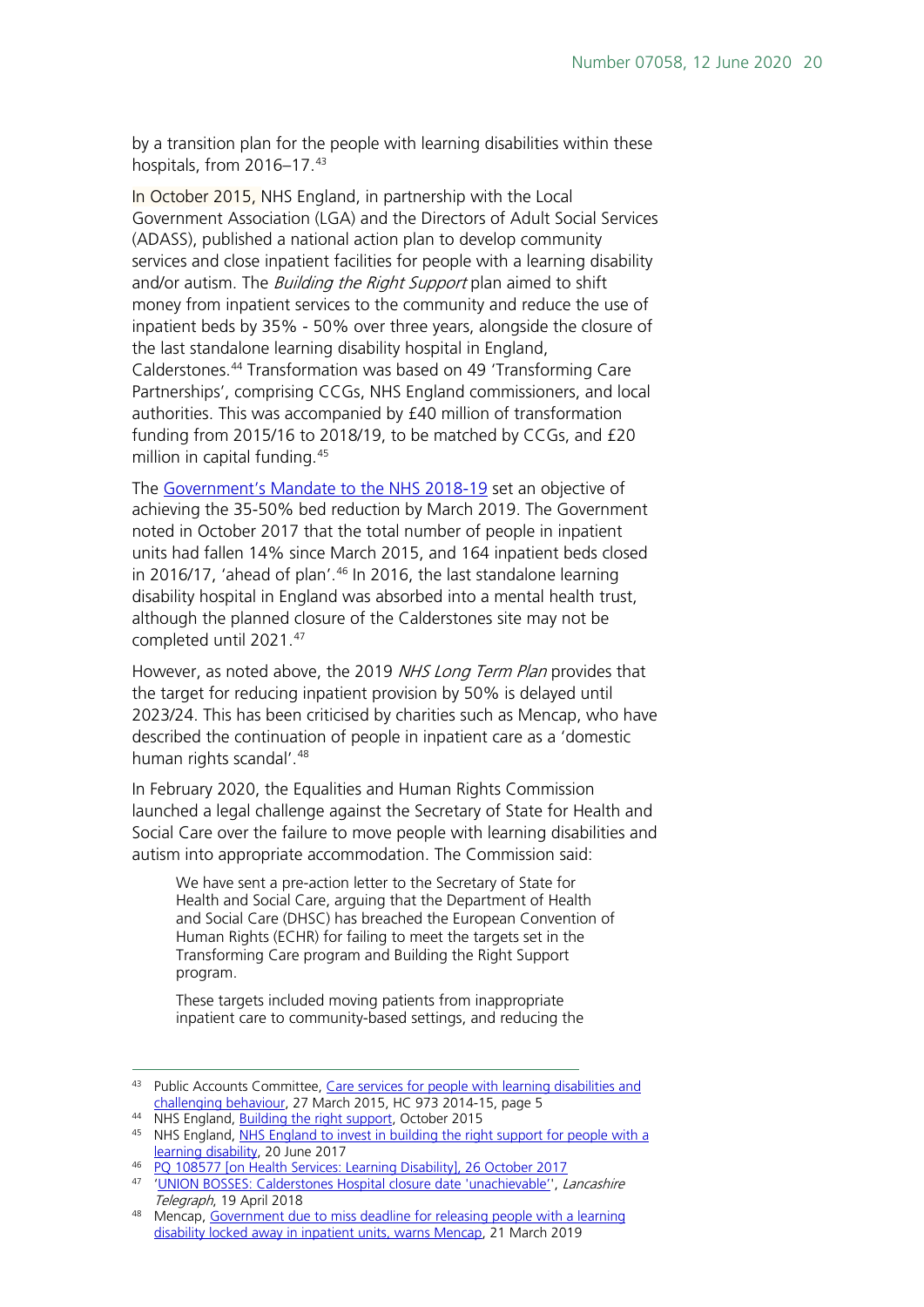reliance on inpatient care for people with learning disabilities and autism.

Following discussions with the DHSC and NHS England, we are also not satisfied that new deadlines set in the NHS Long Term Plan and Planning Guidance will be met.

This suggests a systemic failure to protect the right to a private and family life, and right to live free from inhuman or degrading treatment or punishment.

[…]

The DHSC has 14 days to respond to our pre-action letter. Alternatively, we have offered to suspend the legal process for three months if DHSC agrees to produce a timetabled action plan detailing how it will address issues such as housing and workforce shortages at both national and regional levels. [49](#page-20-0)

<span id="page-20-0"></span><sup>&</sup>lt;sup>49</sup> Equality and Human Rights Commission, Health Secretary faces legal challenge for [failing patients with learning disabilities and autism,](https://equalityhumanrights.com/en/our-work/news/health-secretary-faces-legal-challenge-failing-patients-learning-disabilities-and) 12 February 2020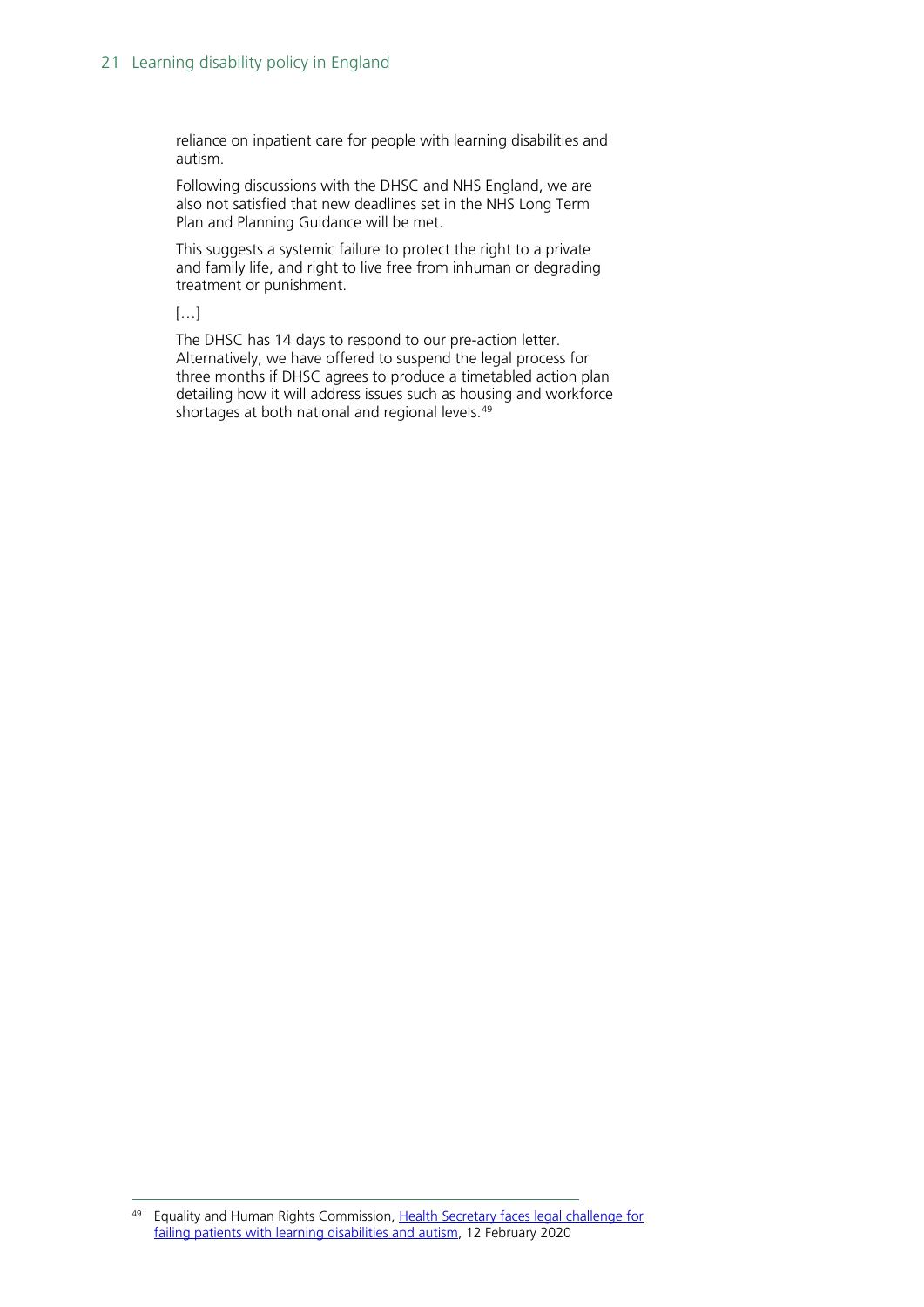# <span id="page-21-0"></span>3. Employment

In the first quarter of 2020, there were 4.3 million people with disabilities in employment. Around 140,000 of these had a learning disability.

The Government is committed to "making a step change in the life chances of people with learning difficulties, and learning disabilities", recognising that people who have learning difficulties "have often not been well supported in employment". [50](#page-21-2)

The Government has stated that it will get 1 million more disabled people into work by 2027. To meet this target there would have to be 4.5 million people in employment with disabilities, a growth of around 7% on current levels.<sup>[51](#page-21-3)</sup>

# <span id="page-21-1"></span>3.1 Employment statistics

The chart below shows the employment rate for people with learning disabilities, and compares this with the rate for those with any disability and those who do not have a disability.



The employment rate for people with a learning disability is markedly less than that for those with any disability and those without a disability. While just over half of those with a disability were in employment in the first quarter of 2020, less than a third of those with a learning disability were also in employment. Over 80% of those without a disability were in work $52$ 

Public Health England has reported that only 6% of the 7,900 working age adults with learning disabilities in England who are getting longterm social care support were in paid or self employment. Over two thirds of those who were in employment were working for less than 16

<span id="page-21-3"></span><span id="page-21-2"></span><sup>&</sup>lt;sup>50</sup> [PQ 126722,](https://www.parliament.uk/written-questions-answers-statements/written-question/commons/2018-02-05/126722) 9 February 2018

<sup>51</sup> [Conservative Party Manifesto,](https://www.conservatives.com/manifesto) May 2017

<span id="page-21-4"></span><sup>52</sup> ONS, [A08: Labour market status of disabled people,](https://www.ons.gov.uk/employmentandlabourmarket/peopleinwork/employmentandemployeetypes/datasets/labourmarketstatusofdisabledpeoplea08) 19 May 2020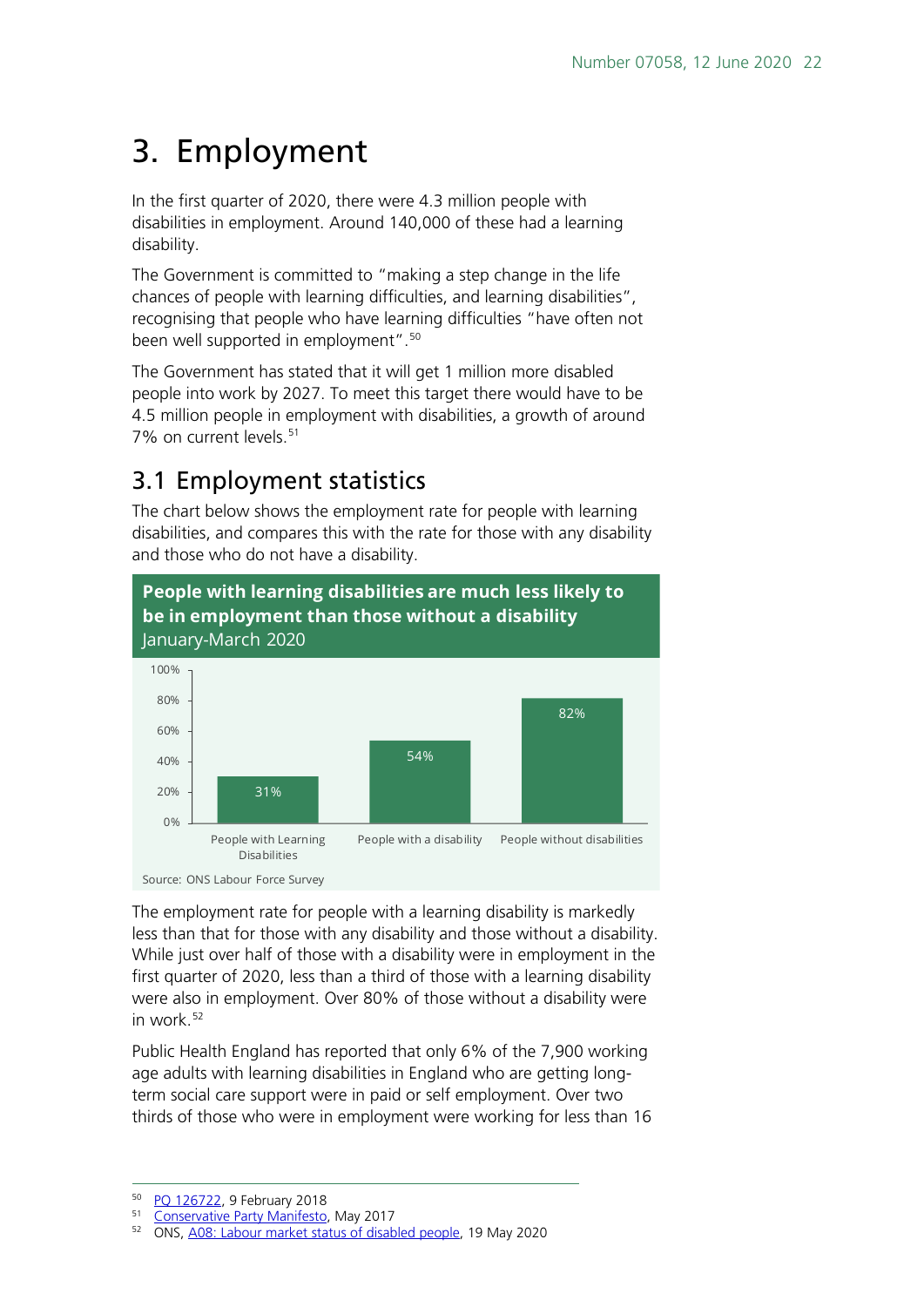hours per week. They also report that paid employment rates for adults with learning disabilities "do not seem to be" increasing over time.<sup>[53](#page-22-3)</sup>

## <span id="page-22-0"></span>3.2 Increasing the number of people with learning disabilities in work

In November 2017, the government set out its strategy on how it intends to get a million more people with disabilities into employment by 2027 in the [Improving lives: the future of work, health and disability](https://www.gov.uk/government/publications/improving-lives-the-future-of-work-health-and-disability) White Paper. The strategy is partly based on supporting people with disabilities and long-term health conditions to find work, but also to provide investment to support these people to stay in work.

The main policies and proposals relating to employment support for people with disabilities are highlighted in the library briefing paper [People with disabilities in employment](https://researchbriefings.parliament.uk/ResearchBriefing/Summary/CBP-7540) (January 2020), and some of these are also referenced below. These initiatives are not aimed exclusively at people with a learning disability.

## <span id="page-22-1"></span>Personal Support Package

The Personal Support Package was rolled out from April 2017 onwards. The initiative offers tailored employment support for people with disabilities and health conditions, delivered through Jobcentre Plus.<sup>[54](#page-22-4)</sup>

This support includes **Disability Employment Advisers** whose role is to help people with disabilities to find suitable jobs, and work alongside work coaches to provide additional professional expertise.

The [Intensive Personalised Employment Support programme](https://www.gov.uk/intensive-personalised-employment-support) launched in late 2019, and provides personalised support to those who are at least a year from moving into work. This programme is expected to benefit 10,000 people.<sup>[55](#page-22-5)</sup>

People on this programme will have a dedicated support worker who will provide one-to-one support and training to help them get into work. They will usually receive this support for 15 months, as well as 6 months of on-the-job support if they find employment.

The Department for Work and Pensions worked with nine local authorities on a Proof of Concept for a **Local Supported Employment** scheme. This will support people with a learning difficulty or autism. The Proof of Concept ran until May 2019, and it is not yet apparent whether there will be a full trial of this scheme.<sup>[56](#page-22-6) [57](#page-22-7)</sup>

## <span id="page-22-2"></span>The Disability Confident Campaign

The [Disability Confident Campaign](https://www.gov.uk/government/collections/disability-confident-campaign) was launched by the Prime Minister in July 2013, and aims to encourage employers to become more

<span id="page-22-3"></span><sup>53</sup> Public Health England, [People with learning disabilities in England,](https://www.gov.uk/government/publications/people-with-learning-disabilities-in-england) Chapter 2: paid employment, 28 October 2019

<span id="page-22-4"></span><sup>54</sup> DWP, [Welfare reforms and £330 million employment package start from April 2017,](https://www.gov.uk/government/news/welfare-reforms-and-330-million-employment-package-start-from-april-2017)  31 March 2017

<span id="page-22-5"></span><sup>55</sup> [PQ 256951,](https://www.parliament.uk/written-questions-answers-statements/written-question/commons/2019-05-21/256951) 4 June 2019

<sup>56</sup> [PQ 4760,](https://www.parliament.uk/written-questions-answers-statements/written-question/commons/2020-01-17/4760) 27 January 2020

<span id="page-22-7"></span><span id="page-22-6"></span><sup>57</sup> BASE, [Supported Employment Proof on Concept](https://www.base-uk.org/poc)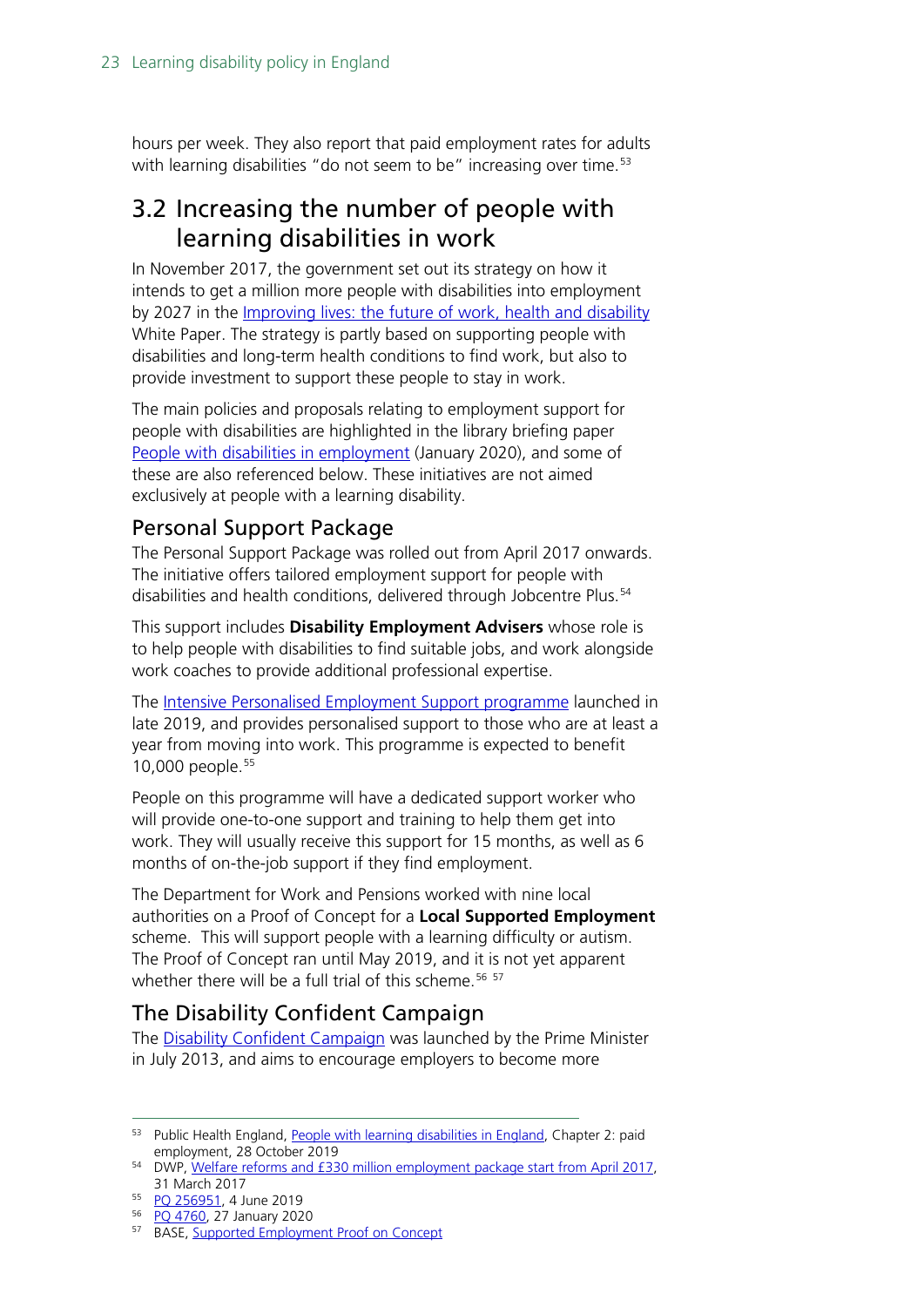confident in employing disabled people, by removing barriers and increase understanding.

Employers who sign up to the scheme are asked to commit to offer a disabled person an opportunity within their organisation.

As of December 2019, 15,560 employers had signed up to the Disability Confident scheme<sup>[58](#page-23-2)</sup>

The Government has stated that the scheme "helps employers to improve in their ability to recruit, retain and develop disabled people".<sup>[59](#page-23-3)</sup>

At a Westminster Hall Debate on the Disability Confident scheme, the Shadow Minister for Work and Pensions (Disabled People) stated that there is little evidence that the scheme is enabling more disabled people to find sustainable and supportive employment, and reported that the Government has stated that they are "not able to measure the number of disabled people moving into employment as a direct result of [the disability confident schemel".<sup>[60](#page-23-4)</sup>

#### <span id="page-23-0"></span>Access to Work

The [Access to Work](https://www.gov.uk/access-to-work) scheme provides financial support for the extra costs of being in work which go beyond the "reasonable adjustments" that are required in law (see below). Access to Work is delivered by the Department for Work and Pensions through Jobcentre Plus and is available to those aged 16 years or over who live and work in Great Britain.

Specialist support is provided to those people with learning disabilities and other less visible disabilities through a Hidden Impairment Specialist Team $61$ 

For further information see the Library briefing on ['Access to Work'](http://researchbriefings.intranet.parliament.uk/ResearchBriefing/Summary/SN06666)  [scheme for people with disabilities](http://researchbriefings.intranet.parliament.uk/ResearchBriefing/Summary/SN06666) (June 2016).

#### <span id="page-23-1"></span>Work and Health Programme

The Work and Health Programme is an employment support programme which was launched in North West England and Wales in November 2017. The programme rolled out across the rest of England during early 2018.<sup>[62](#page-23-6)</sup>

The Programme provides support to help people find and keep a job. It is available, on a voluntary basis, to those with health conditions or disabilities, and to various groups of vulnerable people. The programme is compulsory for those who have been unemployed for over two years.

Up to November 2019:

- There had been almost 150,000 referrals to the programme, with the majority of these being people with disabilities.
- 92,500 individuals had started on the programme.

<span id="page-23-2"></span><sup>58</sup> DWP, [Disability Confident: employers that have signed up,](https://www.gov.uk/government/publications/disability-confident-employers-that-have-signed-up) 5 December 2019

<span id="page-23-3"></span><sup>59</sup> PO 130481, 5 March 2018

<sup>&</sup>lt;sup>60</sup> HC Deb, [Disability Confident Scheme,](https://goo.gl/ykuGAv) c133WH

<span id="page-23-5"></span><span id="page-23-4"></span><sup>61</sup> P[Q 126722,](https://www.parliament.uk/written-questions-answers-statements/written-question/commons/2018-02-05/126722) 9 February 2018

<span id="page-23-6"></span><sup>62</sup> DWP, [April 2018: Touchbase edition 126,](https://www.gov.uk/government/publications/touchbase-dwp-news-about-work-working-age-benefits-and-services/april-2018-touchbase-edition-126) 23 May 2018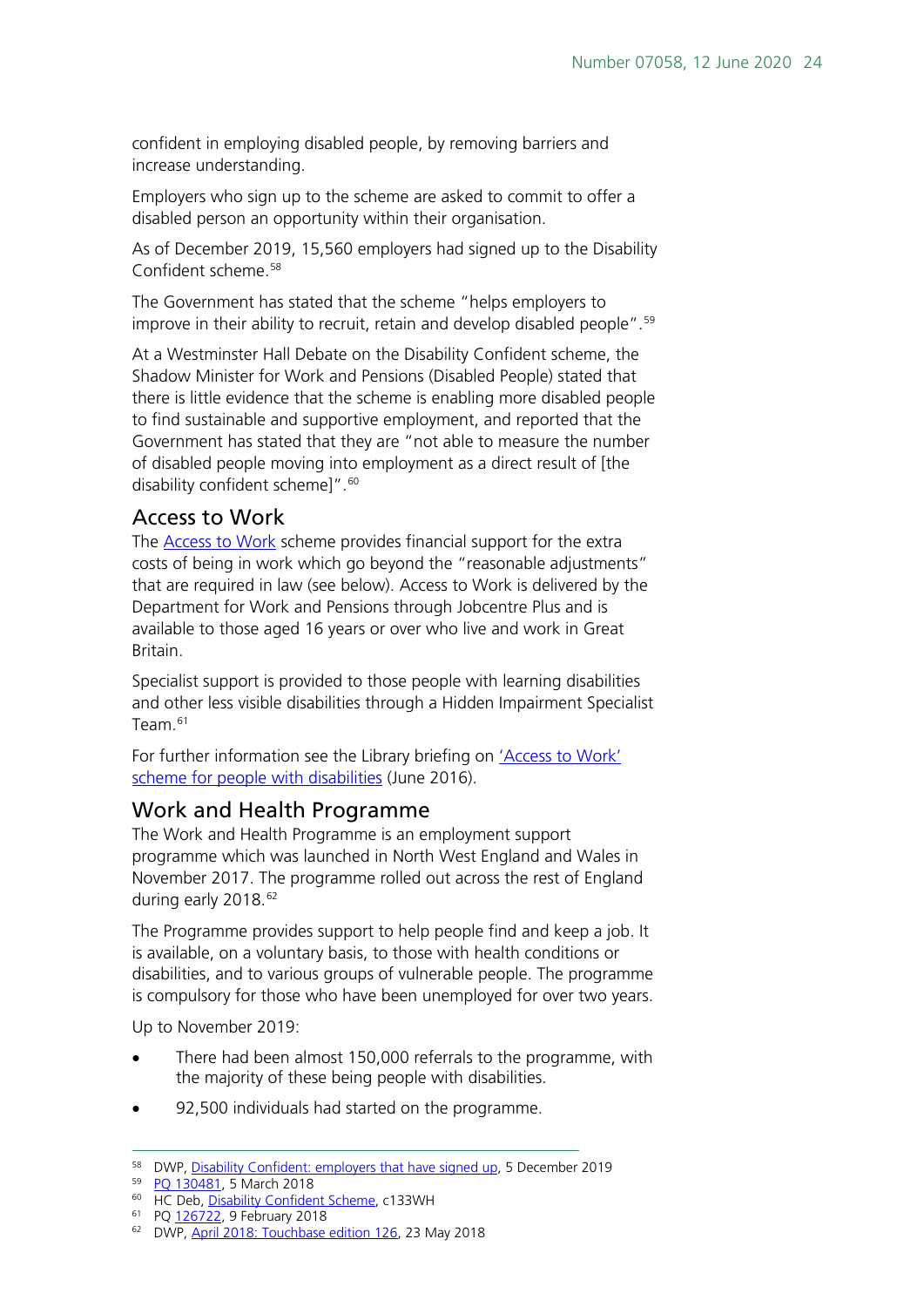There had been almost 10,000 job outcomes.<sup>[63](#page-24-2)</sup>

The Work and Health Programme replaces the [Work Programme](http://researchbriefings.parliament.uk/ResearchBriefing/Summary/SN06340) and [Work Choice](https://www.gov.uk/work-choice/overview) schemes.

Further information on this programme is available in the Library briefing note [Work and Health Programme](https://researchbriefings.parliament.uk/ResearchBriefing/Summary/CBP-7845) (January 2018).

#### <span id="page-24-0"></span>Organisations giving opportunities to those with learning disabilities

[Mencap](https://www.mencap.org.uk/) have provided a [list of the organisations](https://www.mencap.org.uk/get-involved/work-experience-week-information-employers/employers-we-work) that provided work experience placements for people with a learning disability.

The Rethink Mental Illness charity provides a list of the organisations that they are working with [here.](https://www.rethink.org/get-involved/corporate-partnerships)

The Department for Work and Pensions has also provided [case studies](https://www.gov.uk/government/publications/disability-confident-case-studies/disability-confident-case-studies) of those organisations who have demonstrated good practice in employing disabled people.

#### **NHS Learning Disability Employment Programme**

In June 2015, NHS England and NHS Employers launched the [NHS](https://www.england.nhs.uk/about/equality/equality-hub/ld-emp-prog/)  [Learning Disability Employment Programme](https://www.england.nhs.uk/about/equality/equality-hub/ld-emp-prog/) which aimed to increase the employment within the NHS of people with learning disabilities.

NHS England have published tools and quidance to support NHS organisations in meeting this objective.

# <span id="page-24-1"></span>3.3 Anti-discrimination legislation

The [Equality Act 2010](http://www.legislation.gov.uk/ukpga/2010/15/part/2/chapter/2/crossheading/adjustments-for-disabled-persons) prohibits both direct and indirect disability discrimination in employment and recruitment.

Direct disability discrimination occurs where an employer treats a disabled person less favourably because they are disabled.

Indirect disability discrimination occurs where an employer applies a policy, criterion or practice which has the effect of putting a disabled person at a particular disadvantage as compared with non-disabled persons. Indirect discrimination may be lawful if it can be shown to be a proportionate means of achieving a legitimate aim.

Discrimination arising from disability occurs where an employer treats a person unfavourably because of something arising in consequence of their disability. It differs from direct discrimination in that the unfavourable treatment is because of something arising from the disability, not the disability itself. Further, unlike indirect discrimination the person does not need to show that the employer was applying a provision that puts (or would put) persons sharing that person's disability at a particular disadvantage. It is sufficient to show that they were treated unfavourably because of something arising from their disability. Discrimination arising from disability may be lawful if it can be shown to be a proportionate means of achieving a legitimate aim.

<span id="page-24-2"></span><sup>63</sup> DWP, [Work and Health Programme statistics to November 2019,](https://www.gov.uk/government/collections/work-and-health-programme-statistics) February 2020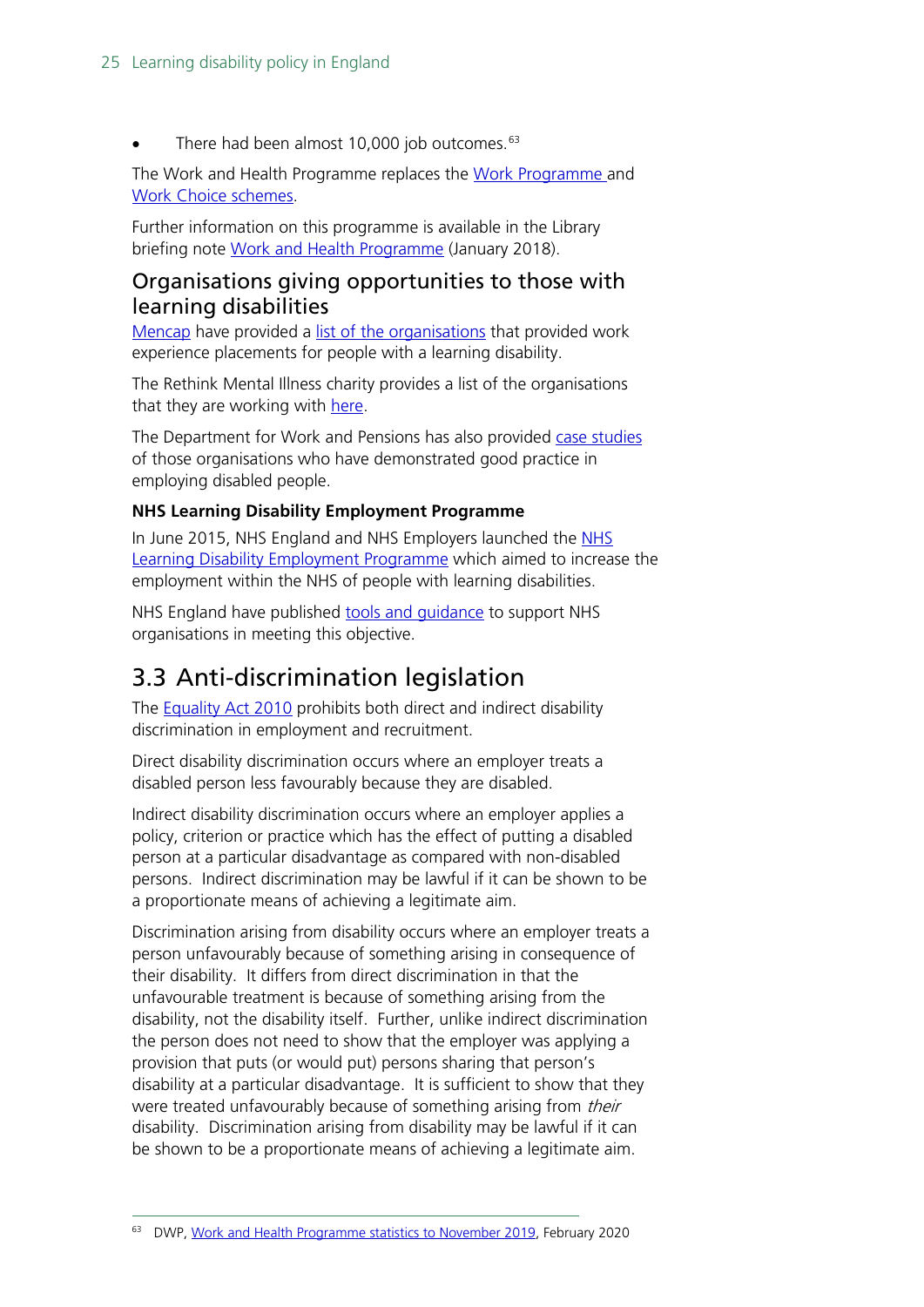The Act also prohibits employers from harassing or victimising disabled people.

#### Reasonable adjustments

As part of the [Equality Act 2010,](http://www.legislation.gov.uk/ukpga/2010/15/part/2/chapter/2/crossheading/adjustments-for-disabled-persons) employers must make **reasonable adjustments** to support disabled job applicants and employees. As stated in the Department for Work and Pensions (DWP) guidance:

This means ensuring disabled people can overcome any substantial disadvantages they may have doing their jobs and progressing in work.

The DWP has published guidance on [Employing disabled people and](https://www.gov.uk/government/publications/employing-disabled-people-and-people-with-health-conditions/employing-disabled-people-and-people-with-health-conditions)  [people with health conditions.](https://www.gov.uk/government/publications/employing-disabled-people-and-people-with-health-conditions/employing-disabled-people-and-people-with-health-conditions) It states that:

- The costs of making reasonable adjustments to accommodate disabled employees are often low.
- The benefits of retaining an experienced, skilled employee who has acquired an impairment are usually greater than recruiting and training new staff.

Examples of reasonable adjustments included in the guidance and on the gov.uk page [Reasonable adjustments for workers with disabilities or](https://www.gov.uk/reasonable-adjustments-for-disabled-workers)  [health conditions](https://www.gov.uk/reasonable-adjustments-for-disabled-workers) are listed below. This is not an exhaustive list of potential adjustments.

- Making changes to a disabled person's working pattern. Allow those who have become disabled to make a phased return to work.
- Doing things another way, such as allowing someone with social anxiety disorder to have their own desk instead of hot-desking, or allowing someone with a wheelchair to work on the ground floor.
- Providing training or mentoring. This will include training to nondisabled workers on how they can be more inclusive to disabled people.
- Either employing a support worker to assist a disabled worker, or arrange for a colleague to assist them with certain tasks.
- Making alterations to premises, like installing a ramp for a wheelchair user or an audio-visual fire alarm for a deaf person.
- Ensuring that information is provided in accessible formats, for example in Braille or on audio tape.
- Modifying or acquiring equipment, such as special keyboards for those with arthritis.
- Changing the recruitment process. Modify procedures for testing or assessment to ensure they don't disadvantage people with particular disabilities.
- Allowing extra time during selection tests.

[Access to Work](https://www.gov.uk/access-to-work) funding can be applied for towards the cost of making such reasonable adjustments.

The **Equality and Human Rights Commission** has provided **Examples of** [reasonable adjustments in practice.](https://www.equalityhumanrights.com/en/multipage-guide/examples-reasonable-adjustments-practice)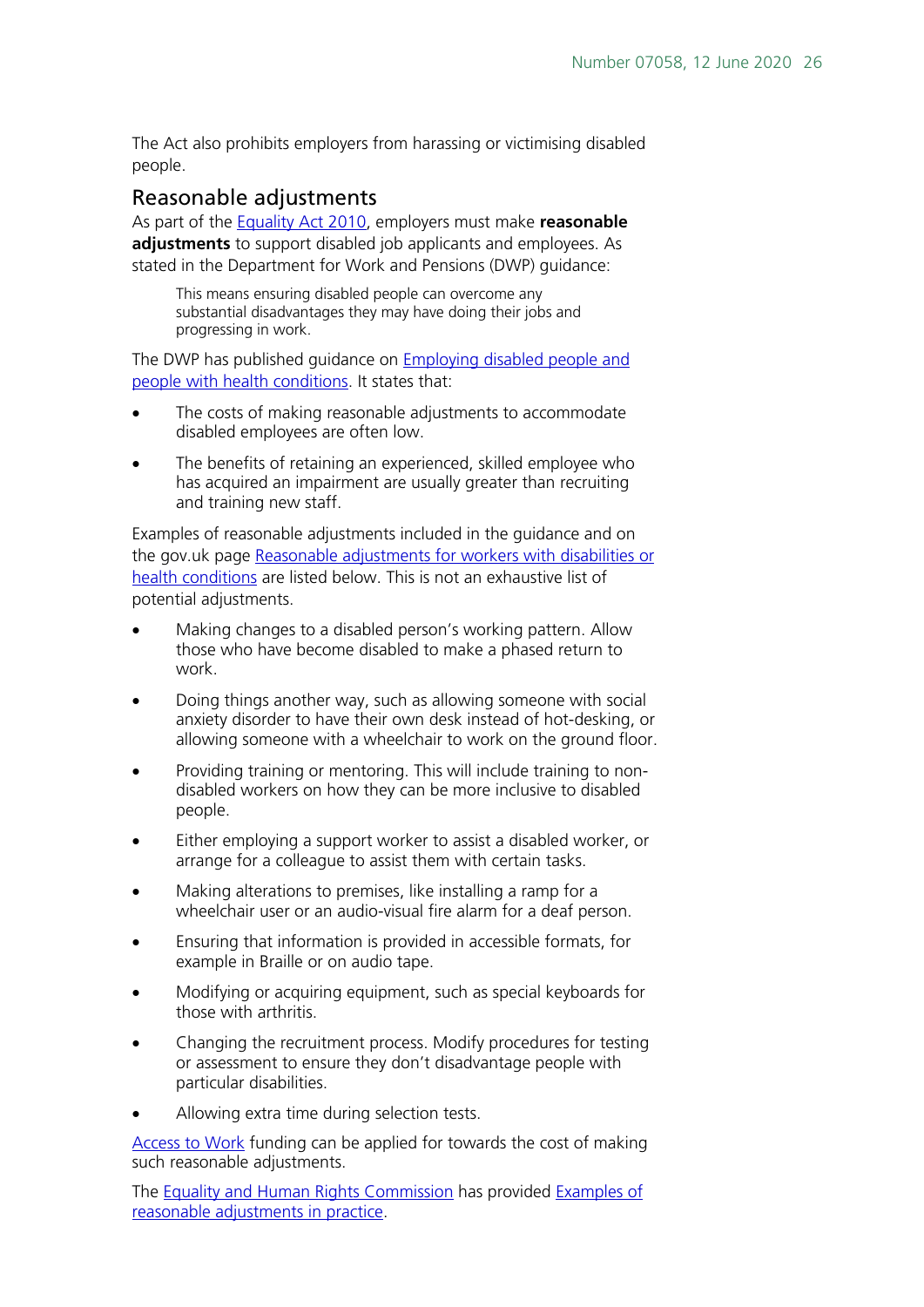# <span id="page-26-0"></span>4. Social security

Mencap notes that while disabled people, including people with a learning disability and their families, are more likely to live in poverty than the general population, they also face barriers accessing social security benefits and the levels of support often do not meet the extra costs they face. It states that applying for benefits can be challenging for people with a learning disability. Problems include:

- People having to wait months for assessments and decisions
- Assessments are often of poor quality, resulting in a high success rate at appeal
- People forced to undergo regular reassessments to continue to receive the support they are entitled to
- People with a learning disability often face "unreasonable" expectations and inadequate support" as regards moving towards and finding employment, resulting in sanctions and further hardship<sup>[64](#page-26-1)</sup>

Mencap has set out a "vision statement" for a social security system to support people with a learning disability and their families to have a good standard of living. For this to happen, it argues that:

- The government and society should recognise social security as a necessary right and a form of income replacement to help alleviate poverty
- The extra costs that people with a learning disability face must be recognised and met in full by the social security system
- The social security system must provide people with stability and long-term security, and not force them to undergo continual reassessments
- People assessing and making decisions on social security claims must have better and more in-depth training and understanding in learning disability. This means decisions are right the first time, and people with a learning disability and their families get timely access to financial assistance
- High quality support financial and otherwise must be available to help people with a learning disability move towards, find, and stay in work, with long-term security for those who cannot work $65$

People with a learning disability may be entitled to a range of different benefits including:

- Benefits to help with the extra costs of a disability, such as [Disability Living Allowance \(DLA\)](https://www.gov.uk/dla-disability-living-allowance-benefit) which is being replaced by [Personal Independence Payment \(PIP\)](https://www.gov.uk/pip) for working-age adults.
- 'Income replacement' benefits to cover day to day living costs. This includes benefits such as [Employment and](https://www.gov.uk/employment-support-allowance)

<span id="page-26-2"></span><span id="page-26-1"></span><sup>&</sup>lt;sup>64</sup> Mencap, <u>Benefits - what we think</u>, April 2016

<sup>65</sup> Mencap, [Social Security Vision Statement,](https://www.mencap.org.uk/sites/default/files/2019-09/2019.093%20Social%20security%20vision%20statement.pdf) July 2016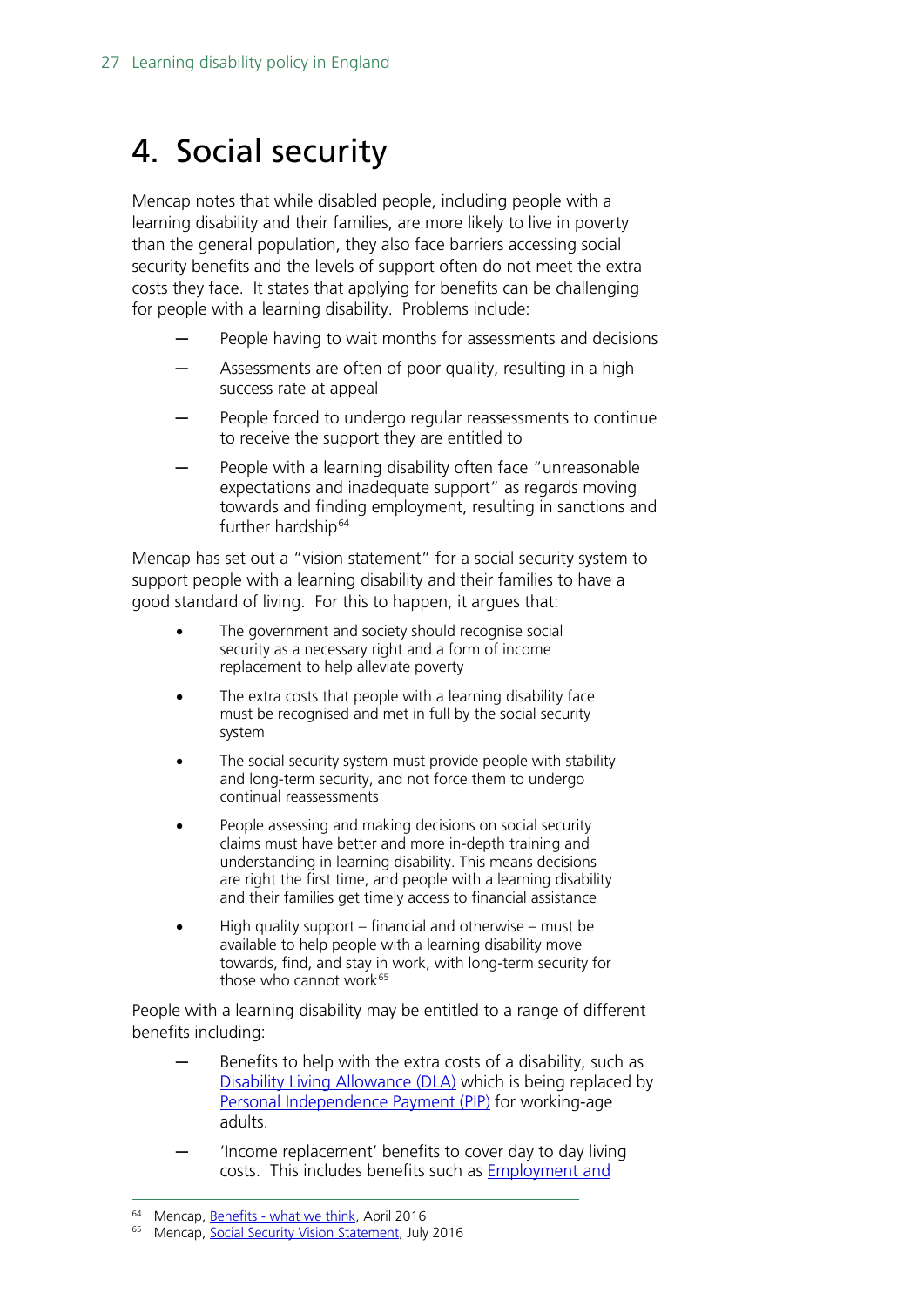[Support Allowance,](https://www.gov.uk/employment-support-allowance) but increasingly support will be provided by [Universal Credit.](https://www.gov.uk/universal-credit)

## <span id="page-27-0"></span>4.1 Personal Independence Payment

Personal Independence Payment (PIP) is replacing Disability Living Allowance (DLA) for people of working age. Like DLA, PIP is nonmeans-tested and is intended to help with the extra costs arising from ill health or disability. It has two components: a mobility component, based on an individual's ability to get around; and a "daily living" component, based on ability to carry out various day to day activities. Each component has two rates.

PIP was introduced for new claims from April 2013, and DWP is reassessing all existing working age DLA claimants for the benefit. Young people in receipt of DLA are also reassessed for PIP when they reach 16.

The PIP assessment was intended to provide a more 'holistic' assessment of the impact of a health condition on an individual's ability to participate in everyday life which differs from that used to determine eligibility for the DLA care components. PIP was intended to target support more closely on those most in need and significantly fewer people were expected to qualify for PIP than would have qualified for DLA, but the Office for Budget Responsibility has shown that PIP will not in fact deliver savings relative to DLA. In its January 2019 Welfare trends report, the OBR observed that while the Coalition Government assumed initially that PIP would ultimately cost 20% less than DLA would have done, by 2017-18 it was in fact costing around 15-20% more, with rollout only around two-thirds complete.<sup>[66](#page-27-1)</sup>

The Department for Work and Pensions is responsible for handling claims for PIP and making decisions on entitlement to benefit. Contracted assessment providers are however a key element in the claims process. Atos Healthcare holds the contracts for undertaking assessments in Northern England and Scotland; and in London and Southern England. Capita Business Services Ltd holds the contracts covering Wales and Central England; and Northern Ireland.<sup>[67](#page-27-2)</sup> These are separate from the contract under which Maximus undertakes Work Capability Assessments for ESA and Universal Credit claims.

At November 2019, 335,700 Disability Living Allowance claimants in Great Britain – 22% of the total – were recorded as having "learning difficulties" as their main disabling condition.<sup>68</sup> Of the 2.5 million people entitled to PIP at April 2020, 159,400 – 6% - had had learning disability as their main disabling condition.<sup>[69](#page-27-4)</sup>

<span id="page-27-1"></span><sup>&</sup>lt;sup>66</sup> OBR, [Welfare trends report,](https://obr.uk/wtr/welfare-trends-report-january-2019/) January 2019, p13

<span id="page-27-2"></span><sup>&</sup>lt;sup>67</sup> For further information on PIP see Commons Library briefing CDP-2018-0020, [Claimant experience of the Personal Independence Payment process,](https://researchbriefings.parliament.uk/ResearchBriefing/Summary/CDP-2018-0020) 30 January 2018

<span id="page-27-3"></span><sup>&</sup>lt;sup>68</sup> This is a broader definition than other Government departments' definitions of the population of people with learning disabilities – see Public Health England, [People](https://www.gov.uk/government/publications/people-with-learning-disabilities-in-england/chapter-4-benefits#disability-living-allowance)  [with learning disabilities in England: Chapter](https://www.gov.uk/government/publications/people-with-learning-disabilities-in-england/chapter-4-benefits#disability-living-allowance) 4: disability benefits, updated 28 October 2019

<span id="page-27-4"></span><sup>&</sup>lt;sup>69</sup> Source: **DWP Stat-Xplore database**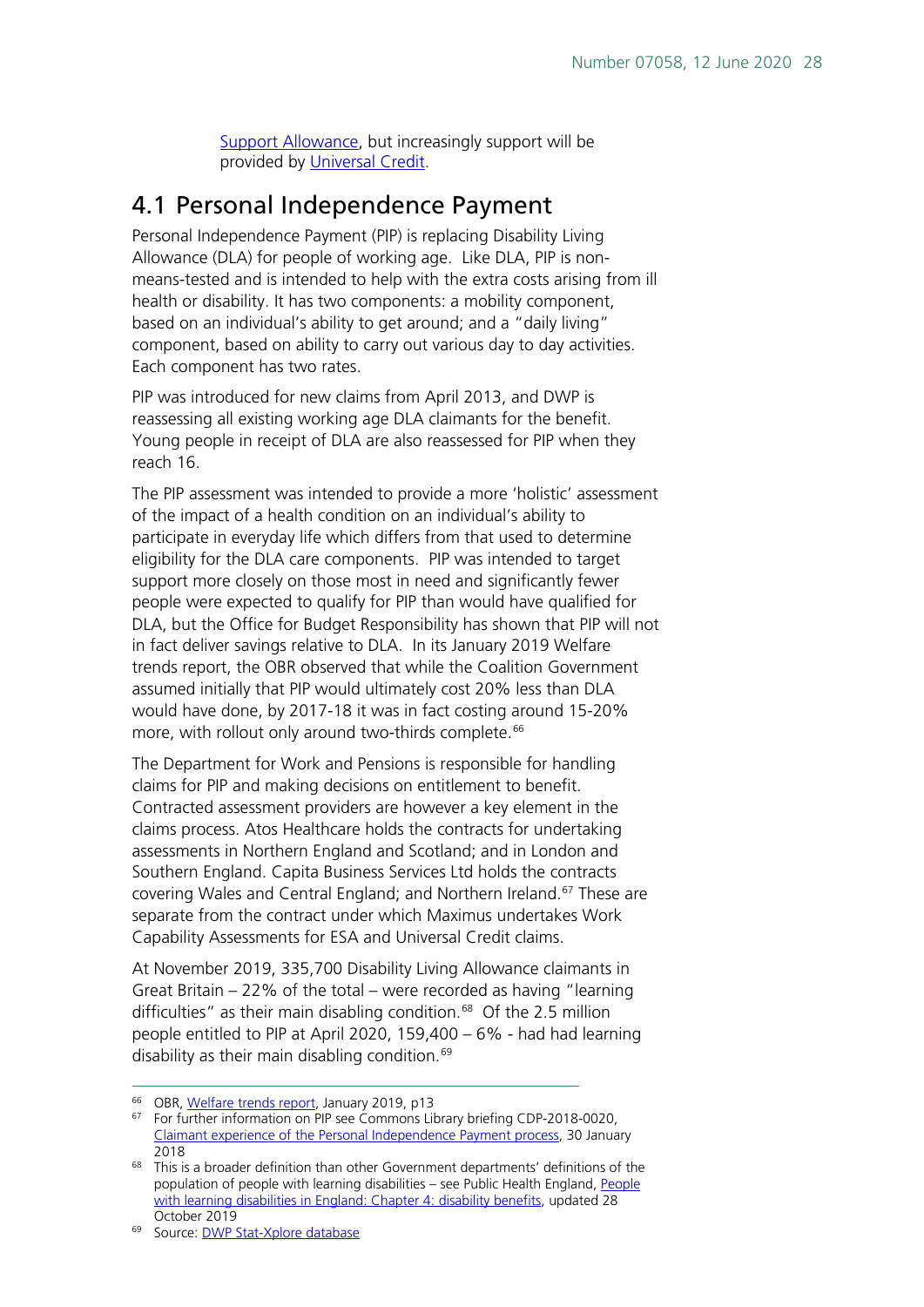The DWP also publishes statistics on outcomes for working-age DLA claimants reassessed for PIP.[70](#page-28-0) Compared with DLA claimants as a whole, people with learning difficulties reassessed for PIP up to October 2019 were more likely to have an increased award following a reassessment for PIP (54%, compared with 39%), and less likely to have their award reduced (4%, compared with 22%). However, 29% of those with learning difficulties had their award disallowed or withdrawn (for all those reassessed the figure was  $25\%$ ).<sup>[71](#page-28-1)</sup>

### PIP mobility component and psychological distress

In March 2017 the DWP introduced regulations to reverse the effect of two Upper Tribunal judgments relating to the PIP eligibility criteria – for background to these changes see Commons Library briefing CBP-7911, [Changes to the Personal Independence Payment eligibility](https://researchbriefings.parliament.uk/ResearchBriefing/Summary/CBP-7911)  [criteria.](https://researchbriefings.parliament.uk/ResearchBriefing/Summary/CBP-7911) The most significant change made by the regulations was to tighten the rules on access to the mobility component for people unable to undertake journeys due to "overwhelming psychological distress." This would potentially affect people with a wide range of conditions including learning disability. Disability organisations called on the Government not to proceed with the changes. Some questioned how the changes fitted with the Government's stated commitment to " parity of esteem" between physical and mental conditions.<sup>[72](#page-28-2)</sup>

In its judgment on 21 December 2017 in RF v the Secretary of State for Work and Pensions & Others,<sup>[73](#page-28-3)</sup> the High Court ruled that the regulations introducing the March 2017 changes were unlawful because they discriminate against people with disabilities in breach of Human Rights Act 1998 obligations, and declared that the Secretary of State did not have lawful power to make the regulations (i.e. they were "ultra vires'") and should have consulted before making them.

The Government subsequently announced $74$  that it would not contest the High Court's decision, and that it would also drop its appeal against the original Upper Tribunal decision ('MH') that had prompted the change to the regulations.<sup>[75](#page-28-5)</sup> The Secretary of State for Work and Pensions said that her Department would now "take all steps necessary to implement the judgment in MH in the best interests of our claimants, working closely with disabled people and key stakeholders over the coming months."

In June 2018 the DWP began to review around 1.6 million existing PIP awards, and PIP claims submitted since the original Upper Tribunal

<span id="page-28-0"></span><sup>&</sup>lt;sup>70</sup> DWP, [Personal Independence Payment: April 2013 to October 2019,](https://www.gov.uk/government/statistics/personal-independence-payment-april-2013-to-october-2019) 13 December 2019

<span id="page-28-1"></span> $71$  These figures are initial outcomes from reassessments, prior or any reconsideration, appeal action or award review.

<span id="page-28-3"></span><span id="page-28-2"></span><sup>&</sup>lt;sup>72</sup> "Parity of esteem" refers to giving mental health equal priority to physical health.<br><sup>73</sup> [\[2017\] EWHC 3375 \(Admin\)](http://www.bailii.org/ew/cases/EWHC/Admin/2017/3375.html)

<span id="page-28-4"></span><sup>&</sup>lt;sup>74</sup> [Written Statement HCWS414](https://www.parliament.uk/business/publications/written-questions-answers-statements/written-statement/Commons/2018-01-19/HCWS414)

<span id="page-28-5"></span>[MH v Secretary of State for Work and Pensions](http://administrativeappeals.decisions.tribunals.gov.uk/Aspx/view.aspx?id=5018) [2016] UKUT 0531 (AAC)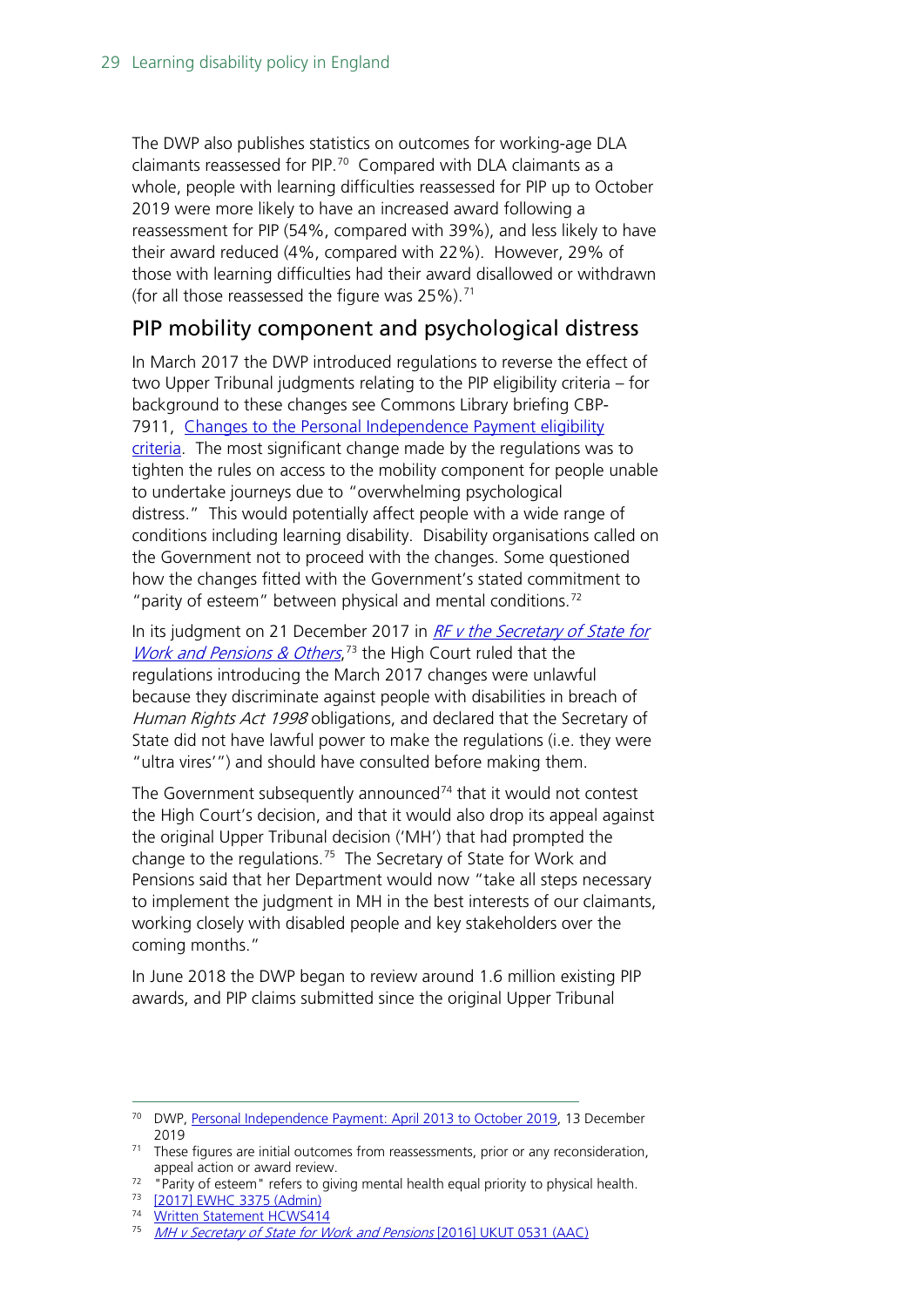judgment in November 2016, to see who could be affected. Further details of the review process are given in a Deposited Paper.<sup>[76](#page-29-1)</sup>

On 11 February 2020, Justin Tomlinson, the Minister of State for Disabled People, Health and Work, provided the latest update on the number of PIP claims reviewed in a [written statement](https://www.parliament.uk/written-questions-answers-statements/written-statement/Commons/2020-02-11/HCWS104) to the House. Up to 5 January 2020, the Department had cleared 720,000 cases against the MH decision and 820,000 cases against the separate RJ decision (which concerned claimants at risk of serious harm as a result of their disability or health condition when carrying out an activity in the PIP assessment). In total the Department had paid £28 million in arrears to 5,900 claimants – with £17 million being paid in respect of the MH decision alone – and that it was on course to complete the exercise in 2020. [77](#page-29-2)

On 3 April however, the DWP's Permanent Secretary wrote to the Work and Pensions Committee announcing, among other things, that the Department was "pausing" the review of PIP claims, following the coronavirus outbreak. This is for an initial period of three months up to the end of June, but the Department would keep this under review, "depending on developments with coronavirus and demands on our services."<sup>[78](#page-29-3)</sup>

### <span id="page-29-0"></span>Disability benefits in Scotland

Under the *Scotland Act 2016*, responsibility for disability benefits (among other things) was devolved to the Scottish Government and Parliament. New benefits are to replace the existing extra-costs disability benefits in Scotland. Disability Assistance for Children and Young People will replace DLA, Disability Assistance for Working Age People will replace PIP, and Disability Assistance for Older People will replace Attendance Allowance.<sup>[79](#page-29-4)</sup>

New claims for Scottish disability benefits were expected to start from 2020-21, with existing benefit claimants transferring to the devolved benefits between then and 2025. On 1 April 2020 however, the Scottish Government announced that, due to the coronavirus outbreak, introduction of Disability Assistance for Children and Young People and Disability Assistance for Working Age People would be delayed.<sup>[80](#page-29-5)</sup> A new timetable hasn't yet been announced.

The Scottish Government is still developing its plans for Disability Assistance, but it has given a number of commitments in relation to how it will differ from the existing reserved benefits. These include:

• Ensuring that the application process for Disability Assistance is "inclusive, accessible, provided in a range of formats, can be completed in a range of routes."

<span id="page-29-1"></span><sup>&</sup>lt;sup>76</sup> DWP, Personal Independence Payment (PIP): Implementation of legal decisions MH [and RJ: Frequently Asked Questions \(FAQ\),](http://data.parliament.uk/DepositedPapers/Files/DEP2020-0061/FAQ_-_Implementation_of_legal_decisions_MH_and_RJ.pdf) DEP 2020-0061, February 2020

<sup>77</sup> [Written Statement HCWS104](https://www.parliament.uk/written-questions-answers-statements/written-statement/Commons/2020-02-11/HCWS104)

<span id="page-29-3"></span><span id="page-29-2"></span><sup>78</sup> [Letter from Peter Schofield to Stephen Timms MP,](https://publications.parliament.uk/pa/cm5801/cmselect/cmworpen/correspondence/Letter-from-Peter-Schofield.pdf) 3 April 2020

<span id="page-29-4"></span><sup>&</sup>lt;sup>79</sup> See Commons Library briefing CDP-2019-0084, [Devolution of welfare,](https://researchbriefings.parliament.uk/ResearchBriefing/Summary/CDP-2019-0084) 8 April 2019; and Scottish Government, [Social security: policy position papers,](https://www.gov.scot/collections/social-security-policy-position-papers/) February 2019

<span id="page-29-5"></span><sup>80</sup> Scottish Government, Coronavirus (COVID-19) - update on devolved benefits: [Cabinet Secretary speech,](https://www.gov.scot/publications/statement-covid-19-update-devolved-benefits/) 1 April 2020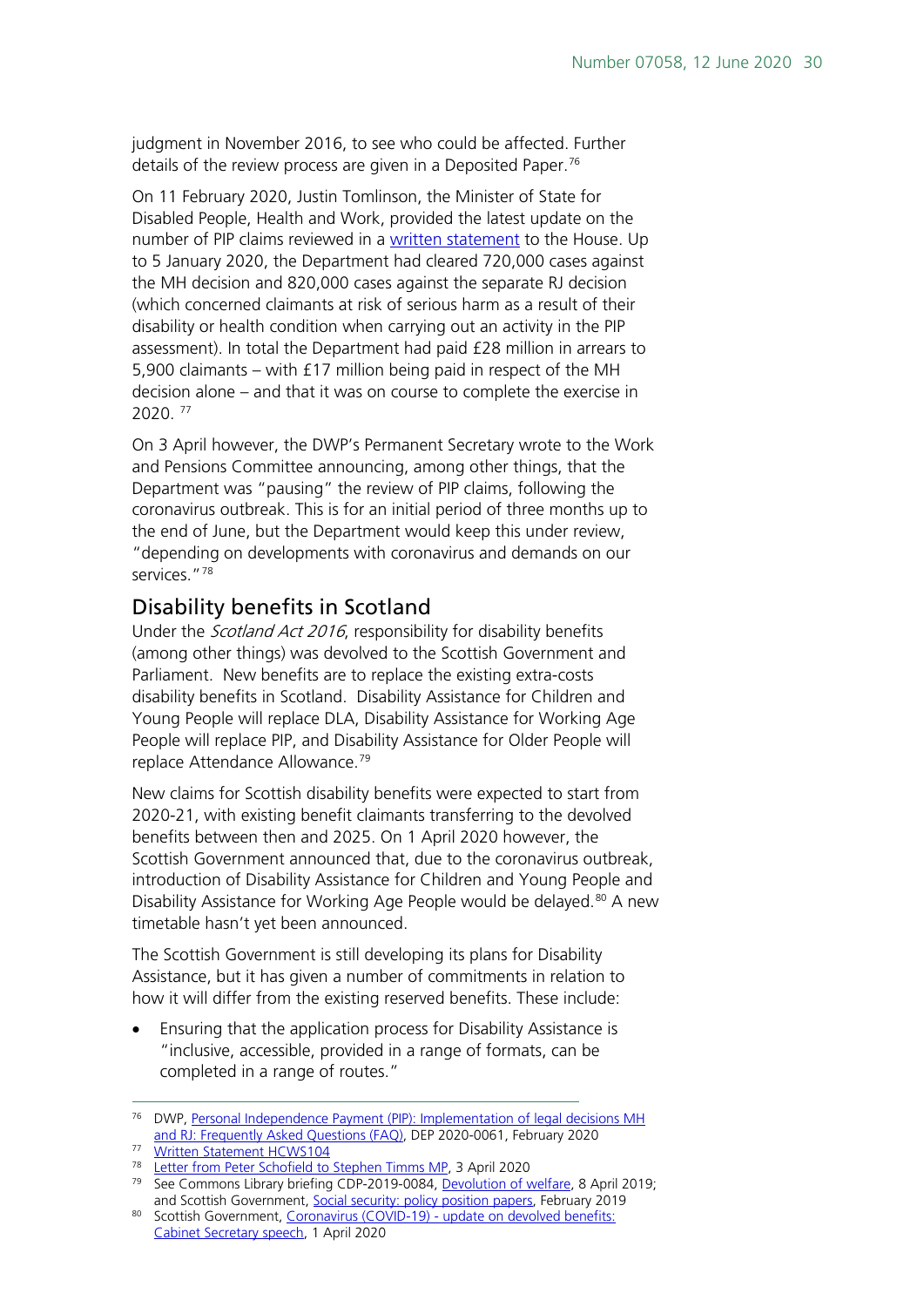- Not using private sector contractors to deliver disability assessments.
- Significantly decreasing the number of face to face assessments people will only be asked to undertake an assessment where Social Security Scotland (the Scottish Government's social security agency) has not been able to gather enough evidence to make a decision on entitlement.
- Giving people the right to be accompanied to an assessment, and to have that person participate in the assessment.
- Audio recording of assessments as standard.
- Introducing rolling awards of up to 10 years for people with conditions unlikely to change.
- Having independent advocacy workers to help disabled people applying for Scotland's new social security benefits.<sup>[81](#page-30-1)</sup>

# <span id="page-30-0"></span>4.2 Benefit assessments

Disability organisations have long voiced concerns about the assessment processes for extra costs disability benefits such as PIP, and about the Work Capability Assessment (WCA) for Employment and Support Allowance and Universal Credit.

In November 2014, Dr Paul Litchfield's [Fifth Independent Review of the](https://www.gov.uk/government/uploads/system/uploads/attachment_data/file/380027/wca-fifth-independent-review.pdf)  [Work Capability Assessment](https://www.gov.uk/government/uploads/system/uploads/attachment_data/file/380027/wca-fifth-independent-review.pdf) also expressed concerns about the disadvantages faced by people with a learning disability during the WCA process. He raised concerns about the difficulties people with a learning disability may face in engaging with and navigating the process, including barriers to engaging with standard communications; a lack of easy read versions of materials; and interview practices that are not adapted to enable people with a learning disability to fully understand the questions being asked:

Many people with learning disabilities will answer questions literally and neither understand nor express subtleties of interpretation...Similarly, a number of people with learning disabilities will wish to please someone asking them questions and will consequently give the responses that they think are wanted rather than those which most accurately reflect reality.<sup>[82](#page-30-2)</sup>

Dr Litchfield made recommendations to improve the WCA process, including reviewing the learning disability training that the DWP provides to its staff and assessments providers.<sup>[83](#page-30-3)</sup>

In evidence to the Work and Pensions Committee's inquiry into PIP and ESA assessments launched in September 2017, the charity Mencap said that its helpline had heard of many cases where people previously in receipt of the middle rate DLA care component had been denied PIP altogether; and where following a repeat Work Capability Assessment had had their ESA reduced or had been found 'fit for work', despite no

<span id="page-30-1"></span><sup>81</sup> Scottish Government[, Disability assistance in Scotland: response to consultation,](https://www.gov.scot/publications/consultation-disability-assistance-scotland-scottish-government-response/pages/2/) 28 October 2019

<span id="page-30-2"></span><sup>82</sup> Dr Paul Litchfield[, An Independent Review of the Work Capability Assessment –](https://www.gov.uk/government/uploads/system/uploads/attachment_data/file/380027/wca-fifth-independent-review.pdf) year [five,](https://www.gov.uk/government/uploads/system/uploads/attachment_data/file/380027/wca-fifth-independent-review.pdf) November 2014, page 60

<span id="page-30-3"></span> $83$  Dr Paul Litchfield[, An Independent Review of the Work Capability Assessment –](https://www.gov.uk/government/uploads/system/uploads/attachment_data/file/380027/wca-fifth-independent-review.pdf) year [five,](https://www.gov.uk/government/uploads/system/uploads/attachment_data/file/380027/wca-fifth-independent-review.pdf) November 2014, page 60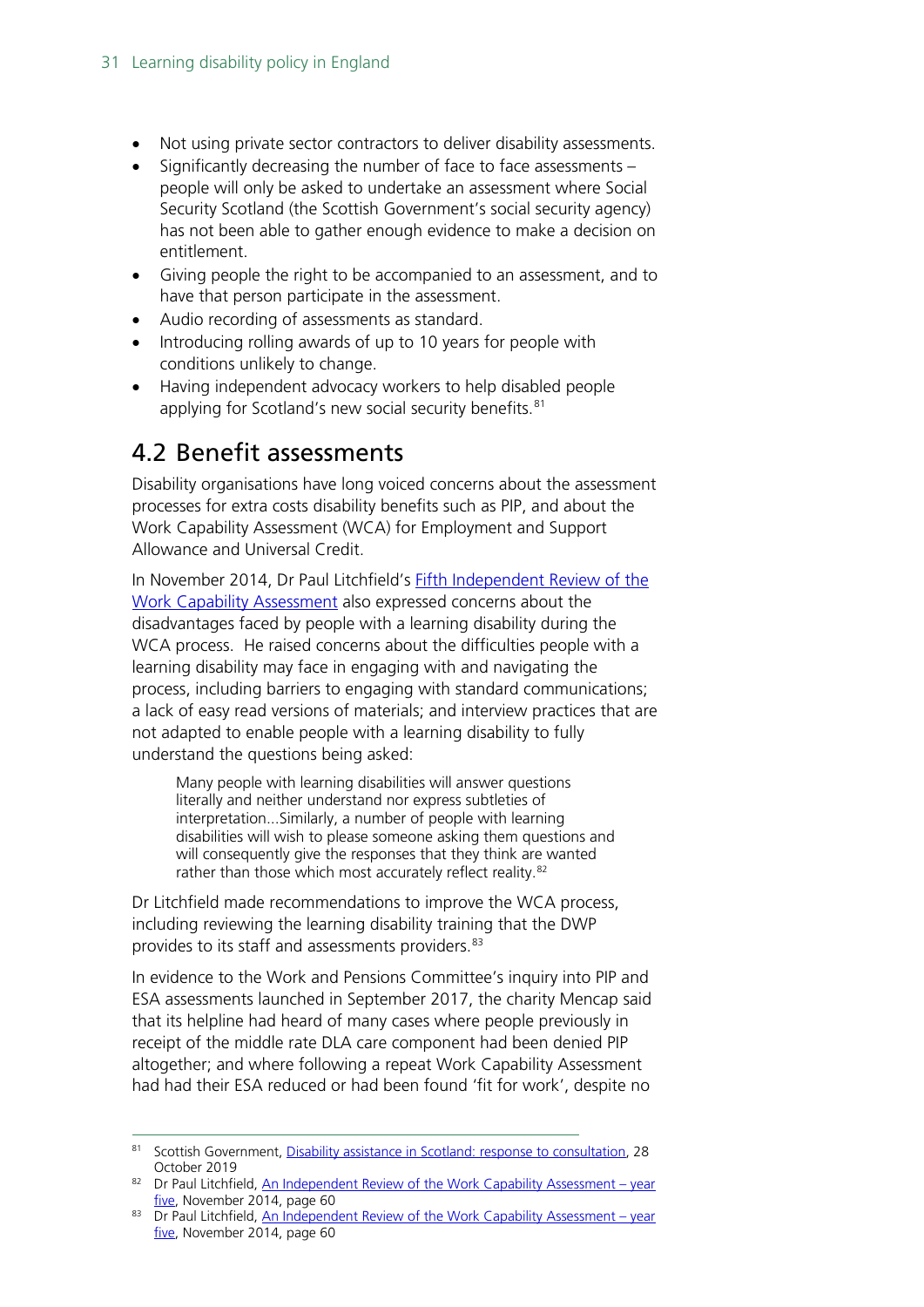change in the circumstances.<sup>[84](#page-31-0)</sup> Other concerns raised by Mencap included:

- Despite some ongoing work to improve training, assessors often did not have a full understanding of learning disability.
- Family members and advocates not being allowed to speak up during assessments when not was clear that the person being assessed was saying things that did not reflect their real-life abilities.
- The need for fundamental reform of the Work Capability Assessment so that it captured an accurate picture of the barriers faced by disabled people and what kind of job the person could do.
- The "devastating effects" on disabled people's lives of wrong PIP and ESA decisions, including the loss of passported benefits and people being subject to inappropriate conditionality.
- Ongoing concerns about the "Mandatory Reconsideration" process – many people felt that Tribunals seemed to understand their condition better, often because advocates were given the opportunity to speak and support the individual during appeals. Mencap was also worried that the Ministry of Justice's plans for online appeals could deter people from appealing decisions and make it more difficult for Tribunals to understand the nature and impact of a person's disability.
- Assessors should me more proactive in encouraging people close to the claimant, including care workers and family members, to submit evidence along with the claim, and professionals must be better educated about what types of evidence would be useful.
- An easy read version of the PIP2 claim form should be available, and people with a learning disability and their supporters should have access to staff with learning disability awareness on the phone to help with questions.
- All claimants should be given substantial advance warning of assessments, communications must make it clear that home visits can be requested, and claimants must be explicitly told that they can bring a companion with them and encouraged to do so. For those without a companion to accompany them, DWP should provide skilled advocacy service.

In its report on [PIP and ESA assessments](https://www.parliament.uk/business/committees/committees-a-z/commons-select/work-and-pensions-committee/inquiries/parliament-2017/pip-esa-assessments-17-19/) published on 7 February 2018<sup>[85](#page-31-1)</sup>, the Work and Pensions Committee said that failings in the assessment and decision making processes for PIP and for ESA had resulted in the "pervasive lack of trust" that risked undermining the

<span id="page-31-0"></span><sup>84</sup> [Written evidence from Royal Mencap Society,](http://data.parliament.uk/writtenevidence/committeeevidence.svc/evidencedocument/work-and-pensions-committee/pip-and-esa-assessments/written/73606.html) PEA0398, November 2017

<span id="page-31-1"></span><sup>85</sup> HC 829 2017-19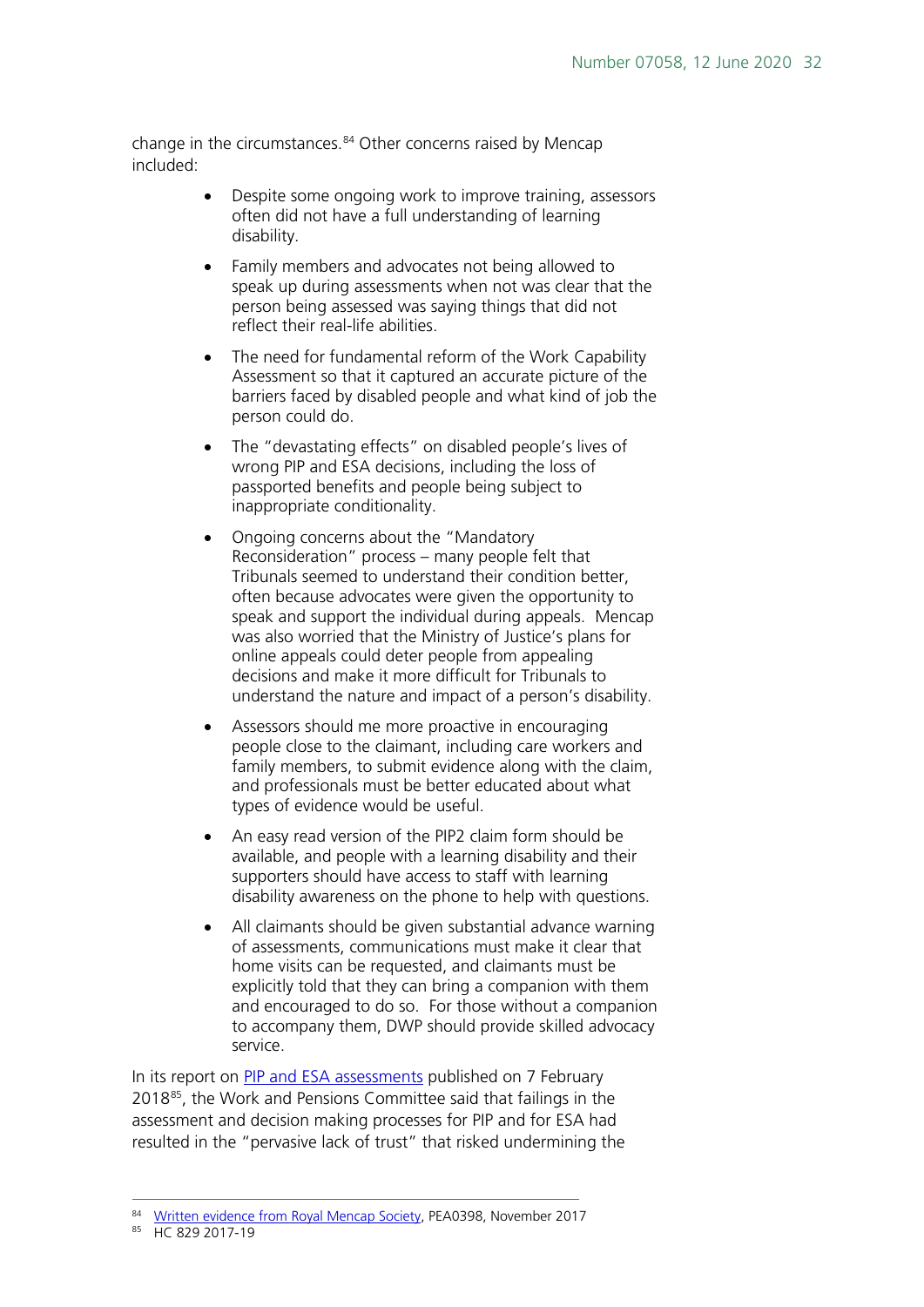entire operation of both benefits. It set out a series of recommendations including:

- recording face to face assessments and providing a record and a copy of the assessor's report to claimants;
- measures to improve understanding about what constitutes good evidence to support PIP and ESA claim, and ensuring assessors use evidence effectively;
- improving the accessibility of the process at every stage. from the application form, to information about home visits and about accessing reconsiderations and appeals; and
- improving contractor performance through more effective use of contractual "levers" and ensuring assessors are given feedback, including from the appeals process.

In its [response to the Committee's report](https://publications.parliament.uk/pa/cm201719/cmselect/cmworpen/986/98602.htm) issued on 23 April 2018, the Government made a number of commitments including:

- Producing an Easy Read version of the notes which accompany the PIP "How your disability affects you" form.
- Launching a series of videos which outline the PIP claim process in a simple and clear way, and explain the types of relevant information that are useful in support of a claim, in order to better prepare claimants for an assessment. The PIP assessment providers also supply information to claimants ahead of their assessment appointment via their websites and direct mail sent to the claimant.
- Addressing improvements to application forms by commissioning external research to identify whether, how and what aspects of the PIP (and ESA) claim forms could have the potential to cause distress; revising and amending the forms in light of these findings; and testing the revised forms with applicants to determine if improvements made result in the forms being more claimant-friendly and less likely to cause distress. This work is to comment in summer 2018.
- Working closely with the PIP assessment providers around requests for home visits to ensure their processes align with guidance and claimant needs are being met.
- Working with PIP providers to enhance GP engagement all providers to foster a greater level of engagement and source information from a broader range of health and social care professionals.
- Pilot enhancements to the PIP telephony script to remind claimants to submit medical evidence and the types of evidence that are useful.
- The Department recognises that the complexity and potential costs of recording makes it difficult for claimants—of PIP especially—to record their assessment. It intends "to make recording the PIP assessment a standard part of the process". The Department would explore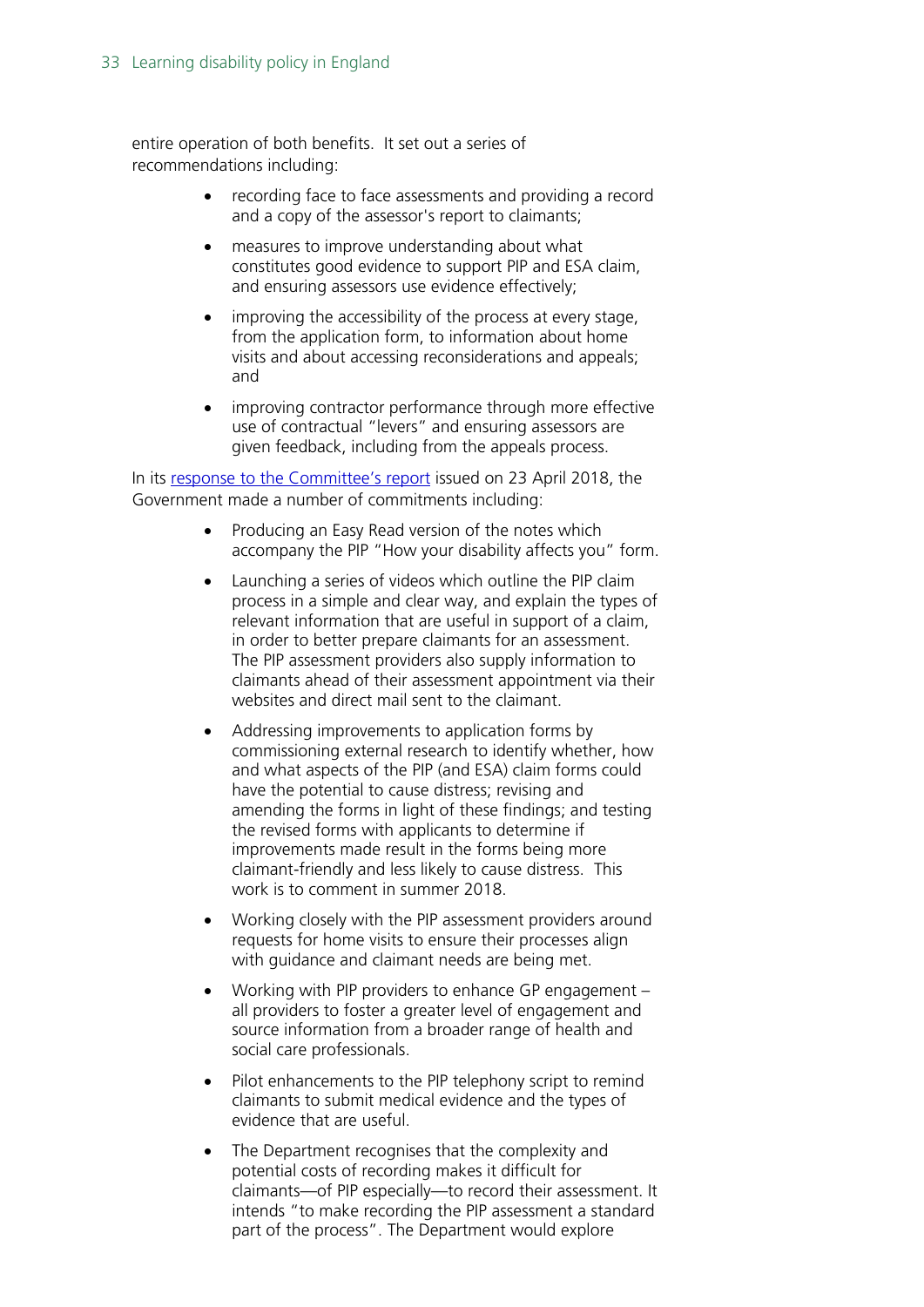"potential options to test the recording of assessments, including video recording."

• Gathering more information on companions accompanying claimants to PIP assessments. In recognition of the fact that a family member, friend, carer or other advocate to support claimants in the assessment, and can be "particularly helpful where a claimant has a mental, cognitive or intellectual impairment and may not be able to give an accurate account of their daily living and mobility needs." DWP will consider how assessments where companions attend with claimants can be specifically examined in audit.

In a written statement on 5 June 2018, the Government announced further measures to "improve the experience" of those claiming PIP, including looking at how to enable more providers to deliver PIP by developing a DWP-owned IT system. [86](#page-33-2)

#### <span id="page-33-0"></span>Repeat assessments

Since 29 September 2017, some Employment Support Allowance and Universal Credit claimants with the most severe health conditions and disabilities have been exempt from future reassessments. Claimants meet the "severe conditions criteria" if they have been assessed as having a "limited capability for work-related activity"; have a severe, lifelong disability, illness or health condition; and are unlikely to ever be able to move into work.

In August 2018 the DWP also issued updated internal guidance to ensure that people receiving the highest level of support under Personal Independence Payment, and whose needs are unlikely to change or may get worse, will receive an "ongoing award" of PIP with a "light touch" review at the ten-year point. The DWP is consulting with stakeholders to develop the light touch review process.

Further information can be found in Commons Library briefing CBP-7820, [ESA and PIP reassessments,](https://researchbriefings.parliament.uk/ResearchBriefing/Summary/CBP-7820) 10 May 2019.

#### <span id="page-33-1"></span>"Transforming assessments"

In March 2019 the then Secretary of State for Work and Pensions, Amber Rudd, announced that her Department had launched a "Health Transformation Programme" to develop a new, integrated service, supported by a single digital system, for Personal Independence Payment and Work Capability Assessments, from 2021. The integrated service is intended to provide "a more joined up experience" for claimants, but the two assessments will remain separate. However, she also announced plans to test the feasibility of a single assessment covering to determine eligibility for both ESA/UC and PIP.[87](#page-33-3)

<span id="page-33-3"></span><span id="page-33-2"></span>In a Written Answer in 8 October 2019, the DWP Minister Justin Tomlinson gave an update on progress:

In responses to the 2016 Improving Lives: Work, Health and Disability Green Paper consultation and through several other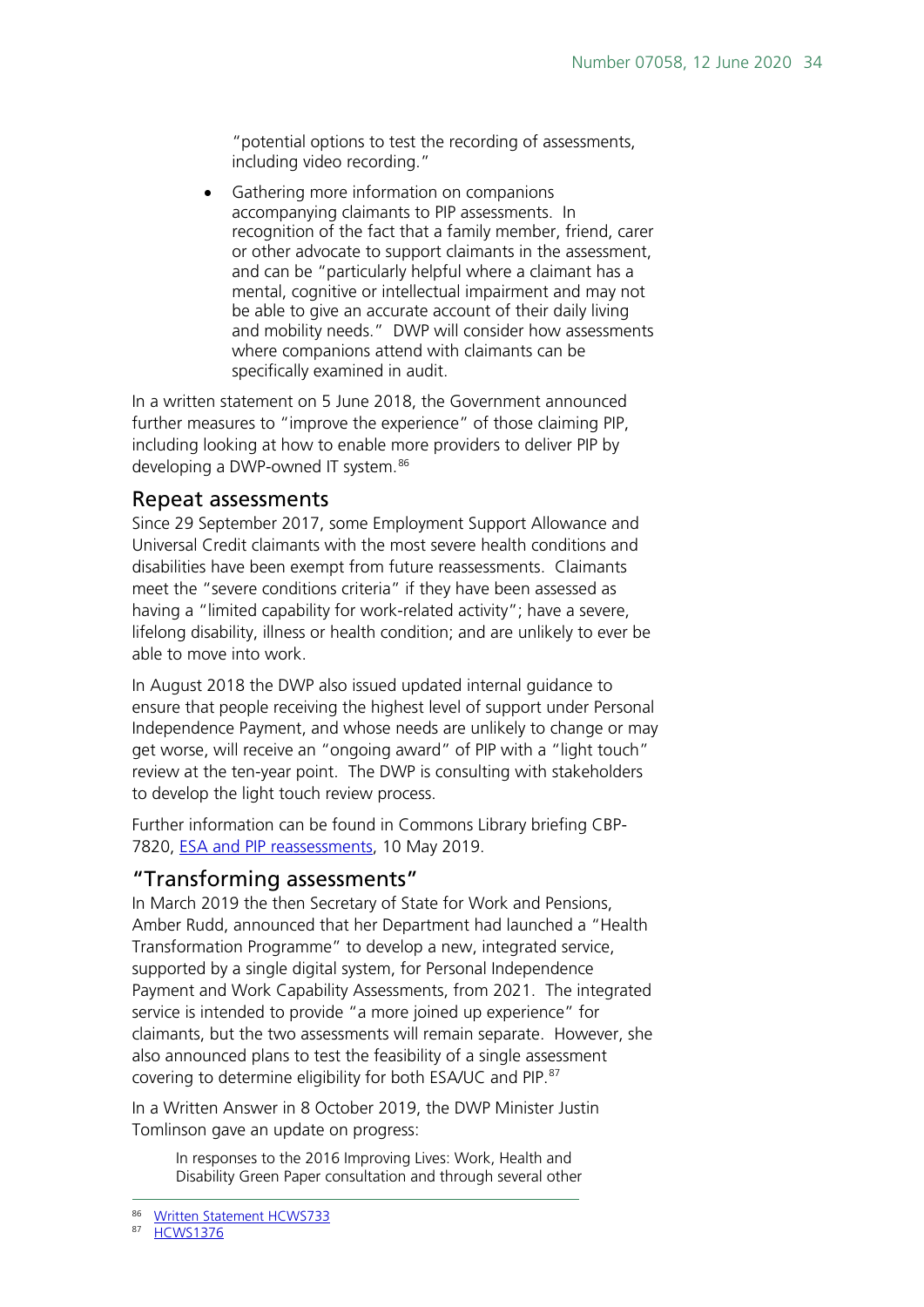forums, stakeholders have raised concerns about the feeling of duplication across the current assessment processes. We have therefore been exploring options to reduce this, and make improvements to the customer experience. By testing the feasibility of a single assessment for Employment and Support Allowance/Universal Credit and Personal Independence Payment we can seek to understand if it will improve the assessment process for our customers, and ensure that it delivers high quality and accurate outcomes. The study is being informed by existing evidence and we have been gathering views and insight from key stakeholders to understand the issues around implementing this.

I do consider there are merits and we announced in March 2019 that we have launched the Health Transformation Programme to deliver a new integrated assessment service across all health and disability benefits. This will make the assessment process simpler, quicker, more user-friendly and more joined-up whichever benefit people are claiming. This integrated service will still be taking applications to individual benefits on a separate basis.<sup>[88](#page-34-1)</sup>

On 2 March 2020, Mr Tomlinson provided a further update on progress in creating a single assessment service with a single digital platform developed by the DWP. He noted that the Department would initially develop the new service on a small scale "in a defined part of the country, a Transformation Area":

For claimants in this Transformation Area, assessments will be conducted by the DWP, rather than outsourced to providers. This will give us the flexibility to explore new ideas including:

trialling better ways of carrying out face-to-face assessments;

how to triage more effectively so that only those people who need a face-to-face assessment will have to undergo one;

how to make it easier for claimants to understand the evidence they need to provide and why;

how to remove the need for claimants to give the same information twice;

how to ensure that claimants are aware of the whole range of support available to them both from DWP and more widely.

He noted that the Department would continue to engage on this for an upcoming Green Paper.

In this written statement, Mr Tomlinson also notified the House that the DWP was issuing Prior Information Notices to advise the market that it is seeking to procure contracts to deliver PIP and WCA assessments from 1 August 2021 to continue the service once the current contracts end on 31 July that year. He noted that the new Transformation Area will start in Autumn 2021 and "operate alongside these contracts".<sup>[89](#page-34-2)</sup>

# <span id="page-34-0"></span>4.3 Universal Credit

Universal Credit (UC) is replacing tax credits and means-tested benefits (including income-related ESA and Housing Benefit) for working age

<span id="page-34-1"></span><sup>88</sup> [PQ 293652,](https://www.parliament.uk/written-questions-answers-statements/written-question/commons/2019-10-02/293652) 8 October 2019

<span id="page-34-2"></span><sup>89</sup> [Written Statement HCWS138](https://www.parliament.uk/written-questions-answers-statements/written-statement/Commons/2020-03-02/HCWS138)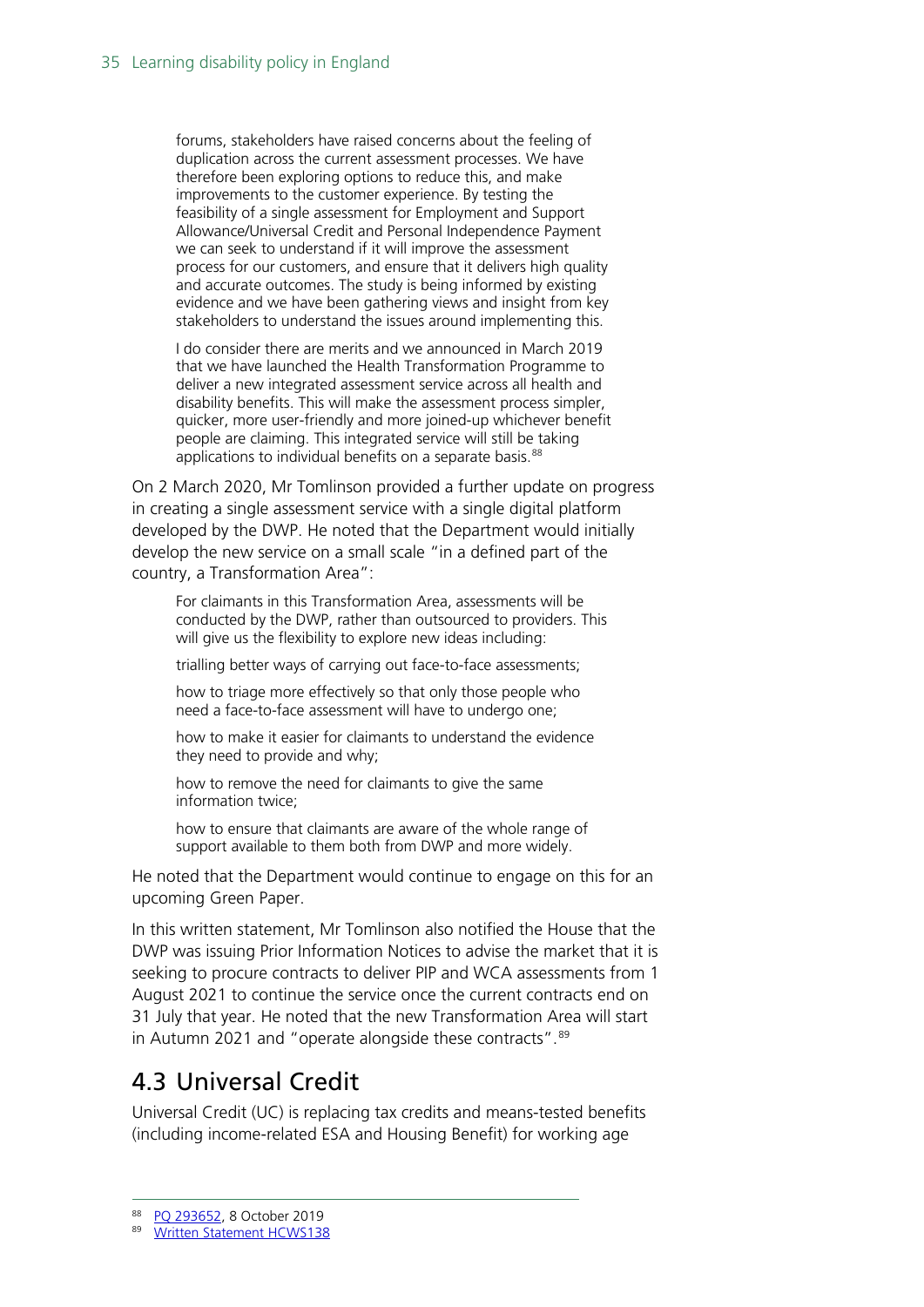individuals and families, in or out of work. Eventually, around 7 million households are expected to be claiming UC.

#### Managed migration

Benefit and tax credit claimants who do not move onto Universal Credit following a change in their circumstances will transfer to UC by a process known as "managed migration." Over two million households were expected to move onto UC by managed migration, of which around 745,000 would be claiming Employment and Support Allowance.<sup>[90](#page-35-0)</sup>

A managed migration pilot – "Move to UC" – which will involve around 10,000 claimants in the Harrogate area began in July 2019.<sup>[91](#page-35-1)</sup> In light of the lessons learned from this, the DWP would then seek parliamentary approval for the main phase of managed migration, which was expected to get underway in late 2020 and be completed by September 2024.

Welfare rights and disability groups have expressed concern that vulnerable people – including people with learning disabilities – who fail to engage with the managed migration process could lose their financial support completely. The DWP has resisted suggestions that it transfer claimants directly to Universal Credit, or "pre-populate" UC claims using information it already holds on individuals, insisting that claimants themselves will be required to make a claim for UC when contacted at the managed migration stage.<sup>92</sup> It did however announce other changes to the managed migration rules including:

- extending the minimum notice period that legacy benefit claimants receive before they are required to claim for Universal Credit from one month to three months; and
- a one month "grace period" for all claimants, so that if a person misses the deadline to apply for UC but applies within a month of that deadline, they remain entitled to transitional protection (under the original plans, this would have possible only in very limited circumstances)

The regulations for the managed migration pilot also allow for the three-month period to be extended in individual cases, "…if analysis shows that certain claimants require more time, e.g. someone who is vulnerable or has complex needs."<sup>[93](#page-35-3)</sup>

The DWP has said that in the managed migration pilot it does not intend to use its powers to terminate legacy benefits where a claimant

<span id="page-35-0"></span><sup>90</sup> DW[P, Explanatory Memorandum for the draft Universal Credit \(Managed Migration\)](https://assets.publishing.service.gov.uk/government/uploads/system/uploads/attachment_data/file/718580/uc-transitional-regs-2018-explanatory-memorandum.pdf)  [Amendment Regulations 2018,](https://assets.publishing.service.gov.uk/government/uploads/system/uploads/attachment_data/file/718580/uc-transitional-regs-2018-explanatory-memorandum.pdf) 1 June 2018, p29

<sup>&</sup>lt;sup>91</sup> For details see the DWP, [LA Welfare Direct Bulletin 7/2019 lite,](https://www.gov.uk/government/publications/la-welfare-direct-bulletins-2019/la-welfare-direct-bulletin-72019-lite#new-dwp-uc-regulations-announced) 20 September 2019

<span id="page-35-2"></span><span id="page-35-1"></span><sup>92</sup> See the Work and Pensions Committee, *[Universal Credit: managed migration](https://www.parliament.uk/business/committees/committees-a-z/commons-select/work-and-pensions-committee/inquiries/parliament-2017/universal-credit-managed-migration-17-19/publications/)*, HC 1762 2017-19, 22 November 2018; and the [Government's response](https://www.parliament.uk/business/committees/committees-a-z/commons-select/work-and-pensions-committee/inquiries/parliament-2017/universal-credit-managed-migration-17-19/publications/) (HC 1901 2017-19, 23 January 2019)

<span id="page-35-3"></span><sup>93</sup> DWP, Explanatory Memorandum to the Universal Credit (Managed Migration Pilot [and Miscellaneous Amendments Regulations 2019](http://www.legislation.gov.uk/uksi/2019/1152/pdfs/uksiem_20191152_en.pdf) (SI 2019/1152), para 7.2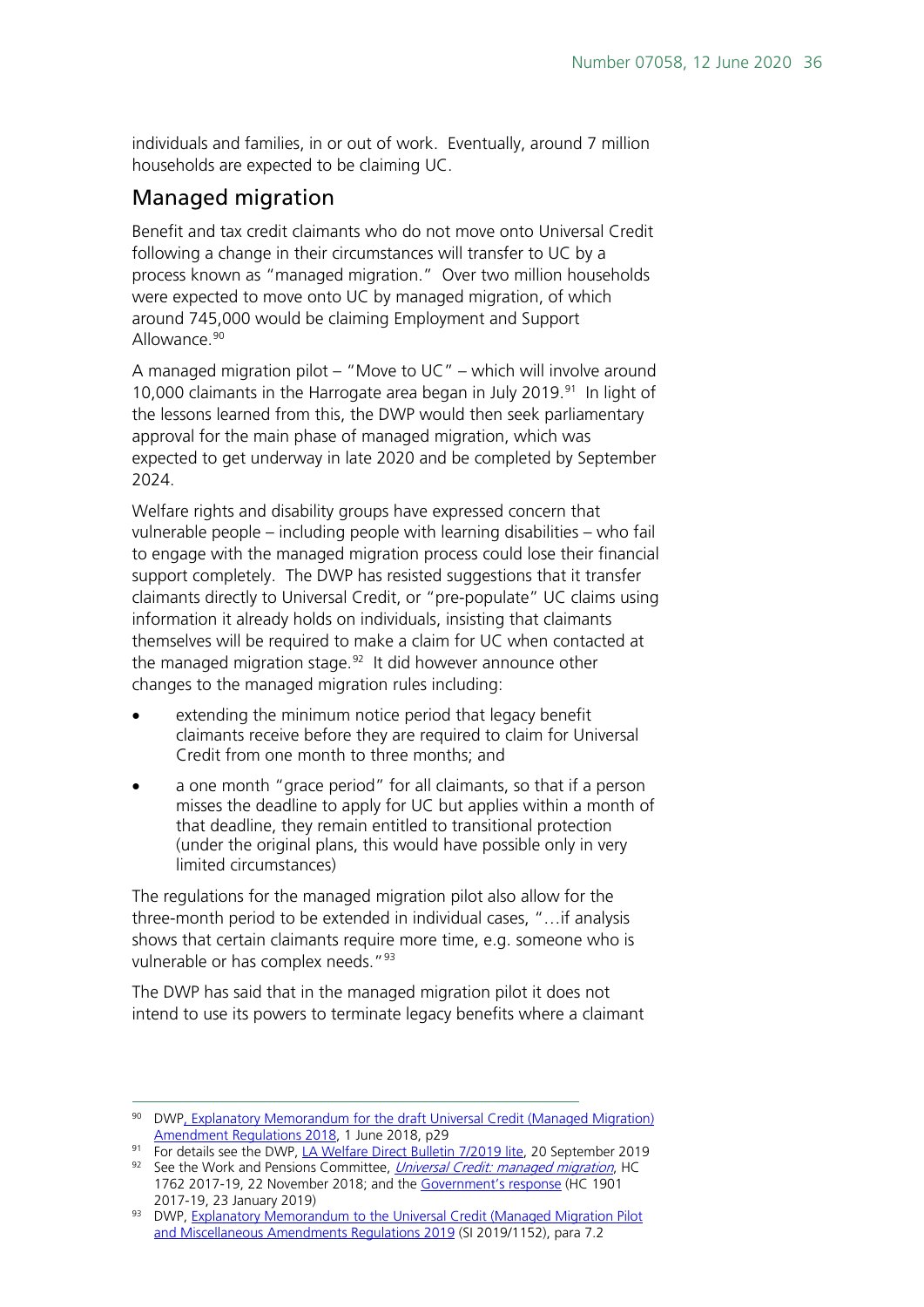has not made a UC claim, emphasising that its priority is "to ensure that claimants do not fall through the net during the process."<sup>[94](#page-36-0)</sup>

As part of managed migration pilot, the DWP is also testing a new approach to assisting vulnerable claimants and those with complex needs – "Who knows me?" – based on the hypothesis that organisations with an existing relationship with the claimant are best placed to support them through the move to Universal Credit.<sup>[95](#page-36-1)</sup>

The timetable for the final managed migration stage is however now unclear. Following the coronavirus outbreak, DWP has temporarily suspended the Move to UC pilot. T

## UC and the Severe Disability Premium

Universal Credit rationalises support for disabled people and does not include any of the disability premiums currently payable with meanstested benefits. Disability organisations have expressed particular concern that the Severe Disability Premium (SDP) currently received by over half a million people will not be carried over into Universal Credit. In response to a High Court judgment in June 2018, the Government introduced regulations preventing people in receipt of SDP from moving onto UC until the final managed migration stage, when they can receive transitional protection. People who have already moved to UC and lost their SDP are to receive additional payments – both backdated and on an ongoing basis – although these may not fully compensate individuals for the amounts lost. Further information can be found in Commons Library briefing CBP-8494, Universal Credit and the Severe Disability [Premium.](https://researchbriefings.parliament.uk/ResearchBriefing/Summary/CBP-8494)

### Learning disability and the UC system

For some people with a learning disability, navigating the Universal Credit system may be a challenge, if they do not have an appointee to act on their behalf.<sup>96</sup> Concerns include, amongst other things, people's ability to cope with single monthly payments in arrears, making and managing claims online, and the possibility that people may be subject to inappropriate "conditionality" requirements. There is also concern that the removal of "implicit consent" in UC makes it harder for advisers and support workers to advocate for their clients.<sup>[97](#page-36-3)</sup>

<span id="page-36-0"></span><sup>94</sup> DWP, [Universal Credit: tests for managed migration: Government Response](https://publications.parliament.uk/pa/cm201719/cmselect/cmworpen/2499/2499.pdf), HC 2499 2017-19, 5 July 2019, p2

<span id="page-36-1"></span><sup>95</sup> See the [letter from Neil Couling, UC Programme SRO, to Frank Field MP,](https://publications.parliament.uk/pa/cm201719/cmselect/cmworpen/Correspondence/190611-Neil-Couling-to-Chair-Universal-Credit-SRO-move-to-UC-pilot.pdf) 11 June 2019

<span id="page-36-2"></span><sup>96</sup> When a claimant is incapable of managing their own affairs because of mental incapacity or severe physical disability, the Secretary of State may appoint a person to act on the claimant's behalf for benefit purposes. For further information see the DWP UC guidance chapter on [Appointees, Personal Acting Bodies and Corporate](http://data.parliament.uk/DepositedPapers/Files/DEP2019-0980/11._Appointees_Personal_Acting_Bodies_and_Corporate_v8.0.pdf)  [Acting Bodies,](http://data.parliament.uk/DepositedPapers/Files/DEP2019-0980/11._Appointees_Personal_Acting_Bodies_and_Corporate_v8.0.pdf) Version 8.0

<span id="page-36-3"></span><sup>97</sup> Where implicit consent is accepted, a third party can deal with the DWP on behalf of a claimant in the absence of valid written authority, or where the claimant is not present at the time to confirm their consent verbally. In the UC Full Service, the claimant must provide explicit consent before information can be disclosed to a representative – although an exception has been made for Members of Parliament. For further information see the DWP UC quidance on Consent and disclosure. Version 19.0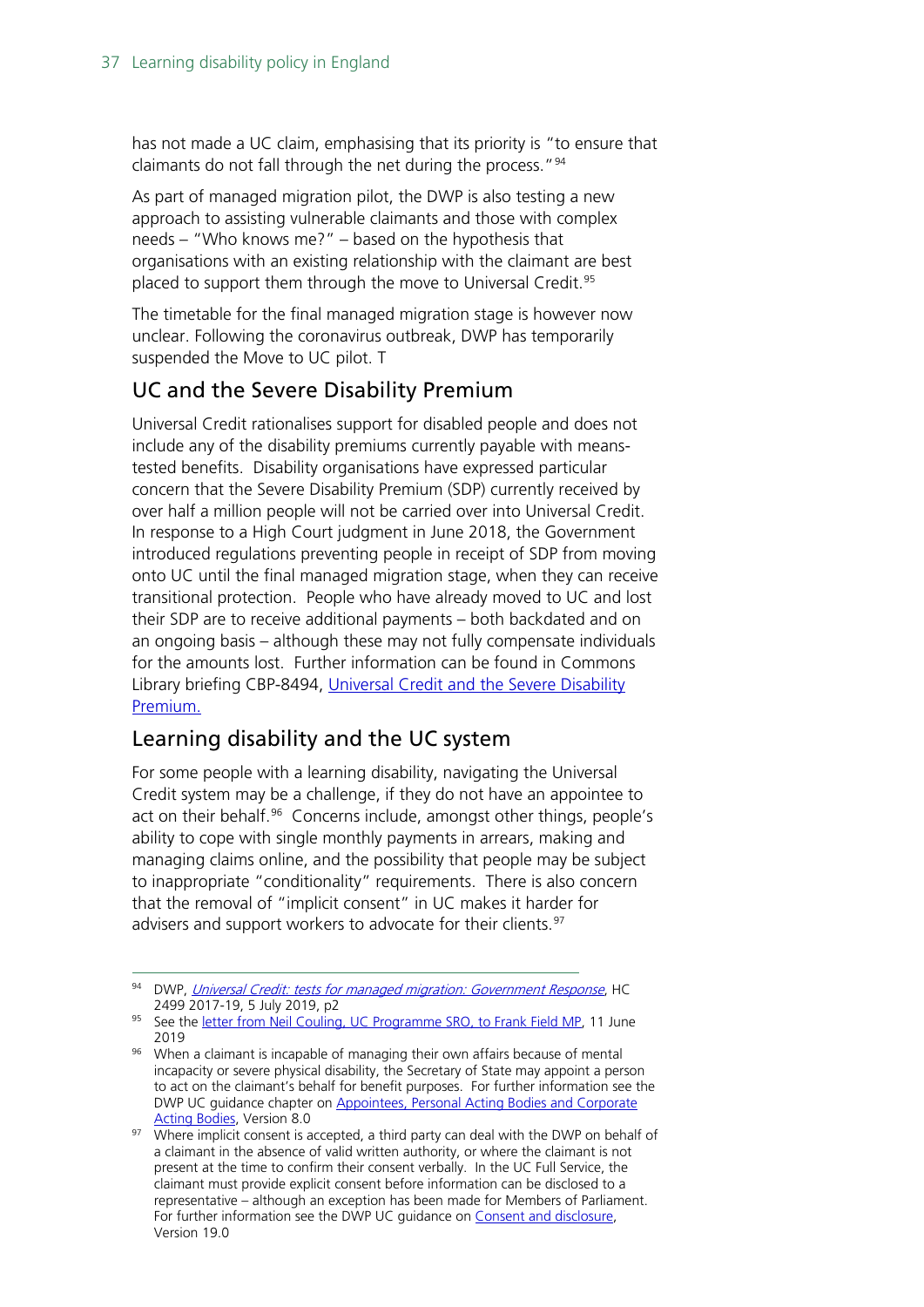All Universal Credit claimants will be required to agree to a Claimant Commitment. This will record the activities they are required to undertake, including, where appropriate, doing all that can reasonably be expected of them to find work or prepare for work.

The DWP should have in place procedures to identify Universal Credit claimants with complex needs – including those with learning disabilities – so that they can get the support they need throughout the "claimant journey", and be subject to "conditionality" requirements that reflect their needs and circumstances. Identifying vulnerable claimants and those with complex needs can also be important in determining whether the person needs extra help with making and maintaining their claim, whether they would benefit from alternative payment arrangements, in deciding whether there is "good cause" for failing to comply with conditionality, or whether they should be offered home visits. [98](#page-37-0) However, there are concerns that arrangements for identifying those needing support have not always worked as intended.<sup>[99](#page-37-1)</sup>

The DWP has produced guidance for its staff on the specific needs of people with learning disabilities and what this means for Universal Credit purposes.<sup>[100](#page-37-2)</sup> It states:

A learning disability affects the overall Intelligence Quotient (IQ) and should not be confused with a learning difficulty. A person may:

- be very good at hiding their disability and may be too embarrassed to ask for help.
- be unable to read and write or retain information
- May agree with you to please you, despite not understanding what you have said
- struggle with basic tasks such as making appointments or finding documents
- never be able to learn the budgeting skills to be able to cope with monthly UC payments
- struggle to make or maintain their claim online and require additional support. A referral to Help to Claim can be considered.

A person will need the claimant commitment to be tailored so that it is realistic and achievable.

#### **So what does this mean for DWP staff?**

- Identify if the person you are working with has a learning disability or difficulty
- Make sure that the person gets the right support so that Universal Credit works for them
- Tailor support to the claimant's individual circumstances and refer for appropriate support as necessary

<span id="page-37-0"></span><sup>98</sup> For further information see the DWP UC quidance chapter [Complex needs overview,](http://data.parliament.uk/DepositedPapers/Files/DEP2019-0980/32._Complex_needs_overview_v14.0.pdf) Version 14.0

<span id="page-37-1"></span>See Owen Stevens, [UC and complex needs,](https://cpag.org.uk/welfare-rights/resources/article/uc-and-complex-needs) CPAG Welfare Rights Bulletin, August 2019

<span id="page-37-2"></span><sup>&</sup>lt;sup>100</sup> DWP UC quidance chapter [Learning Disabilities or Learning Difficulties,](http://data.parliament.uk/DepositedPapers/Files/DEP2019-0980/73._Learning_Disabilities_and_Learning_Difficulties_v2.0.pdf) Version 2.0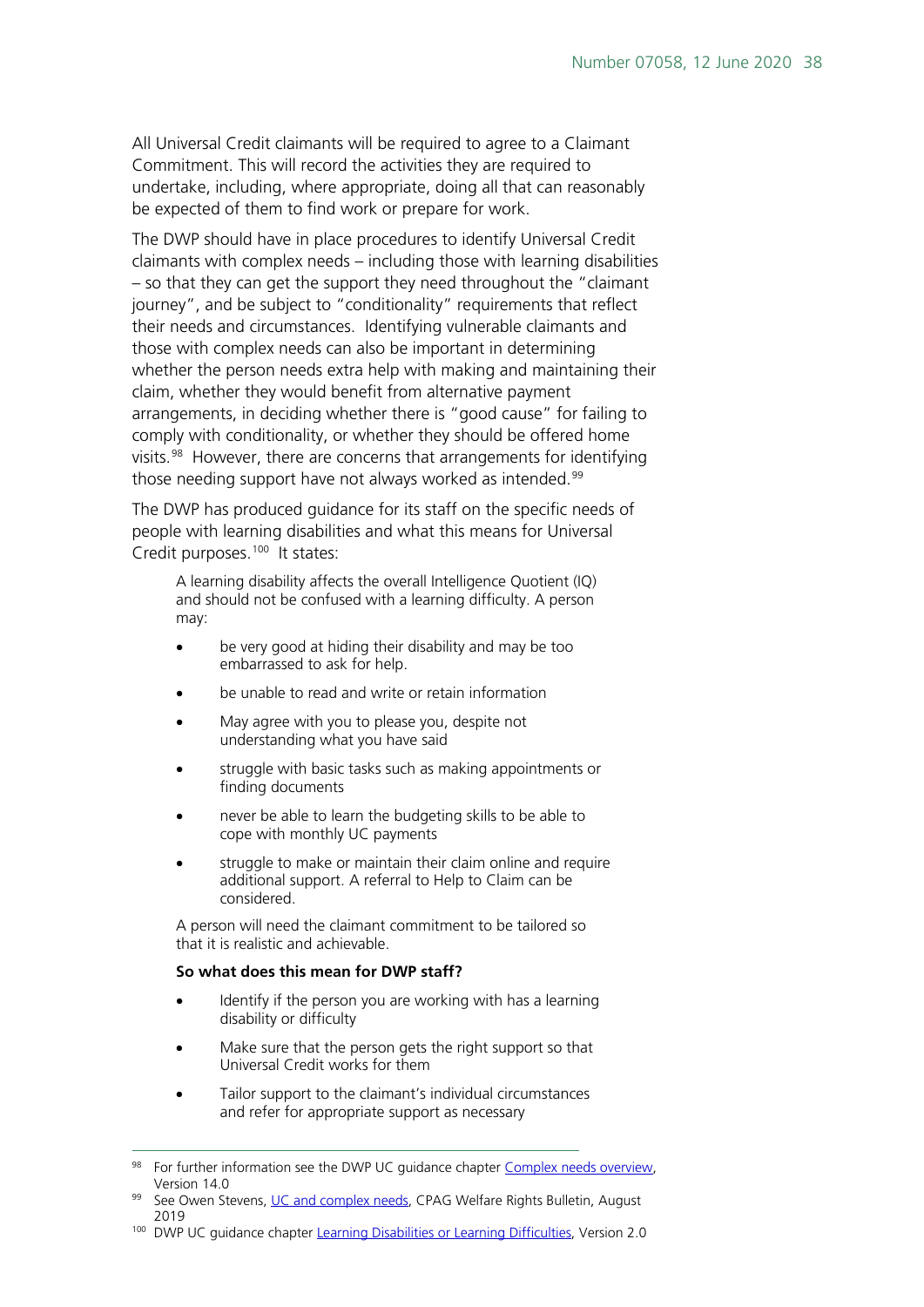Understand the claimant may be vulnerable and is treated correctly

The staff guidance states that when it has been identified that a claimant has a learning disability, consideration should be given to:

#### **Communication**

- Speak simply and clearly but do not be patronising
- Check whether you have been understood but be aware they may agree simply to please you
- Provide information in Easy Read format and language

#### **Budgeting**

- Refer for extra support by signposting to money guidance/debt advice
- Offer weekly or fortnightly payments
- Give extra help with advance and alternative payment arrangements including paying rent directly to the landlord

#### **The Claimant Commitment – ask yourself:**

- Is it reasonable and achievable?
- Is a specialist employment support provider needed?
- Are the number and type of job applications appropriate/applicable?
- Is support needed to prevent the claimant missing appointments?
- Is it tailored to meet the claimants needs/circumstances?
- Do they need a home visit?
- Is it necessary for an appointee to be considered?

Further information on arrangements for helping people unable to access UC via the standard online process can be found in the DWP UC guidance chapter [Assisted digital overview](http://data.parliament.uk/DepositedPapers/Files/DEP2019-0980/13._Assisted_Digital_overview_v12.0.pdf) (Version 12.0).

<span id="page-38-0"></span>Information on the Help to Claim service – which provides "tailored, practical support to help people make a Universal Credit claim up to receiving their first full correct payment on time"<sup>[101](#page-38-0)</sup> – is available on the Citizens Advice website – see [Get help applying for Universal Credit.](https://www.citizensadvice.org.uk/about-us/contact-us/contact-us/help-to-claim/)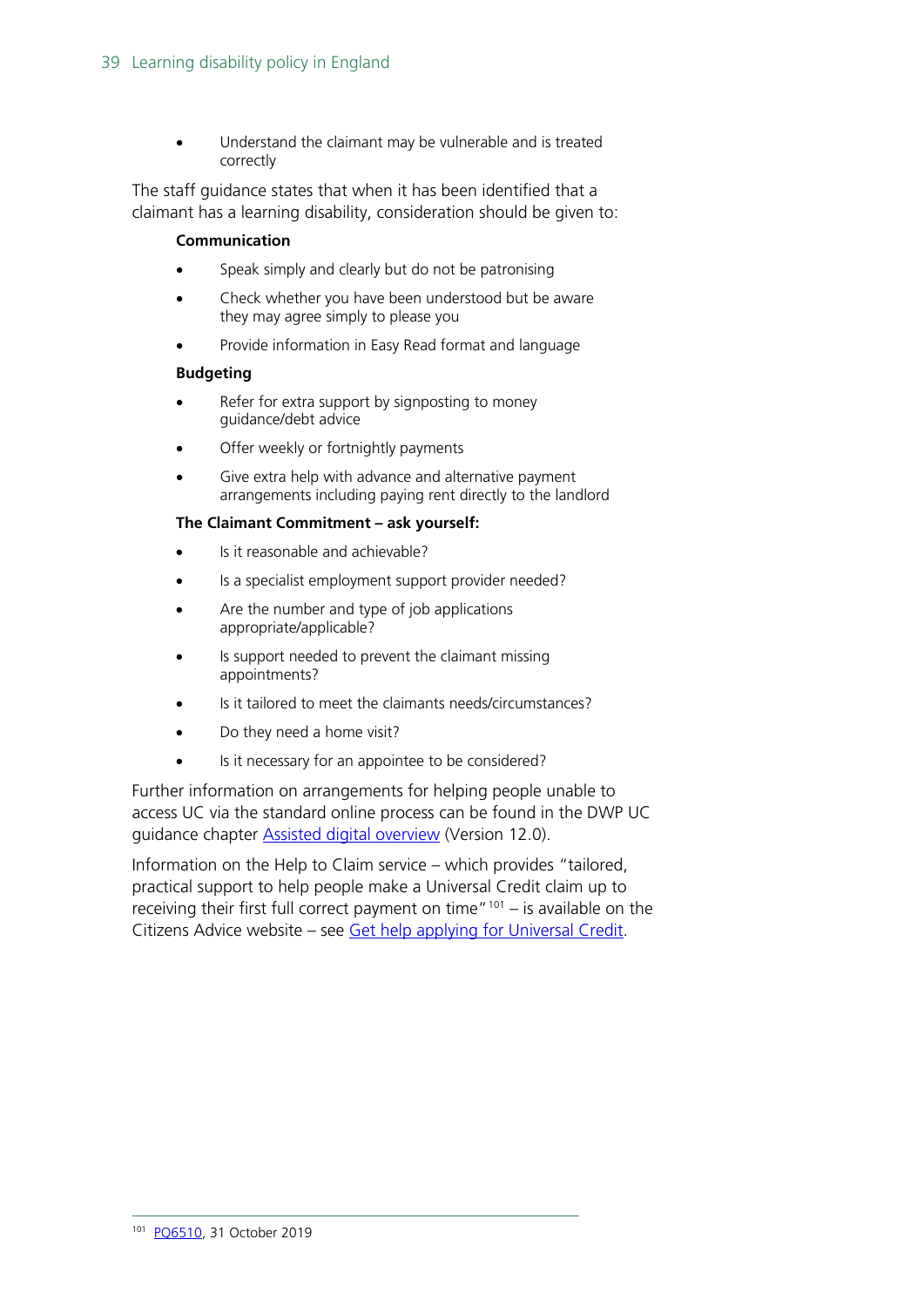# <span id="page-39-0"></span>5. Education

### Special Educational Needs and Disability

The *Children and Families Act 2014* provides for the special educational needs and disability (SEND) support system in England, covering education, health and social care.

The system introduced by the Act has been in place since September 2014, with transitional arrangements for those who already had support in place.

The *[Special educational needs and disability code of practice](https://www.gov.uk/government/publications/send-code-of-practice-0-to-25)* for children and young people aged between 0 to 25 years provides statutory guidance for organisations which work with and support children and young people who have special educational needs or disabilities.

The type of support that children and young people with SEND receive vary widely, as the types of SEND that they may have are very different. However, two broad levels of support are in place: SEN support, and Education, Health and Care Plans.

- **SEN support** support given to a child or young person in their pre-school, school or college. In schools, it replaces the previously existing 'School Action' and 'School Action Plus' systems. For children of compulsory school age the type of support provided might include extra help from a teacher, help communicating with other children, or support with physical or personal care difficulties.
- ─ **Education, Health and Care Plans** for children and young people aged up to 25 who need more support than is available through SEN support. They aim to provide more substantial help for children and young people through a unified approach that reaches across education, health care, and social care needs.

Parents can ask their local authority to carry out an assessment if they think their child needs an EHC Plan. A request can also be made by anyone at the child's school, a doctor, a health visitor, or a nursery worker.

#### **The Local Offer**

Since September 2014, all local authorities have been required to publish a 'Local Offer', which sets out education, health and social care provision for children and young people with SEN or disabilities in the area. The offer must include:

- ─ the education and training provision available in FE and sixth form colleges, special post-16 institutions and other post-16 providers; and
- services available to support young people in preparing for adulthood and independent living, including:
- finding employment
- ─ obtaining accommodation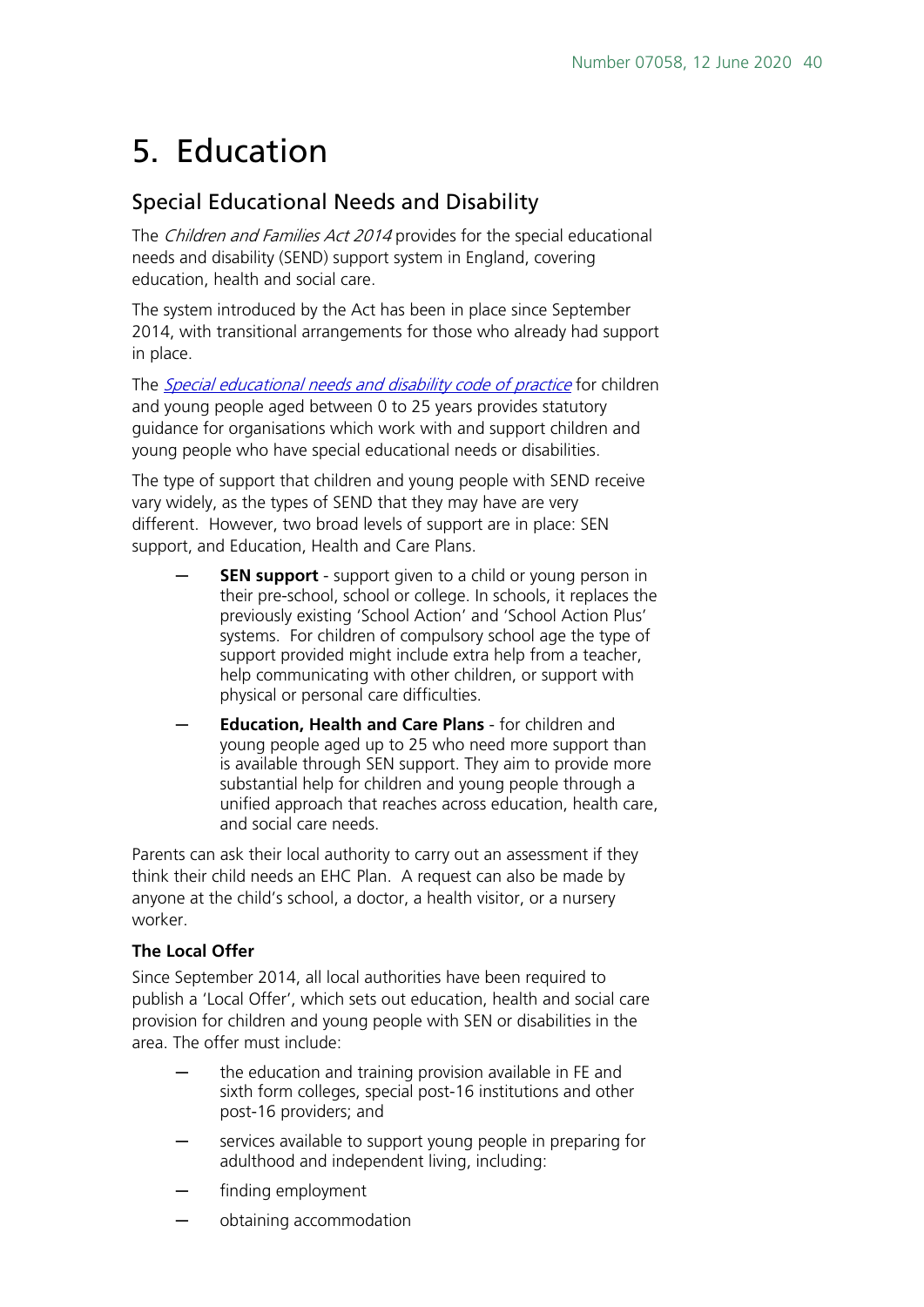participating in society<sup>[102](#page-40-2)</sup>

#### **Further information**

Further information can be found in the Library briefing paper on [Special Educational Needs: support in England](https://researchbriefings.parliament.uk/ResearchBriefing/Summary/SN07020), CP 7020. Section 5 of the briefing provides research on the effectiveness of the reformed system.

### <span id="page-40-0"></span>Further education (FE)

The Government has issued separate [guidance to post-16 colleges and](https://assets.publishing.service.gov.uk/government/uploads/system/uploads/attachment_data/file/348883/Further_education__guide_to_the_0_to_25_SEND_code_of_practice.pdf)  [academies](https://assets.publishing.service.gov.uk/government/uploads/system/uploads/attachment_data/file/348883/Further_education__guide_to_the_0_to_25_SEND_code_of_practice.pdf) (to be read alongside the [code of practice\)](https://assets.publishing.service.gov.uk/government/uploads/system/uploads/attachment_data/file/398815/SEND_Code_of_Practice_January_2015.pdf) about implementing the new 0 to 25 SEND system, which sets out the new duties for FE providers. While EHC plans may cover eligible students up to the age of 25, the code of practice makes it clear that this does not mean that students have an automatic entitlement to education up to the age of 25.[103](#page-40-3)

As well as providing information on how FE institutions should work to fulfil their part of the reformed system, the code of practice highlights new statutory duties for the FE sector that are in place now the *Children* and Families Act 2014 is in operation. For example, all FE and sixth form colleges must use their best endeavours to secure the special education provision that a young person needs, and they also, along with specialist post-16 institutions, have a duty to admit students if the institution is named in an EHC plan.[104](#page-40-4)

FE providers also have to comply with provisions in the *Equality Act*  $2010$  (in the same way as HE providers). Details of this are set out below.

## <span id="page-40-1"></span>Higher Education (HE)

The relevant legislation in HE is the *[Equality Act 2010](http://www.legislation.gov.uk/ukpga/2010/15/contents)*, this Act absorbed and superseded the Disability Discrimination Act (1995, 2006), and the Special Educational Needs and Disability Act (2001). Chapter 2 of the Act contains the provisions specifically relating to further and higher education.

The Act states that disabled students should **not be treated less favourably** than other students and places HEIs under a **duty to make reasonable adjustments** to ensure that people who are disabled are **not put at a substantial disadvantage** compared to people who are not disabled in accessing higher education.

Section 149 of the *Equality Act 2010* contains the Public Sector Equality Duty which requires public bodies, including HEIs, to comply with general duties to eliminate discrimination, to promote equality of opportunity, and to foster good relations between people who share a protected characteristic and people who do not share it.

<span id="page-40-2"></span><sup>&</sup>lt;sup>102</sup> Department for Education, Implementing a new 0 to 25 special needs system: [further education,](https://www.gov.uk/government/uploads/system/uploads/attachment_data/file/307555/04-14_FE_Implementation_Pack.pdf) April 2014, page 8

<span id="page-40-3"></span><sup>103</sup> Department for Education, Special educational needs and disability code of practice: [0 to 25 years,](https://www.gov.uk/government/uploads/system/uploads/attachment_data/file/342440/SEND_Code_of_Practice_approved_by_Parliament_29.07.14.pdf) January 2015 p.190

<span id="page-40-4"></span><sup>104</sup> Department for Educatio[n, Implementing a new 0 to 25 special needs system:](https://www.gov.uk/government/uploads/system/uploads/attachment_data/file/307555/04-14_FE_Implementation_Pack.pdf)  [further education,](https://www.gov.uk/government/uploads/system/uploads/attachment_data/file/307555/04-14_FE_Implementation_Pack.pdf) page 7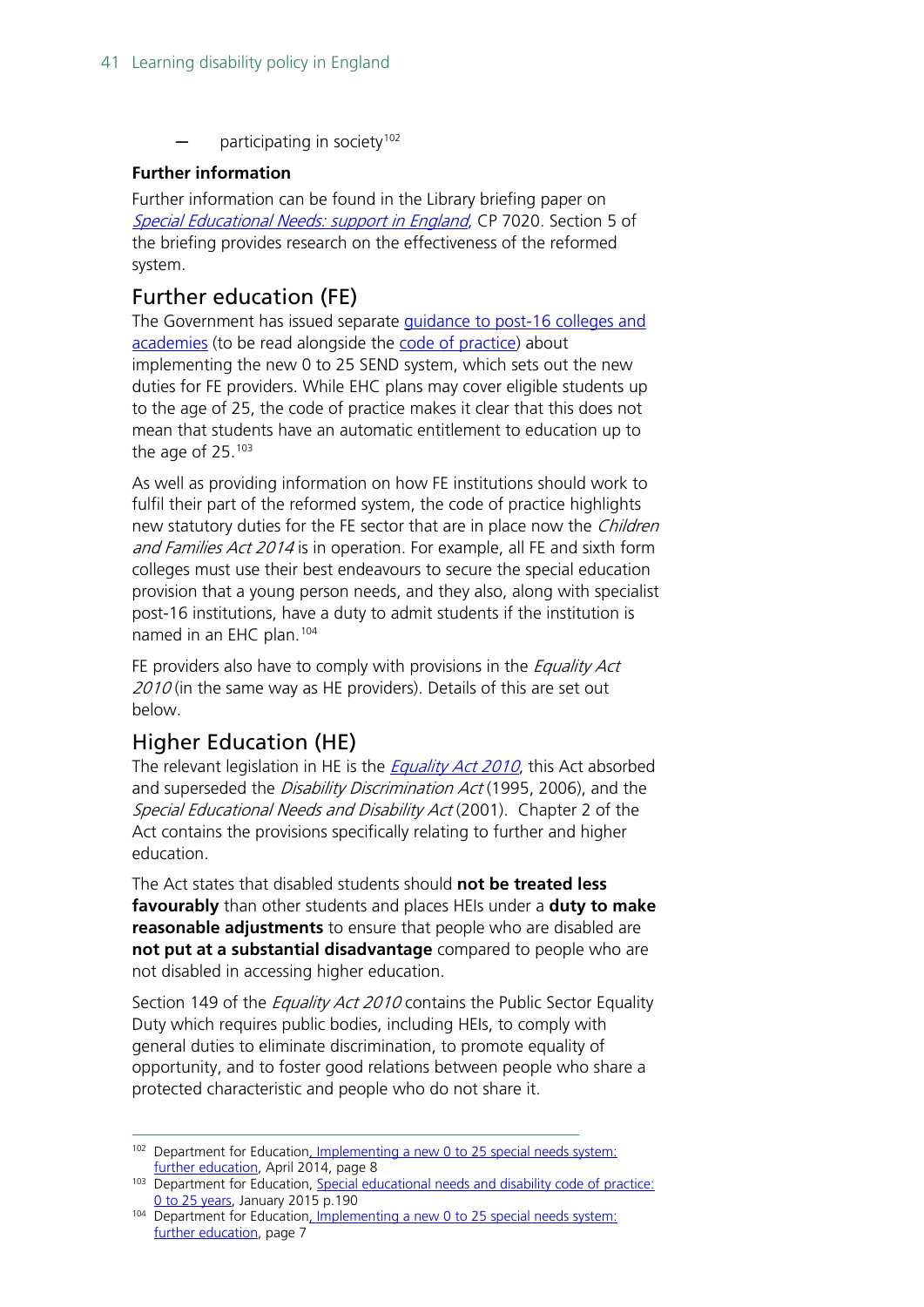#### **Reasonable adjustments**

The *Equality Act 2010* requires bodies to make reasonable adjustments for disabled people - this duty aims to ensure that disabled people do not face 'substantial disadvantage' in comparison with non-disabled people. Section 20 of the Act defines what is meant by the duty to make reasonable adjustments. The first requirement of the duty covers changing the way things are done (such as changing a practice), the second covers making changes to the built environment (such as providing access to a building), and the third covers providing auxiliary aids and services (such as providing special computer software or providing a different service). The duty is anticipatory.

The Equality Challenge Unit have published a document [Managing](http://www.ecu.ac.uk/wp-content/uploads/external/managing-reasonable-adjustments-in-higher-education.pdf)  [reasonable adjustments in higher education,](http://www.ecu.ac.uk/wp-content/uploads/external/managing-reasonable-adjustments-in-higher-education.pdf) 2010 which gives guidance to HEIs on their strategies around the duty to make reasonable adjustments.